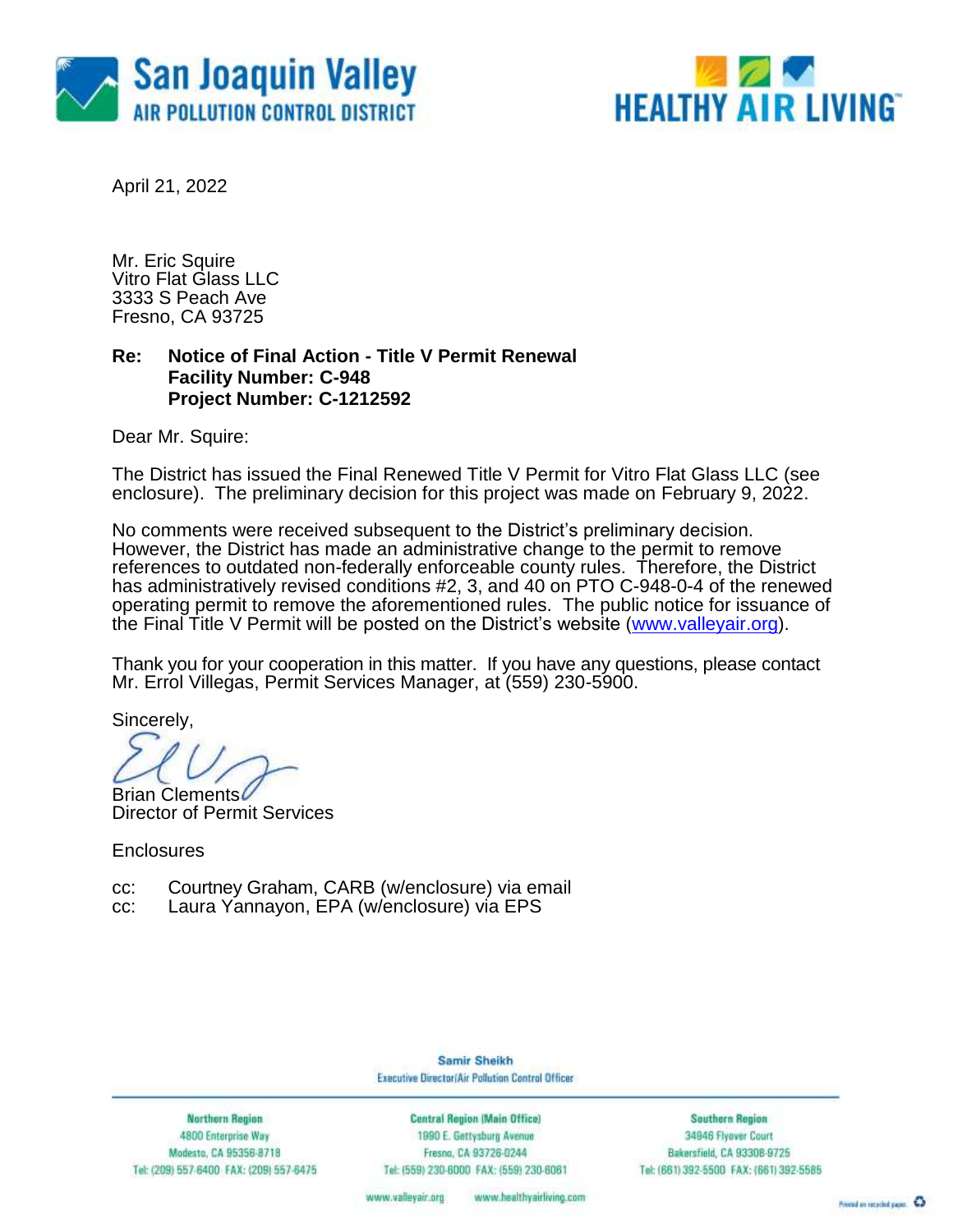



Facility # C-948 VITRO FLAT GLASS LLC 3333 S PEACH AVE FRESNO, CA 93725

## Notice of Permit Issuance

The enclosed permit unit requirements authorize the operation of the equipment as described. These permit unit requirements supersede any and all previous permits for the specified equipment.\* Please insert these documents into the Facility Permit to Operate, and post copies on or near the equipment as required by District Rule 2010.

Please contact any of our Small Business Assistance (SBA) staff at the numbers below if you have any questions:

Modesto: (209) 557-6446

Fresno: (559) 230-5888 Bakersfield: (661) 392-5665

\*Failure to comply with the permit unit requirements may result in enforcement action.

**Samir Sheikh Executive Director/Air Pollution Control Officer** 

**Northern Region** 4800 Enterprise Way Modesto, CA 95356-8718 Tel: (209) 557-6400 FAX: (209) 557-6475

**Central Region (Main Office)** 1990 E. Gettysburg Avenue Fresno, CA 93726-0244 Tel: (559) 230-6000 FAX: (559) 230-6061

**Southern Region** 34946 Flyover Court Bakersfield, CA 93308-9725 Tel: (661) 392-5500 FAX: (661) 392-5585

www.healthyairliving.com www.valleyair.org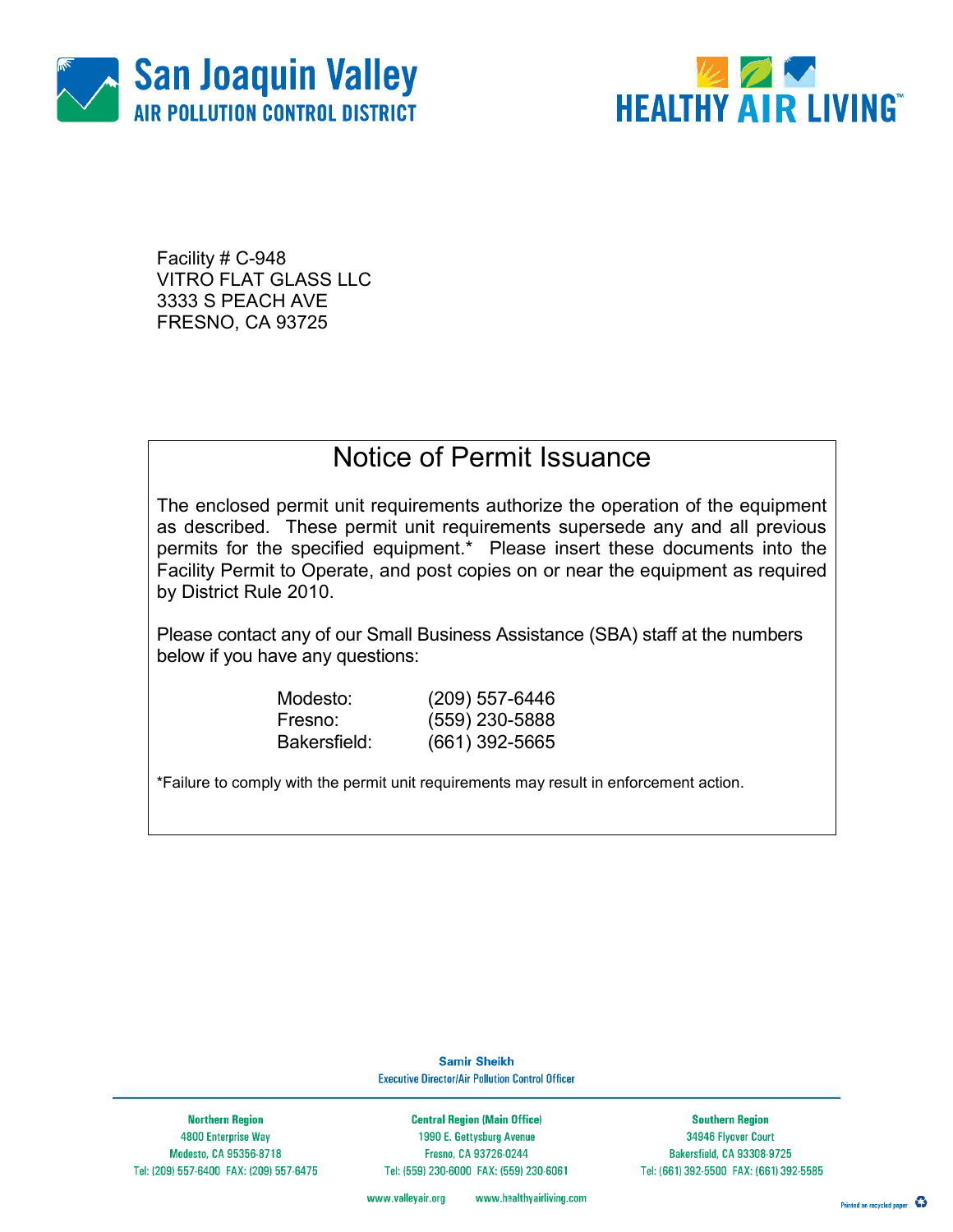



# **Permit to Operate**

**FACILITY:** C-948 **EXPIRATION DATE:** 02/28/2027 **LEGAL OWNER OR OPERATOR:** VITRO FLAT GLASS LLC **MAILING ADDRESS:** 3333 S PEACH AVE

FRESNO, CA 93725 **FACILITY LOCATION:** 3333 S PEACH AVE

**FACILITY DESCRIPTION:** GLASS MANUFACTURING

FRESNO, CA 93725

The Facility's Permit to Operate may include Facility-wide Requirements as well as requirements that apply to specific permit units.

This Permit to Operate remains valid through the permit expiration date listed above, subject to payment of annual permit fees and compliance with permit conditions and all applicable local, state, and federal regulations. This permit is valid only at the location specified above, and becomes void upon any transfer of ownership or location. Any modification of the equipment or operation, as defined in District Rule 2201, will require prior District approval. This permit shall be posted as prescribed in District Rule 2010.

**Samir Sheikh**<br>Executive Director / APCO

Director of Permit Services

Apr 12 2022 1:56PM -- GARCIAJ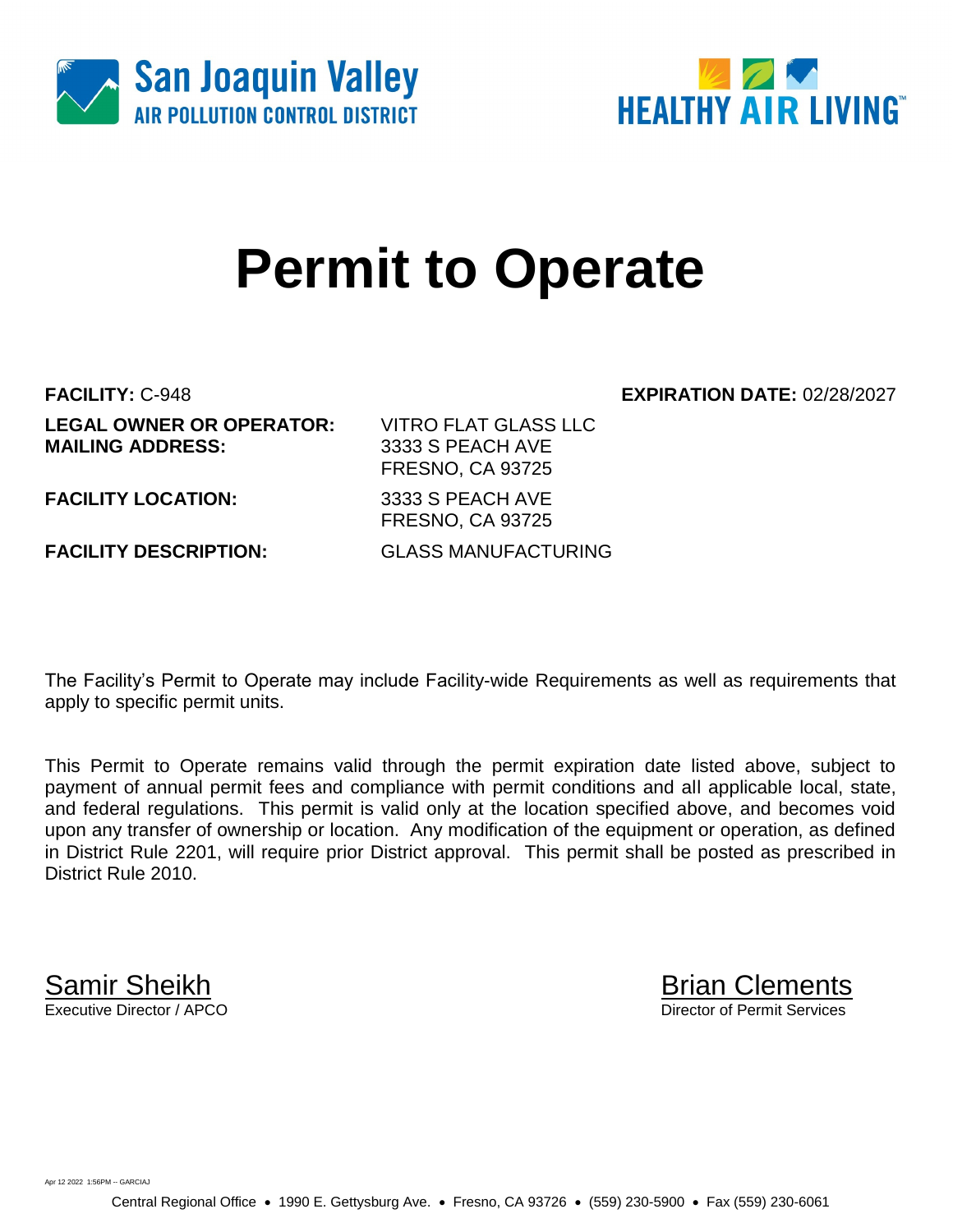## **FACILITY:** C-948-0-4 **EXPIRATION DATE:** 02/28/2027

## **FACILITY-WIDE REQUIREMENTS**

- 1. No air contaminant shall be released into the atmosphere which causes a public nuisance. [District Rule 4102]
- 2. The owner or operator shall notify the District of any breakdown condition as soon as reasonably possible, but no later than one hour after its detection, unless the owner or operator demonstrates to the District's satisfaction that the longer reporting period was necessary. [District Rule 1100, 6.1]
- 3. The District shall be notified in writing within ten days following the correction of any breakdown condition. The breakdown notification shall include a description of the equipment malfunction or failure, the date and cause of the initial failure, the estimated emissions in excess of those allowed, and the methods utilized to restore normal operations. [District Rule 1100, 7.0]
- 4. The owner or operator of any stationary source operation that emits more than 25 tons per year of nitrogen oxides or reactive organic compounds, shall provide the District annually with a written statement in such form and at such time as the District prescribes, showing actual emissions of nitrogen oxides and reactive organic compounds from that source. [District Rule 1160, 5.0] Federally Enforceable Through Title V Permit
- 5. Any person building, altering or replacing any operation, article, machine, equipment, or other contrivance, the use of which may cause the issuance of air contaminants or the use of which may eliminate, reduce, or control the issuance of air contaminants, shall first obtain an Authority to Construct (ATC) from the District unless exempted by District Rule 2020 (12/20/07). [District Rule 2010, 3.0 and 4.0; and 2020] Federally Enforceable Through Title V Permit
- 6. The permittee must comply with all conditions of the permit including permit revisions originated by the District. All terms and conditions of a permit that are required pursuant to the Clean Air Act (CAA), including provisions to limit potential to emit, are enforceable by the EPA and Citizens under the CAA. Any permit noncompliance constitutes a violation of the CAA and the District Rules and Regulations, and is grounds for enforcement action, for permit termination, revocation, reopening and reissuance, or modification; or for denial of a permit renewal application. [District Rules 2070, 7.0; 2080; and 2520, 9.8.1 and 9.13.1] Federally Enforceable Through Title V Permit
- 7. A Permit to Operate or an Authority to Construct shall not be transferred unless a new application is filed with and approved by the District. [District Rule 2031] Federally Enforceable Through Title V Permit
- 8. Every application for a permit required under Rule 2010 (12/17/92) shall be filed in a manner and form prescribed by the District. [District Rule 2040] Federally Enforceable Through Title V Permit
- 9. The operator shall maintain records of required monitoring that include: 1) the date, place, and time of sampling or measurement; 2) the date(s) analyses were performed; 3) the company or entity that performed the analysis; 4) the analytical techniques or methods used; 5) the results of such analysis; and 6) the operating conditions at the time of sampling or measurement. [District Rule 2520, 9.4.1] Federally Enforceable Through Title V Permit
- 10. The operator shall retain records of all required monitoring data and support information for a period of at least 5 years from the date of the monitoring sample, measurement, or report. Support information includes copies of all reports required by the permit and, for continuous monitoring instrumentation, all calibration and maintenance records and all original strip-chart recordings. [District Rule 2520, 9.4.2] Federally Enforceable Through Title V Permit

FACILITY-WIDE REQUIREMENTS CONTINUE ON NEXT PAGE

These terms and conditions are part of the Facility-wide Permit to Operate. Any amendments to these Facility-wide Requirements that affect specific Permit Units may constitute modification of those Permit Units.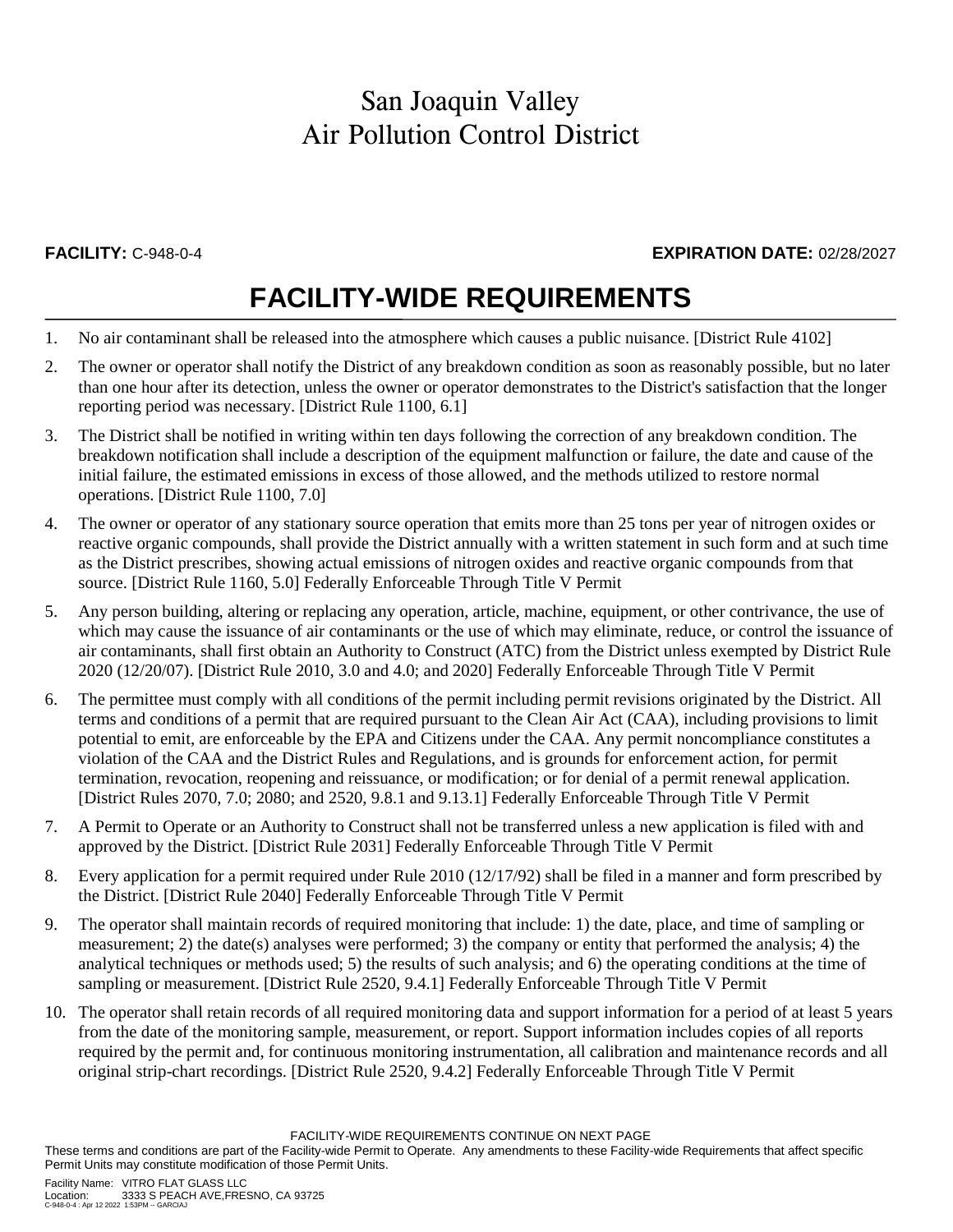Facility-wide Requirements for C-948-0-4 (continued) Page 2 of 4

- 11. The operator shall submit reports of any required monitoring at least every six months unless a different frequency is required by an applicable requirement. All instances of deviations from permit requirements must be clearly identified in such reports. [District Rule 2520, 9.5.1] Federally Enforceable Through Title V Permit
- 12. Deviations from permit conditions must be promptly reported, including deviations attributable to upset conditions, as defined in the permit. For the purpose of this condition, promptly means as soon as reasonably possible, but no later than 10 days after detection. The report shall include the probable cause of such deviations, and any corrective actions or preventive measures taken. All required reports must be certified by a responsible official consistent with section 10.0 of District Rule 2520 (6/21/01). [District Rules 2520, 9.5.2 and 1100, 7.0] Federally Enforceable Through Title V Permit
- 13. If for any reason a permit requirement or condition is being challenged for its constitutionality or validity by a court of competent jurisdiction, the outcome of such challenge shall not affect or invalidate the remainder of the conditions or requirements in that permit. [District Rule 2520, 9.7] Federally Enforceable Through Title V Permit
- 14. It shall not be a defense for a permittee in an enforcement action that it would have been necessary to halt or reduce the permitted activity in order to maintain compliance with the conditions of the permit. [District Rule 2520, 9.8.2] Federally Enforceable Through Title V Permit
- 15. The permit may be modified, revoked, reopened and reissued, or terminated for cause. The filing of a request by the permittee for a permit modification, revocation and reissuance, or termination, or a notification of planned changes or anticipated noncompliance does not stay any permit condition. [District Rule 2520, 9.8.3] Federally Enforceable Through Title V Permit
- 16. The permit does not convey any property rights of any sort, or any exclusive privilege. [District Rule 2520, 9.8.4] Federally Enforceable Through Title V Permit
- 17. The Permittee shall furnish to the District, within a reasonable time, any information that the District may request in writing to determine whether cause exists for modifying, revoking and reissuing, or terminating the permit or to determine compliance with the permit. Upon request, the permittee shall also furnish to the District copies of records required to be kept by the permit or, for information claimed to be confidential, the permittee may furnish such records directly to EPA along with a claim of confidentiality. [District Rule 2520, 9.8.5] Federally Enforceable Through Title V Permit
- 18. The permittee shall pay annual permit fees and other applicable fees as prescribed in Regulation III of the District Rules and Regulations. [District Rule 2520, 9.9] Federally Enforceable Through Title V Permit
- 19. Upon presentation of appropriate credentials, a permittee shall allow an authorized representative of the District to enter the permittee's premises where a permitted source is located or emissions related activity is conducted, or where records must be kept under condition of the permit. [District Rule 2520, 9.13.2.1] Federally Enforceable Through Title V Permit
- 20. Upon presentation of appropriate credentials, a permittee shall allow an authorized representative of the District to have access to and copy, at reasonable times, any records that must be kept under the conditions of the permit. [District Rule 2520, 9.13.2.2] Federally Enforceable Through Title V Permit
- 21. Upon presentation of appropriate credentials, a permittee shall allow an authorized representative of the District to inspect at reasonable times any facilities, equipment, practices, or operations regulated or required under the permit. [District Rule 2520, 9.13.2.3] Federally Enforceable Through Title V Permit
- 22. Upon presentation of appropriate credentials, a permittee shall allow an authorized representative of the District to sample or monitor, at reasonable times, substances or parameters for the purpose of assuring compliance with the permit or applicable requirements. [District Rule 2520, 9.13.2.4] Federally Enforceable Through Title V Permit
- 23. No air contaminants shall be discharged into the atmosphere for a period or periods aggregating more than 3 minutes in any one hour which is as dark or darker than Ringelmann #1 or equivalent to 20% opacity and greater, unless specifically exempted by District Rule 4101 (02/17/05). If the equipment or operation is subject to a more stringent visible emission standard as prescribed in a permit condition, the more stringent visible emission limit shall supersede this condition. [District Rule 4101, and County Rules 401 (in all eight counties in the San Joaquin Valley)] Federally Enforceable Through Title V Permit

FACILITY-WIDE REQUIREMENTS CONTINUE ON NEXT PAGE These terms and conditions are part of the Facility-wide Permit to Operate.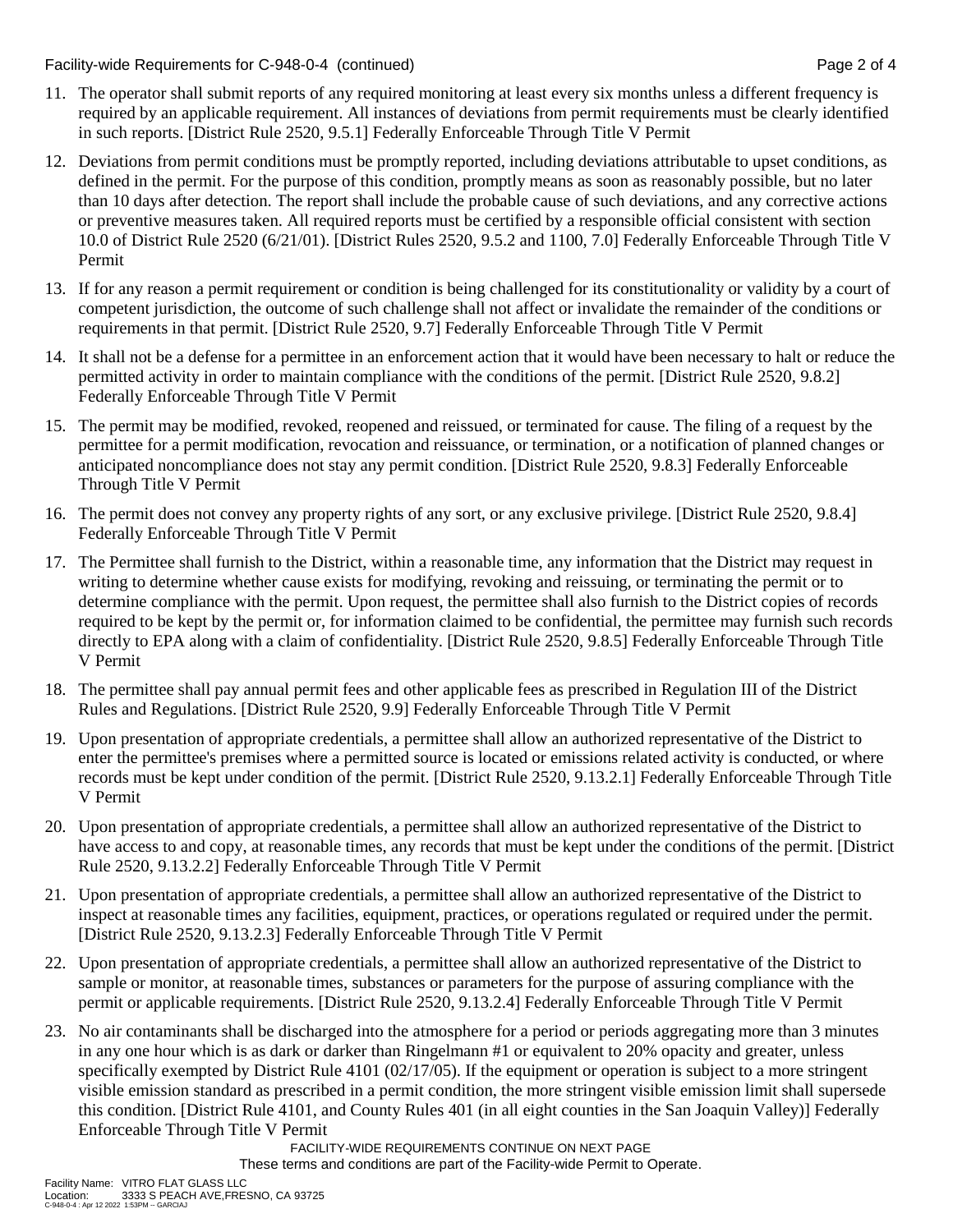Facility-wide Requirements for C-948-0-4 (continued) Page 3 of 4

- 24. No person shall manufacture, blend, repackage, supply, sell, solicit or apply any architectural coating with a VOC content in excess of the corresponding limit specified in Table of Standards 1 effective until 12/30/10 or Table of Standards 2 effective on and after 1/1/11 of District Rule 4601 (12/17/09) for use or sale within the District. [District Rule 4601, 5.1] Federally Enforceable Through Title V Permit
- 25. All VOC-containing materials subject to Rule 4601 (12/17/09) shall be stored in closed containers when not in use. [District Rule 4601, 5.4] Federally Enforceable Through Title V Permit
- 26. The permittee shall comply with all the Labeling and Test Methods requirements outlined in Rule 4601 sections 6.1 and 6.3 (12/17/09). [District Rule 4601, 6.1 and 6.3] Federally Enforceable Through Title V Permit
- 27. With each report or document submitted under a permit requirement or a request for information by the District or EPA, the permittee shall include a certification of truth, accuracy, and completeness by a responsible official. [District Rule 2520, 9.13.1 and 10.0] Federally Enforceable Through Title V Permit
- 28. If the permittee performs maintenance on, or services, repairs, or disposes of appliances, the permittee shall comply with the standards for Recycling and Emissions Reduction pursuant to 40 CFR Part 82, Subpart F. [40 CFR 82 Subpart F] Federally Enforceable Through Title V Permit
- 29. If the permittee performs service on motor vehicles when this service involves the ozone-depleting refrigerant in the motor vehicle air conditioner (MVAC), the permittee shall comply with the standards for Servicing of Motor Vehicle Air Conditioners pursuant to all the applicable requirements as specified in 40 CFR Part 82, Subpart B. [40 CFR Part 82, Subpart B] Federally Enforceable Through Title V Permit
- 30. Disturbances of soil related to any construction, demolition, excavation, extraction, or other earthmoving activities shall comply with the requirements for fugitive dust control in District Rule 8021 unless specifically exempted under Section 4.0 of Rule 8021 (8/19/2004) or Rule 8011 (8/19/2004). [District Rules 8011 and 8021] Federally Enforceable Through Title V Permit
- 31. Outdoor handling, storage and transport of any bulk material which emits dust shall comply with the requirements of District Rule 8031, unless specifically exempted under Section 4.0 of Rule 8031 (8/19/2004) or Rule 8011 (8/19/2004). [District Rules 8011 and 8031] Federally Enforceable Through Title V Permit
- 32. An owner/operator shall prevent or cleanup any carryout or trackout in accordance with the requirements of District Rule 8041 Section 5.0, unless specifically exempted under Section 4.0 of Rule 8041 (8/19/2004) or Rule 8011 (8/19/2004). [District Rules 8011 and 8041] Federally Enforceable Through Title V Permit
- 33. Whenever open areas are disturbed, or vehicles are used in open areas, the facility shall comply with the requirements of Section 5.0 of District Rule 8051, unless specifically exempted under Section 4.0 of Rule 8051 (8/19/2004) or Rule 8011 (8/19/2004). [District Rules 8011 and 8051] Federally Enforceable Through Title V Permit
- 34. Any paved road or unpaved road shall comply with the requirements of District Rule 8061 unless specifically exempted under Section 4.0 of Rule 8061 (8/19/2004) or Rule 8011 (8/19/2004). [District Rules 8011 and 8061] Federally Enforceable Through Title V Permit
- 35. Any unpaved vehicle/equipment area that anticipates more than 50 Average annual daily Trips (AADT) shall comply with the requirements of Section 5.1.1 of District Rule 8071. Any unpaved vehicle/equipment area that anticipates more than 150 vehicle trips per day (VDT) shall comply with the requirements of Section 5.1.2 of District Rule 8071. On each day that 25 or more VDT with 3 or more axles will occur on an unpaved vehicle/equipment traffic area, the owner/operator shall comply with the requirements of Section 5.1.3 of District Rule 8071. On each day when a special event will result in 1,000 or more vehicles that will travel/park on an unpaved area, the owner/operator shall comply with the requirements of Section 5.1.4 of District Rule 8071. All sources shall comply with the requirements of Section 5.0 of District Rule 8071 unless specifically exempted under Section 4.0 of Rule 8071 (9/16/2004) or Rule 8011 (8/19/2004). [District Rules 8011 and 8071] Federally Enforceable Through Title V Permit
- 36. Any owner or operator of a demolition or renovation activity, as defined in 40 CFR 61.141, shall comply with the applicable inspection, notification, removal, and disposal procedures for asbestos containing materials as specified in 40 CFR 61.145 (Standard for Demolition and Renovation). [40 CFR 61 Subpart M] Federally Enforceable Through Title V Permit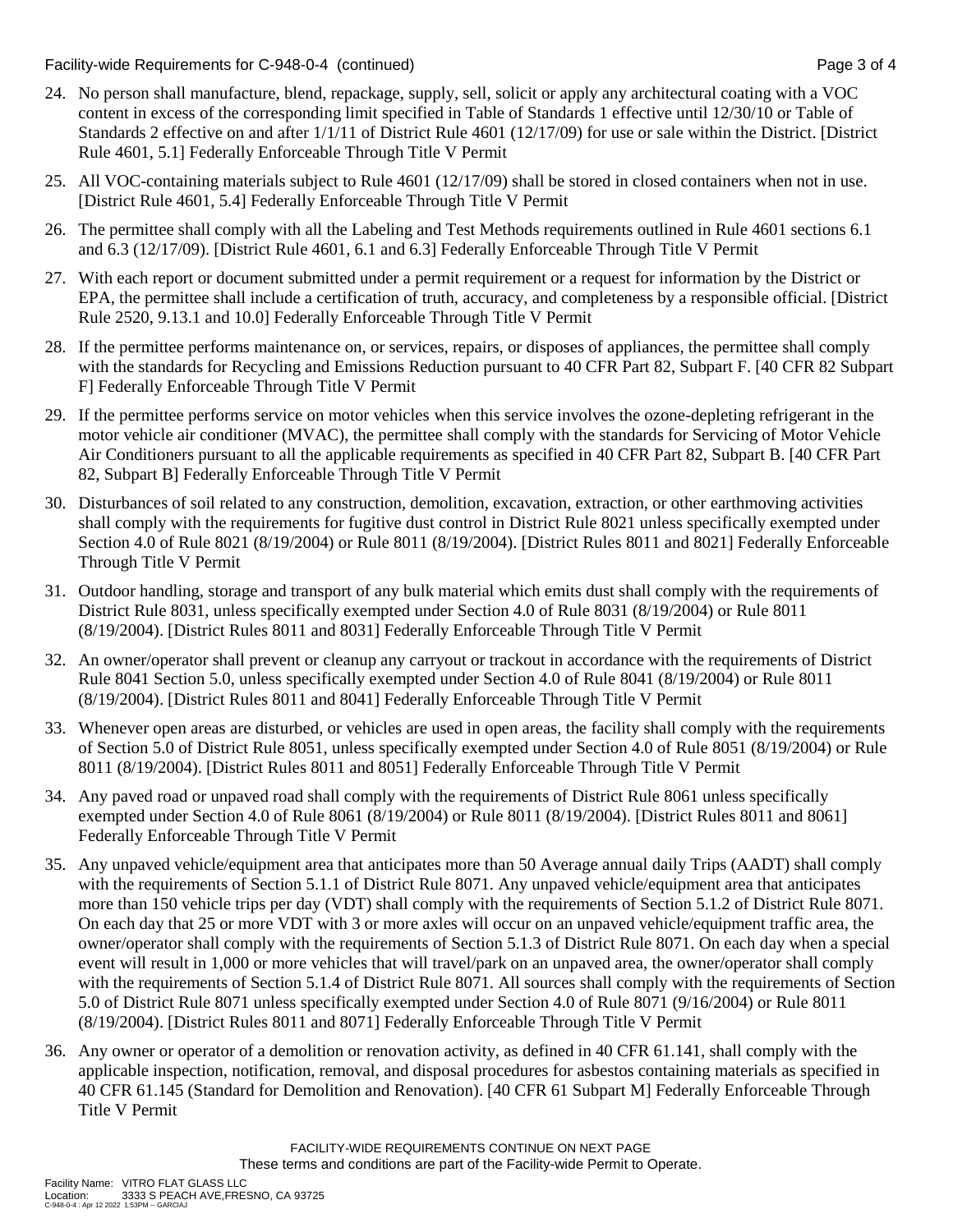Facility-wide Requirements for C-948-0-4 (continued) Page 4 of 4

- 37. The permittee shall submit certifications of compliance with the terms and standards contained in Title V permits, including emission limits, standards and work practices, to the District and the EPA annually (or more frequently as specified in an applicable requirement or as specified by the District). The certification shall include the identification of each permit term or condition, the compliance status, whether compliance was continuous or intermittent, the methods used for determining the compliance status, and any other facts required by the District to determine the compliance status of the source. [District Rule 2520, 9.16] Federally Enforceable Through Title V Permit
- 38. The permittee shall submit an application for Title V permit renewal to the District at least six months, but not greater than 18 months, prior to the permit expiration date. [District Rule 2520, 5.2] Federally Enforceable Through Title V Permit
- 39. When a term is not defined in a Title V permit condition, the definition in the rule cited as the origin and authority for the condition in a Title V permits shall apply. [District Rule 2520, 9.1.1] Federally Enforceable Through Title V Permit
- 40. Compliance with permit conditions in the Title V permit shall be deemed in compliance with the following outdated SIP requirements: Rule 401 (Madera, Fresno, Kern, Kings, San Joaquin, Stanislaus, Tulare and Merced), Rule 110 (San Joaquin), and Rule 109 (Merced). A permit shield is granted from these requirements. [District Rule 2520, 13.2] Federally Enforceable Through Title V Permit
- 41. Compliance with permit conditions in the Title V permit shall be deemed in compliance with the following applicable requirements: SJVUAPCD Rules 1100, sections 6.1 and 7.0 (12/17/92); 2010, sections 3.0 and 4.0 (12/17/92); 2031 (12/17/92); 2040 (12/17/92); 2070, section 7.0 (12/17/92); 2080 (12/17/92); 4101 (2/17/05); 4601 (12/17/09); 8021 (8/19/2004); 8031 (8/19/2004); 8041 (8/19/2004); 8051 (8/19/2004); 8061 (8/19/2004); and 8071 (9/16/2004). A permit shield is granted from these requirements. [District Rule 2520, 13.2] Federally Enforceable Through Title V Permit
- 42. The reporting periods for the Report of Required Monitoring and the Compliance Certification Report begin November 1 of every year, unless alternative dates are approved by the District Compliance Division. These reports are due within 30 days after the end of the reporting period. [District Rule 2520] Federally Enforceable Through Title V Permit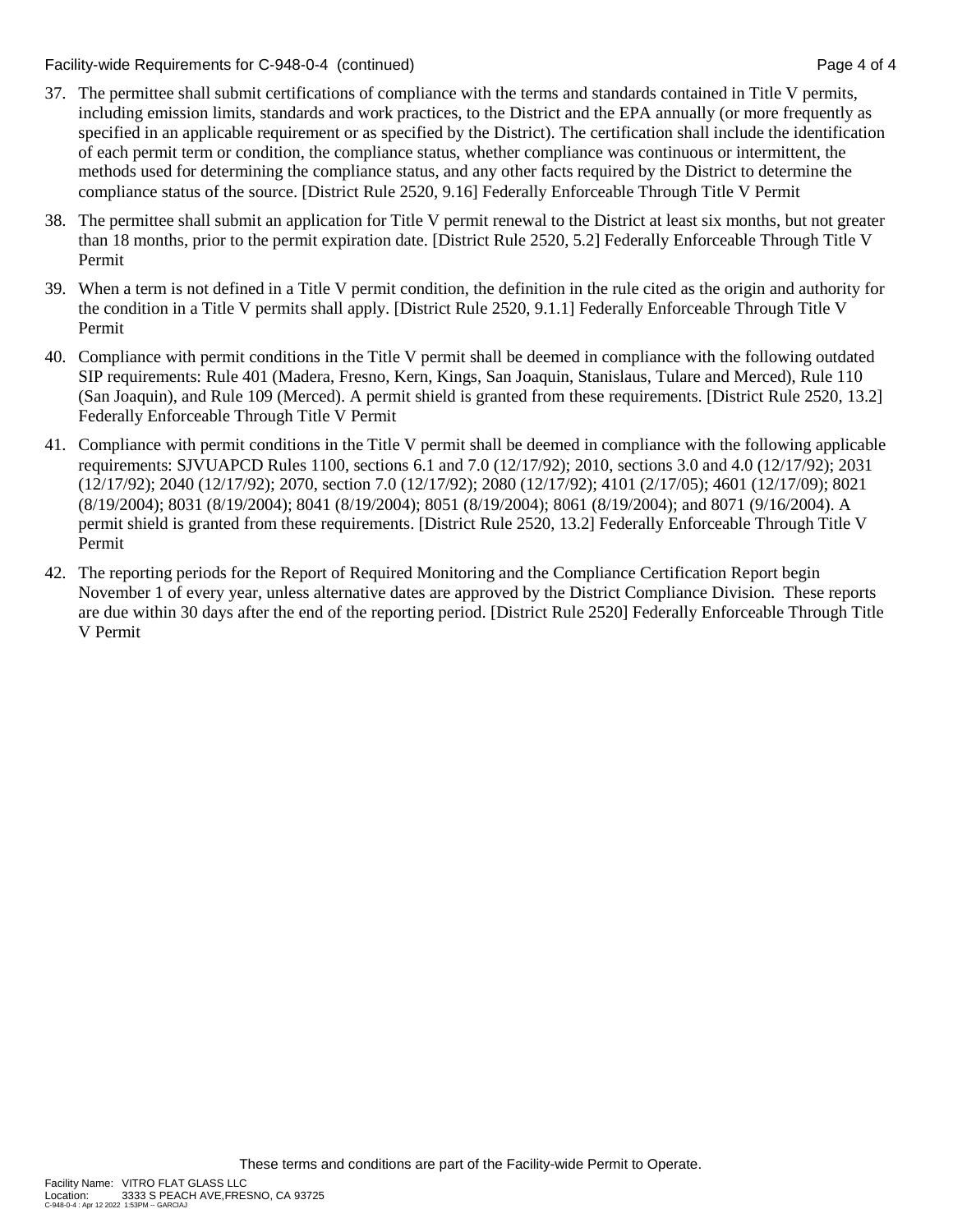### **PERMIT UNIT:** C-948-2-5 **EXPIRATION DATE:** 02/28/2027

#### **EQUIPMENT DESCRIPTION:**

1,577 BHP DETROIT DIESEL MODEL 12E-9885 DIESEL-FIRED EMERGENCY STANDBY IC ENGINE POWERING AN ELECTRICAL GENERATOR (GENERATOR #3)

## **PERMIT UNIT REQUIREMENTS**

- 1. Particulate matter emissions shall not exceed in concentration at the point of discharge 0.1 gr/dscf. [District Rule 4201] Federally Enforceable Through Title V Permit
- 2. This engine shall be equipped with an operational non-resettable elapsed time meter or other APCO approved alternative. [District Rule 4702, 17 CCR 93115, and 40 CFR Part 63 Subpart ZZZZ] Federally Enforceable Through Title V Permit
- 3. Only CARB certified diesel fuel containing not more than 0.0015% sulfur by weight is to be used. [District Rule 4801 and 17 CCR 93115] Federally Enforceable Through Title V Permit
- 4. This engine shall be operated and maintained in proper operating condition as recommended by the engine manufacturer or emissions control system supplier. [District Rule 4702 and 40 CFR Part 63 Subpart ZZZZ] Federally Enforceable Through Title V Permit
- 5. During periods of operation for maintenance, testing, and required regulatory purposes, the permittee shall monitor the operational characteristics of the engine as recommended by the manufacturer or emission control system supplier (for example: check engine fluid levels, battery, cables and connections; change engine oil and filters; replace engine coolant; and/or other operational characteristics as recommended by the manufacturer or supplier). [District Rule 4702] Federally Enforceable Through Title V Permit
- 6. An emergency situation is an unscheduled electrical power outage caused by sudden and reasonably unforeseen natural disasters or sudden and reasonably unforeseen events beyond the control of the permittee. [District Rule 4702] Federally Enforceable Through Title V Permit
- 7. This engine shall not be used to produce power for the electrical distribution system, as part of a voluntary utility demand reduction program, or for an interruptible power contract. [District Rule 4702] Federally Enforceable Through Title V Permit
- 8. The permittee shall maintain monthly records of emergency and non-emergency operation. Records shall include the number of hours of emergency operation, the date and number of hours of all testing and maintenance operations, the purpose of the operation (for example: load testing, weekly testing, rolling blackout, general area power outage, etc.) and records of operational characteristics monitoring. For units with automated testing systems, the operator may, as an alternative to keeping records of actual operation for testing purposes, maintain a readily accessible written record of the automated testing schedule. [District Rule 4702] Federally Enforceable Through Title V Permit
- 9. This engine shall be operated only for maintenance, testing, and required regulatory purposes, and during emergency situations. Operation of the engine for maintenance, testing, and required regulatory purposes shall not exceed 20 hours per calendar year. [District Rules 4701 and 4702, 17 CCR 93115, and 40 CFR Part 63 Subpart ZZZZ] Federally Enforceable Through Title V Permit
- 10. The engine's oil and filter shall be changed every 500 hours of operation or every 12 months, whichever comes first. [40 CFR 63 Subpart ZZZZ] Federally Enforceable Through Title V Permit

PERMIT UNIT REQUIREMENTS CONTINUE ON NEXT PAGE These terms and conditions are part of the Facility-wide Permit to Operate.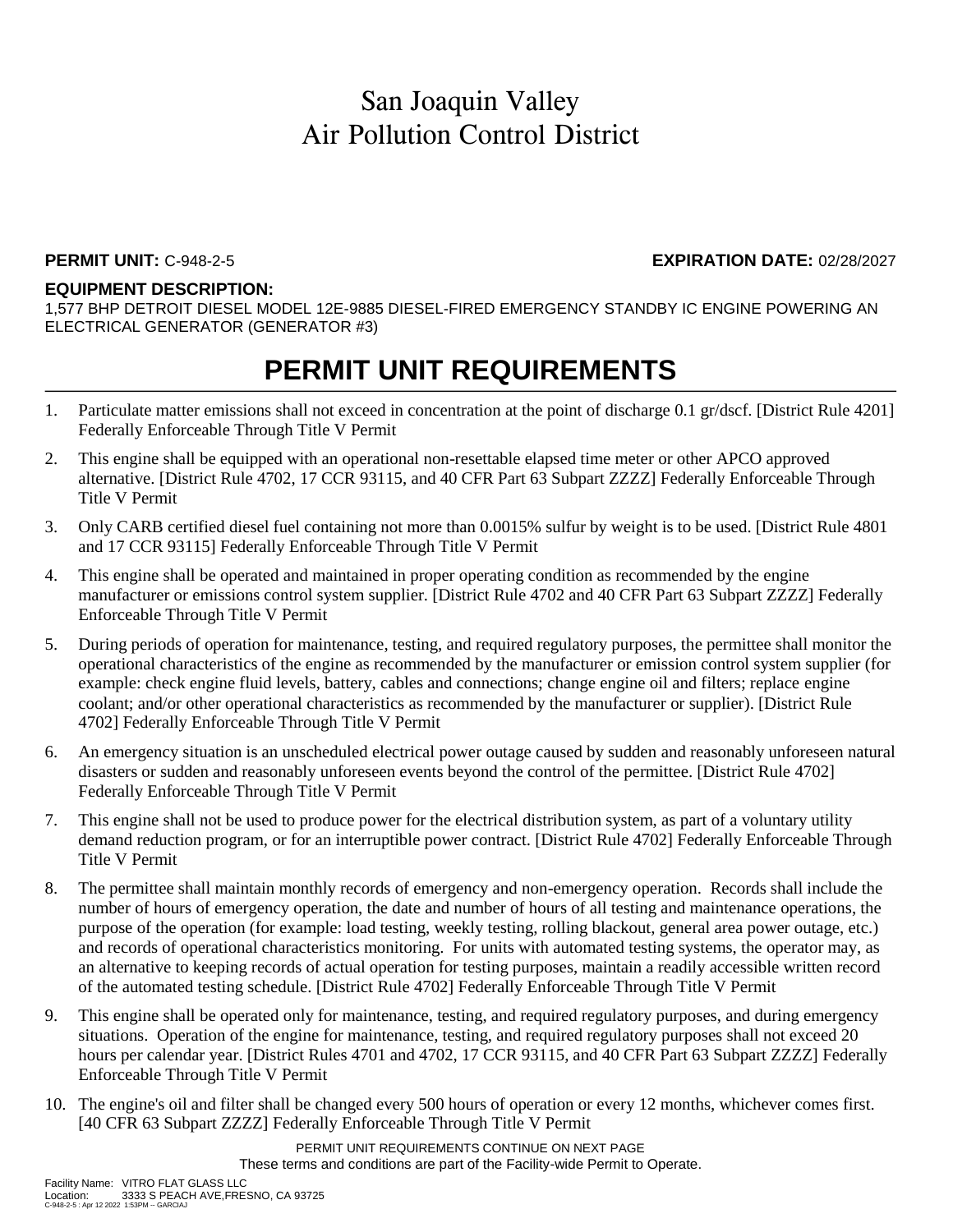#### Permit Unit Requirements for C-948-2-5 (continued) **Page 2** of 2

- 11. The engine's air filter shall be inspected every 1,000 hours of operation or every 12 months, whichever comes first, and replaced as necessary. [40 CFR 63 Subpart ZZZZ] Federally Enforceable Through Title V Permit
- 12. The engine's hoses and belts shall be inspected every 500 hours of operation or every 12 months, whichever comes first, and replaced as necessary. [40 CFR 63 Subpart ZZZZ] Federally Enforceable Through Title V Permit
- 13. The permittee has the option of utilizing an oil analysis program in order to extend the oil changing requirement of every 500 hours of operation or every 12 months, whichever comes first. The oil analysis must be performed every 500 hours of operation or every 12 months, WHICHEVER comes first. The analysis program must at a minimum analyze the following three parameters: Total Base Number, viscosity, and percent water content. The condemning limits for these parameters are as follows: Total Base Number is less than 30 percent of the Total Base Number of the oil when new; viscosity of the oil has changed by more than 20 percent from the viscosity of the oil when new; or percent water content (by volume) is greater than 0.5. If all of these condemning limits are not exceeded, the engine owner or operator is not required to change the oil. If any of the limits are exceeded, the engine owner or operator must change the oil within 2 days of receiving the results of the analysis; if the engine is not in operation when the results of the analysis are received, the engine owner or operator must change the oil within 2 days or before commencing operation, whichever is later. The owner or operator must keep records of the parameters that are analyzed as part of the program, the results of the analysis, and the oil changes for the engine. The analysis program must be part of the maintenance plan for the engine. [40 CFR 63 Subpart ZZZZ] Federally Enforceable Through Title V Permit
- 14. The permittee must minimize the engine's time spent at idle during startup and minimize the engine's startup time to a period needed for appropriate and safe loading of the engine, not to exceed 30 minutes. [40 CFR 63 Subpart ZZZZ] Federally Enforceable Through Title V Permit
- 15. The permittee shall maintain monthly records of the type of fuel purchased. [District Rules 4702 and 4801 and 17 CCR 93115] Federally Enforceable Through Title V Permit
- 16. All records shall be maintained and retained on-site for a minimum of five (5) years, and shall be made available for District inspection upon request. [District Rule 4702, 17 CCR 93115, and 40 CFR 63 Subpart ZZZZ] Federally Enforceable Through Title V Permit
- 17. Compliance with permit conditions in the Title V permit shall be deemed compliance with the following subsumed requirements: Rules 402 (Madera) and 404 (Fresno, Merced, Kern, Kings, San Joaquin, Stanislaus, Tulare). A permit shield is granted from these requirements. [District Rule 2520] Federally Enforceable Through Title V Permit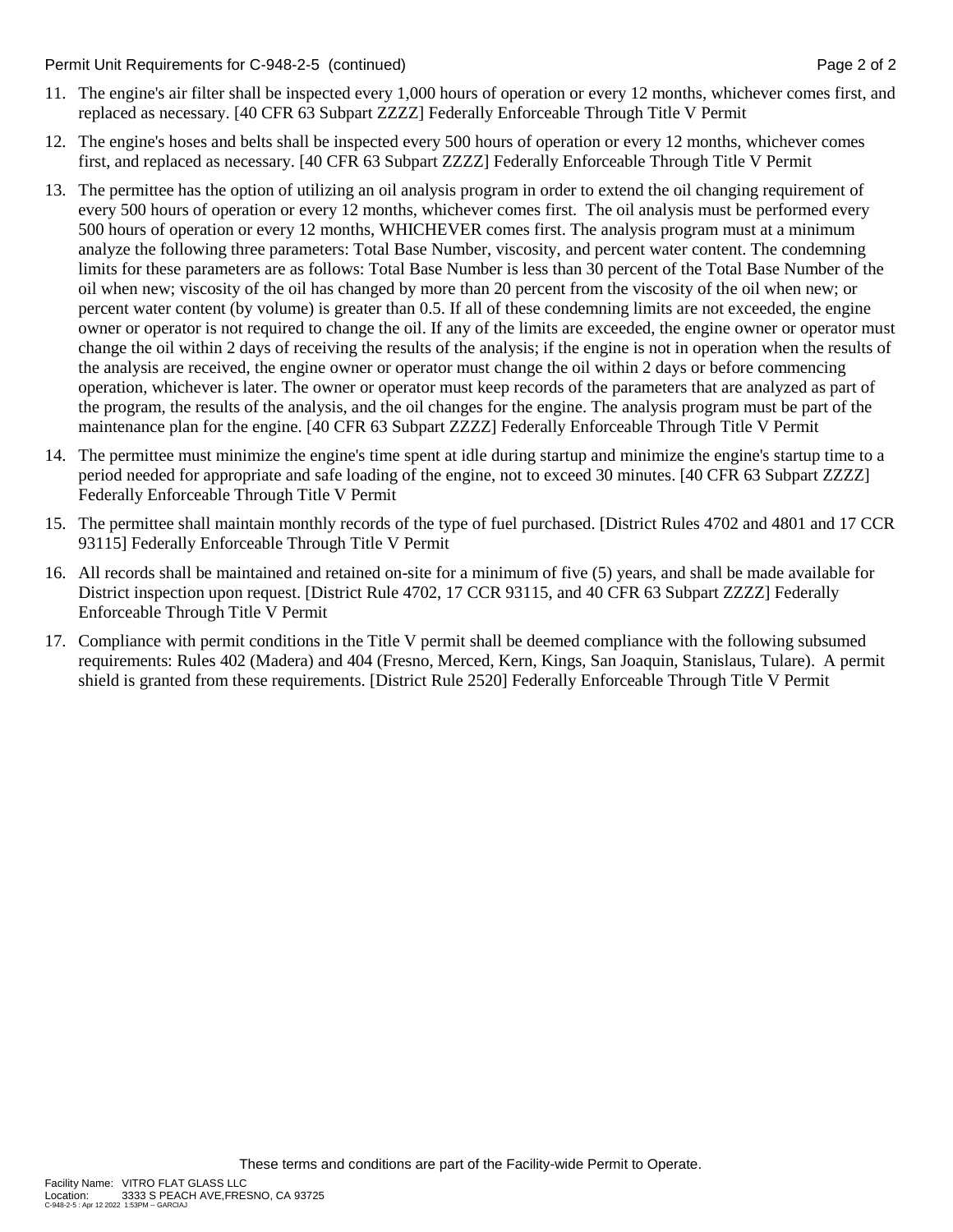### **PERMIT UNIT:** C-948-3-4 **EXPIRATION DATE:** 02/28/2027

#### **EQUIPMENT DESCRIPTION:**

238 BHP DETROIT MODEL RC6061A (SN 6A228427) DIESEL-FIRED EMERGENCY IC ENGINE POWERING A WATER PUMP FOR FIRE SUPPRESSION

## **PERMIT UNIT REQUIREMENTS**

- 1. This engine shall be equipped with an operational non-resettable elapsed time meter or other APCO approved alternative. [District Rule 4702, 17 CCR 93115, and 40 CFR 63 Subpart ZZZZ] Federally Enforceable Through Title V Permit
- 2. Only CARB certified diesel fuel containing not more than 0.0015% sulfur by weight is to be used. [District Rule 4801 and 17 CCR 93115] Federally Enforceable Through Title V Permit
- 3. This engine shall be operated only for maintenance, testing, and required regulatory purposes, and during emergency situations. For testing purposes, the engine shall only be operated the number of hours necessary to comply with the testing requirements of the National Fire Protection Association (NFPA) 25 - "Standard for the Inspection, Testing, and Maintenance of Water-Based Fire Protection Systems", 1998 edition. Total hours of operation for all maintenance, testing, and required regulatory purposes shall not exceed 100 hours per calendar year. [District Rules 4701 and 4702, 17 CCR 93115, and 40 CFR 63 Subpart ZZZZ] Federally Enforceable Through Title V Permit
- 4. The permittee shall maintain records of hours of emergency and non-emergency operation. Records shall include the date, the initial start-up hours, the number of hours of operation, and the purpose of the operation (e.g., load testing, weekly testing, rolling blackout, general area power outage, etc.). For units with automated testing systems, the operator may, as an alternative to keeping records of actual operation for testing purposes, maintain a readily accessible written record of the automated testing schedule. [District Rules 4701 and 4702, and 17 CCR 93115] Federally Enforceable Through Title V Permit
- 5. The permittee shall maintain monthly records of the type of fuel purchased. [District Rules 4702 and 4801 and 17 CCR 93115] Federally Enforceable Through Title V Permit
- 6. This engine shall be operated and maintained in proper operating condition as recommended by the engine manufacturer or emissions control system supplier. [District Rule 4702 and 40 CFR 63 Subpart ZZZZ] Federally Enforceable Through Title V Permit
- 7. During periods of operation for maintenance, testing, and required regulatory purposes, the permittee shall monitor the operational characteristics of the engine as recommended by the manufacturer or emission control system supplier (for example: check engine fluid levels, battery, cables and connections; change engine oil and filters; replace engine coolant; and/or other operational characteristics as recommended by the manufacturer or supplier). [District Rule 4702] Federally Enforceable Through Title V Permit
- 8. The engine's oil and filter shall be changed every 500 hours of operation or every 12 months, whichever comes first. [40 CFR 63 Subpart ZZZZ] Federally Enforceable Through Title V Permit
- 9. The engine's air filter shall be inspected every 1,000 hours of operation or every 12 months, whichever comes first, and replaced as necessary. [40 CFR 63 Subpart ZZZZ] Federally Enforceable Through Title V Permit
- 10. The engine's hoses and belts shall be inspected every 500 hours of operation or every 12 months, whichever comes first, and replaced as necessary. [40 CFR 63 Subpart ZZZZ] Federally Enforceable Through Title V Permit

PERMIT UNIT REQUIREMENTS CONTINUE ON NEXT PAGE These terms and conditions are part of the Facility-wide Permit to Operate.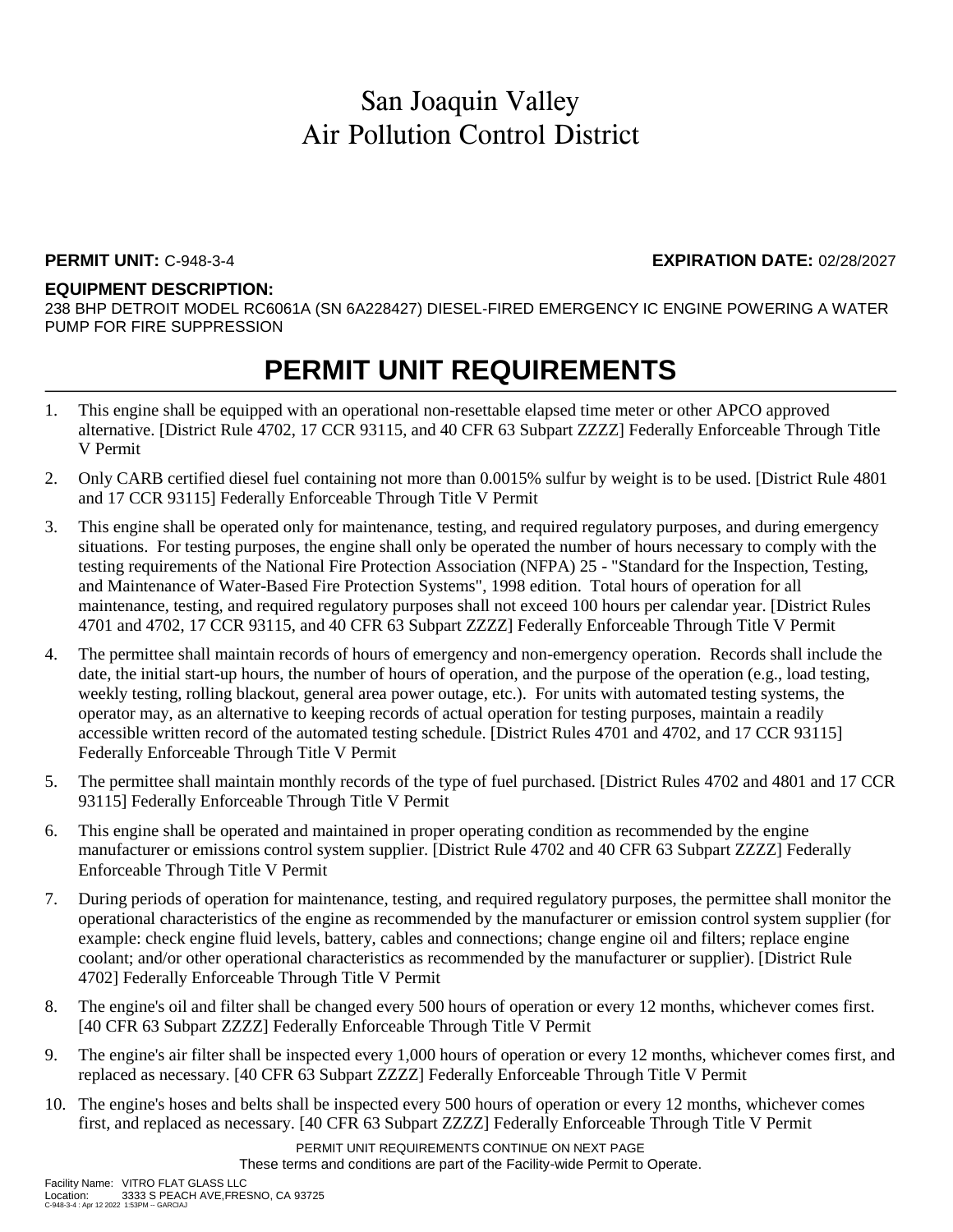Permit Unit Requirements for C-948-3-4 (continued) Page 2 of 2

- 11. The permittee has the option of utilizing an oil analysis program in order to extend the oil changing requirement of every 500 hours of operation or every 12 months, whichever comes first. The oil analysis must be performed every 500 hours of operation or every 12 months, WHICHEVER comes first. The analysis program must at a minimum analyze the following three parameters: Total Base Number, viscosity, and percent water content. The condemning limits for these parameters are as follows: Total Base Number is less than 30 percent of the Total Base Number of the oil when new; viscosity of the oil has changed by more than 20 percent from the viscosity of the oil when new; or percent water content (by volume) is greater than 0.5. If all of these condemning limits are not exceeded, the engine owner or operator is not required to change the oil. If any of the limits are exceeded, the engine owner or operator must change the oil within 2 days of receiving the results of the analysis; if the engine is not in operation when the results of the analysis are received, the engine owner or operator must change the oil within 2 days or before commencing operation, whichever is later. The owner or operator must keep records of the parameters that are analyzed as part of the program, the results of the analysis, and the oil changes for the engine. The analysis program must be part of the maintenance plan for the engine. [40 CFR 63 Subpart ZZZZ] Federally Enforceable Through Title V Permit
- 12. The permittee must minimize the engine's time spent at idle during startup and minimize the engine's startup time to a period needed for appropriate and safe loading of the engine, not to exceed 30 minutes. [40 CFR 63 Subpart ZZZZ] Federally Enforceable Through Title V Permit
- 13. An emergency situation is an unscheduled electrical power outage caused by sudden and reasonably unforeseen natural disasters or sudden and reasonably unforeseen events beyond the control of the permittee. [District Rule 4702] Federally Enforceable Through Title V Permit
- 14. The permittee shall maintain monthly records of emergency and non-emergency operation. Records shall include the number of hours of emergency operation, the date and number of hours of all testing and maintenance operations, the purpose of the operation (for example: load testing, weekly testing, rolling blackout, general area power outage, etc.) and records of operational characteristics monitoring. For units with automated testing systems, the operator may, as an alternative to keeping records of actual operation for testing purposes, maintain a readily accessible written record of the automated testing schedule. [District Rule 4702] Federally Enforceable Through Title V Permit
- 15. All records shall be maintained and retained on-site for a minimum of five (5) years, and shall be made available for District inspection upon request. [District Rule 4702, 17 CCR 93115, and 40 CFR 63 Subpart ZZZZ] Federally Enforceable Through Title V Permit
- 16. Compliance with permit conditions in the Title V permit shall be deemed compliance with the following applicable requirements of SJVUAPCD Rule 4201; Rule 404 (Madera), 406 (Fresno), and 407 (Kings, Merced, San Joaquin, Tulare, Kern, and Stanislaus). A permit shield is granted from these requirements. [District Rule 2520] Federally Enforceable Through Title V Permit
- 17. Compliance with permit conditions in the Title V permit shall be deemed compliance with the following subsumed requirements: Rules 402 (Madera) and 404 (Fresno, Merced, Kern, Kings, San Joaquin, Stanislaus, Tulare). A permit shield is granted from these requirements. [District Rule 2520] Federally Enforceable Through Title V Permit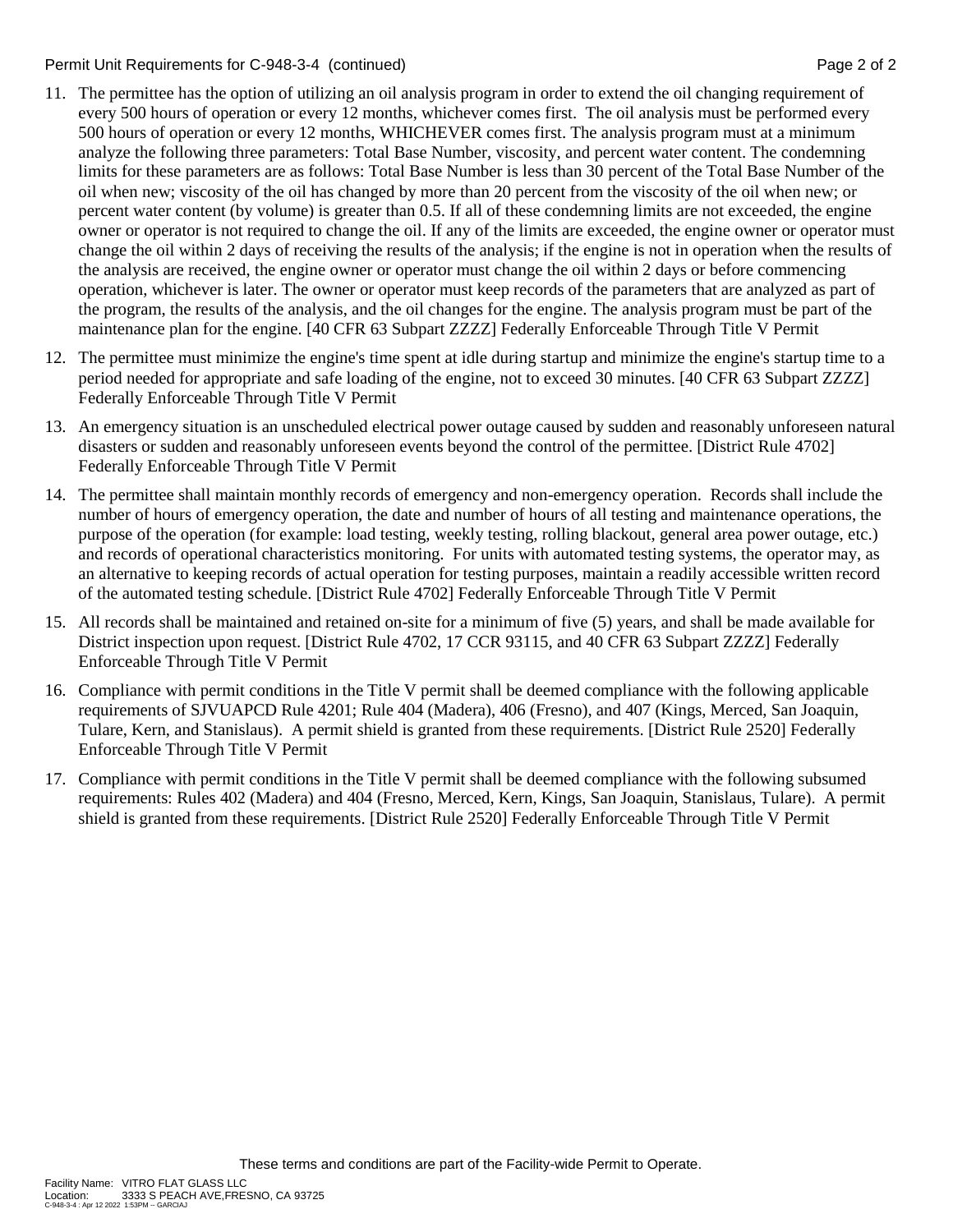#### **EQUIPMENT DESCRIPTION:**

517.0 KGAL SILICA SAND CONCRETE STORAGE SILO #1, 38'D X 61'9"H, WITH ONE BIN VENT FILTRATION SYSTEM

## **PERMIT UNIT REQUIREMENTS**

- 1. Particulate matter emissions shall not exceed 0.1 grains/dscf in concentration. [District Rule 4201] Federally Enforceable Through Title V Permit
- 2. All equipment shall be maintained in good operating condition and shall be operated in a manner to minimize emissions of air contaminants into the atmosphere. [District Rule 2201] Federally Enforceable Through Title V Permit
- 3. Material removed from dust collector(s) shall be disposed of in a manner preventing entrainment into the atmosphere. [District Rule 2201] Federally Enforceable Through Title V Permit
- 4. Maximum daily amount of material received in the silo shall not exceed 3,455 tons per day. [District Rule 2201] Federally Enforceable Through Title V Permit
- 5. Permittee shall perform a complete vent filter inspection on an annual basis. Dust collector filters shall be inspected thoroughly for tears, scuffs, abrasions, holes, or any evidence of particulate matter leaks and shall be replaced as needed. [District Rule 2520] Federally Enforceable Through Title V Permit
- 6. Visible emissions shall be inspected annually during operation. If visible emissions are observed, corrective action shall be taken to eliminate visible emissions prior to further loading. Corrective action shall eliminate visible emissions before next loading event. The results of inspection shall be kept in a record and shall be made available to the District upon request. [District Rule 2520] Federally Enforceable Through Title V Permit
- 7. Permittee shall maintain daily records of material received in the silo and shall make such records available for District inspection upon request. [District Rule 2520] Federally Enforceable Through Title V Permit
- 8. Compliance with the conditions in the permit requirements for this unit shall be deemed compliance with District Rule 4201, Fresno County Rule 404, District Rule 4202 and Fresno County Rule 405. A permit shield is granted from these requirements. [District Rule 2520] Federally Enforceable Through Title V Permit

**PERMIT UNIT:** C-948-4-6 **EXPIRATION DATE:** 02/28/2027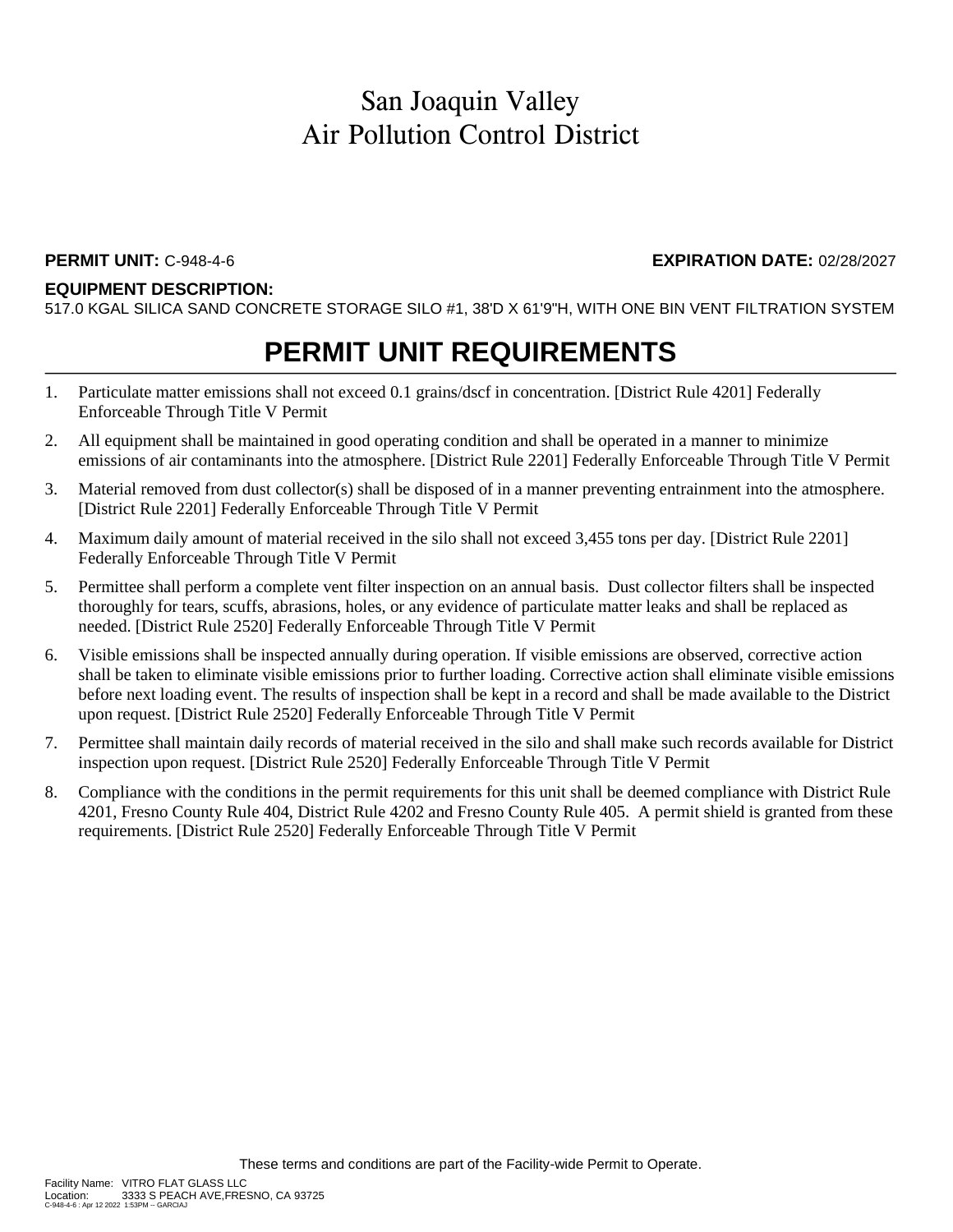### **EQUIPMENT DESCRIPTION:**

517.0 KGAL SILICA SAND CONCRETE STORAGE SILO #2, 38'D X 61'9"H, WITH ONE BIN VENT FILTRATION SYSTEM

## **PERMIT UNIT REQUIREMENTS**

- 1. Particulate matter emissions shall not exceed 0.1 grains/dscf in concentration. [District Rule 4201] Federally Enforceable Through Title V Permit
- 2. All equipment shall be maintained in good operating condition and shall be operated in a manner to minimize emissions of air contaminants into the atmosphere. [District Rule 2201] Federally Enforceable Through Title V Permit
- 3. Material removed from dust collector(s) shall be disposed of in a manner preventing entrainment into the atmosphere. [District Rule 2201] Federally Enforceable Through Title V Permit
- 4. Maximum daily amount of material received in the silo shall not exceed 3,455 tons per day. [District Rule 2201] Federally Enforceable Through Title V Permit
- 5. Permittee shall perform a complete vent filter inspection on an annual basis. Dust collector filters shall be inspected thoroughly for tears, scuffs, abrasions, holes, or any evidence of particulate matter leaks and shall be replaced as needed. [District Rule 2520] Federally Enforceable Through Title V Permit
- 6. Visible emissions shall be inspected annually during operation. If visible emissions are observed, corrective action shall be taken to eliminate visible emissions prior to further loading. Corrective action shall eliminate visible emissions before next loading event. The results of inspection shall be kept in a record and shall be made available to the District upon request. [District Rule 2520] Federally Enforceable Through Title V Permit
- 7. Permittee shall maintain daily records of material received in the silo and shall make such records available for District inspection upon request. [District Rule 2520] Federally Enforceable Through Title V Permit
- 8. Compliance with the conditions in the permit requirements for this unit shall be deemed compliance with District Rule 4201, Fresno County Rule 404, District Rule 4202 and Fresno County Rule 405. A permit shield is granted from these requirements. [District Rule 2520] Federally Enforceable Through Title V Permit

**PERMIT UNIT:** C-948-5-6 **EXPIRATION DATE:** 02/28/2027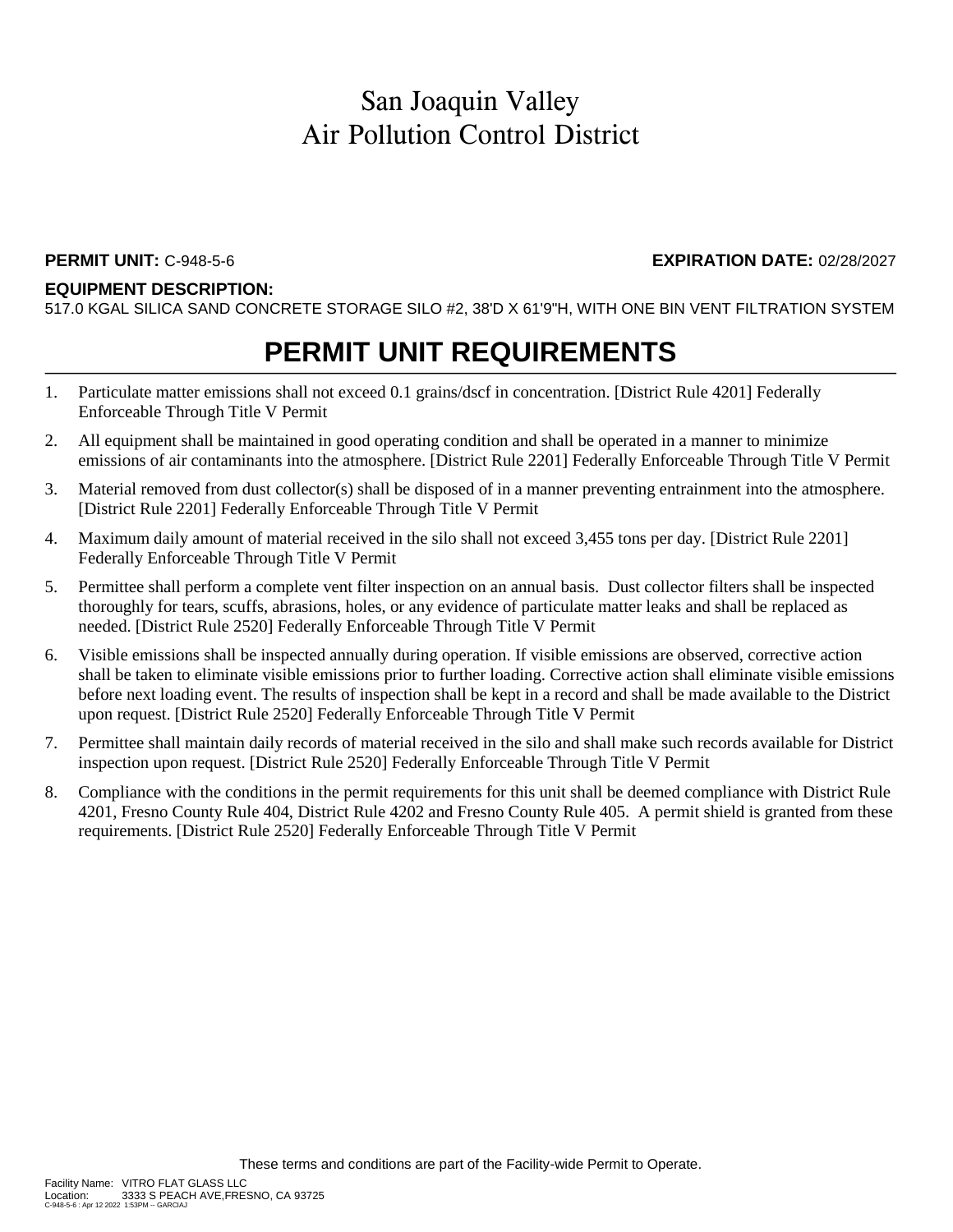### **PERMIT UNIT:** C-948-6-12 **EXPIRATION DATE:** 02/28/2027

### **EQUIPMENT DESCRIPTION:**

TRAIN SHED UNLOADING OPERATION WITH 6 UNDERGROUND RECEIVING PITS, 6 SHAKER CONVEYORS, 6 BUCKET ELEVATORS, AND STORAGE SILOS #3 AND #5 (TOTAL OF 1,034,000 GAL); ALL SERVED BY PANGBORN CORPORATION DC-2 BAGHOUSE DUST COLLECTOR (SN #63-CH3-6664) SHARED WITH PERMIT UNIT '-10 OR PANGBORN CORPORATION DC-6 BAGHOUSE DUST COLLECTOR (SN 63-CH3-6671) UNDER PERMIT UNIT '-10

## **PERMIT UNIT REQUIREMENTS**

- 1. Particulate matter emissions shall not exceed 0.1 grains/dscf in concentration. [District Rule 4201] Federally Enforceable Through Title V Permit
- 2. Visible emissions from the dust collector shall not equal or exceed 5% opacity for a period or periods aggregating more than three minutes in any one hour. [District Rules 2201 and 4101] Federally Enforceable Through Title V Permit
- 3. The baghouse dust collectors shall be maintained and operated according to manufacturer's specifications. [District Rule 2201]
- 4. All equipment shall be maintained in good operating condition and shall be operated in a manner to minimize emissions of air contaminants into the atmosphere. [District Rule 2201] Federally Enforceable Through Title V Permit
- 5. Material removed from baghouse dust collectors shall be disposed of in a manner preventing entrainment into the atmosphere. [District Rule 2201] Federally Enforceable Through Title V Permit
- 6. The baghouse dust collectors cleaning frequency and duration shall be adjusted to optimize the control efficiency. [District Rule 2201] Federally Enforceable Through Title V Permit
- 7. Replacement filters numbering at least 10% of the total number of filters in the baghouse dust collector shall be maintained on the premises. [District Rule 2201] Federally Enforceable Through Title V Permit
- 8. The baghouse dust collector shall be equipped with a pressure differential gauge to indicate the pressure drop across the filters. The gauge shall be maintained in good working condition at all times and shall be located in an easily accessible location. [District Rule 2201] Federally Enforceable Through Title V Permit
- 9. The Train Shed Pangborn DC-2 baghouse dust collector shall operate at all times with a minimum differential pressure of 1 inch water column and a maximum differential pressure of 9 inches water column. [District Rule 2201] Federally Enforceable Through Title V Permit
- 10. Differential operating pressure shall be monitored and recorded on each day that the baghouse dust collectors operate. [District Rule 2201] Federally Enforceable Through Title V Permit
- 11. Emissions shall be controlled by a baghouse dust collector: either the Mixer Level Pangborn DC-6 or the Train Shed Pangborn DC-2. [District Rule 2201] Federally Enforceable Through Title V Permit
- 12. The amount of dry material received from the underground pits into the storage silos shall not exceed 10,080 tons per day. [District Rule 2201] Federally Enforceable Through Title V Permit
- 13. Maximum daily amount of cullet received in the silos shall not exceed 1,728 tons per day. [District Rule 2201] Federally Enforceable Through Title V Permit

PERMIT UNIT REQUIREMENTS CONTINUE ON NEXT PAGE These terms and conditions are part of the Facility-wide Permit to Operate.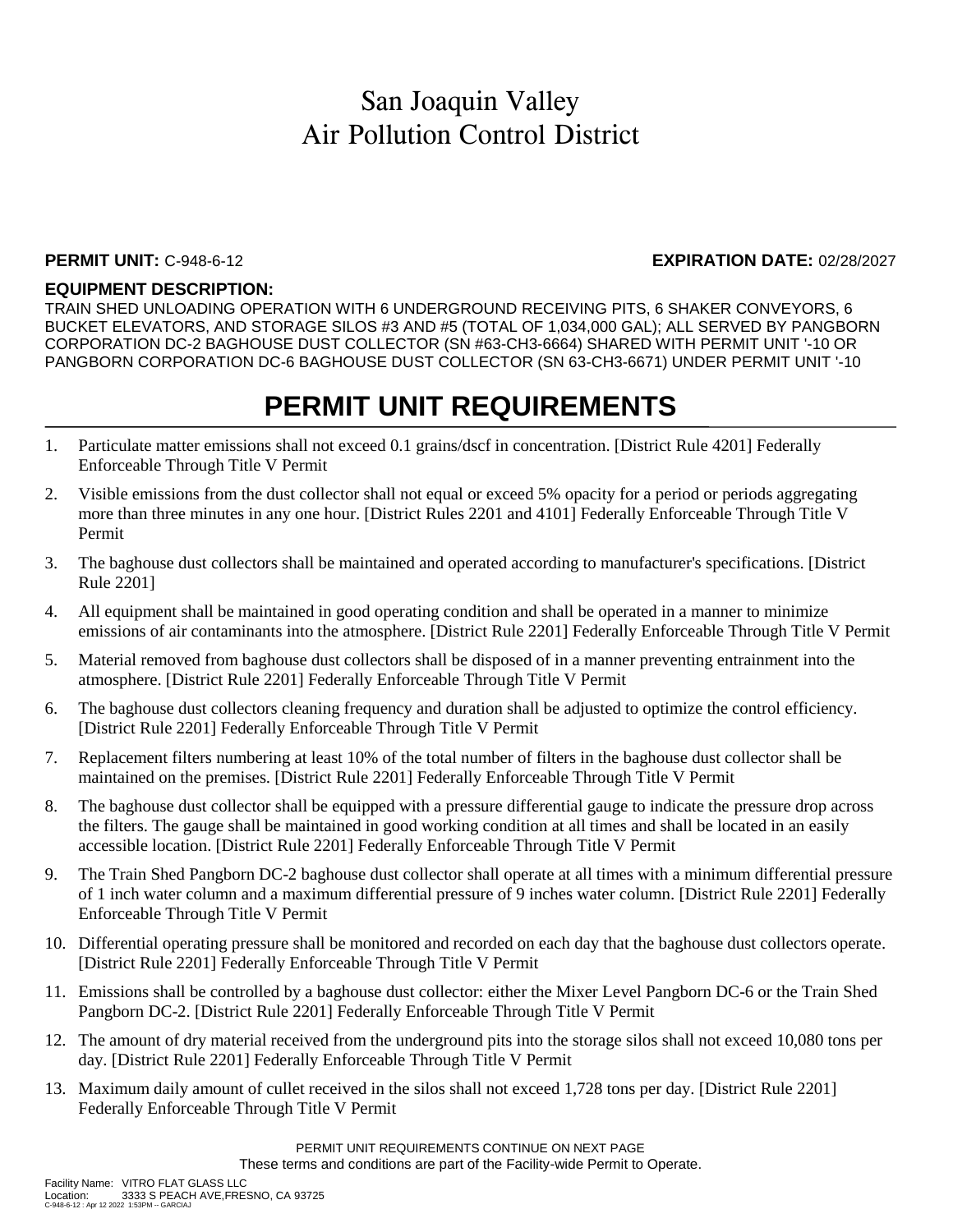Permit Unit Requirements for C-948-6-12 (continued) **Page 2** of 2

- 14. PM10 emissions from the receiving of materials through the underground pits into the storage silos shall not exceed 0.0003 lb/ton of material transferred. [District Rule 2201] Federally Enforceable Through Title V Permit
- 15. PM10 emissions from the silo transfer shall not exceed 0.00025 lb/ton of material transferred. [District Rule 2201] Federally Enforceable Through Title V Permit
- 16. Baghouse dust collector filters shall be inspected annually while in operation for evidence of particulate matter leaks and shall be replaced as needed. [District Rule 2520] Federally Enforceable Through Title V Permit
- 17. Baghouse dust collector filters shall be inspected annually while not in operation for tears, scuffs, abrasions or holes which might interfere with the PM collection efficiency and shall be replaced as needed. [District Rule 2520] Federally Enforceable Through Title V Permit
- 18. Records of baghouse dust collector maintenance, inspections, and repair shall be maintained. The records shall include identification of the equipment, date of inspection, corrective action taken, and identification of the individual performing the inspection. [District Rules 2201 and 2520] Federally Enforceable Through Title V Permit
- 19. Visible emissions shall be inspected monthly during operation. If visible emissions are observed, corrective action shall be taken to eliminate visible emissions prior to further loading. Corrective action shall eliminate visible emissions before next loading event. The results of inspection shall be kept in a record and shall be made available to the District upon request. [District Rule 2520] Federally Enforceable Through Title V Permit
- 20. Permittee shall maintain daily records of the quantity of the material received in the silos & through underground receiving pits and shall make such records available for District inspection upon request. [District Rules 2201 and 2520] Federally Enforceable Through Title V Permit
- 21. Compliance with the conditions in the permit requirements for this unit shall be deemed compliance with District Rule 4201, Fresno County Rule 404, District Rule 4202 and Fresno County Rule 405. A permit shield is granted from these requirements. [District Rule 2520] Federally Enforceable Through Title V Permit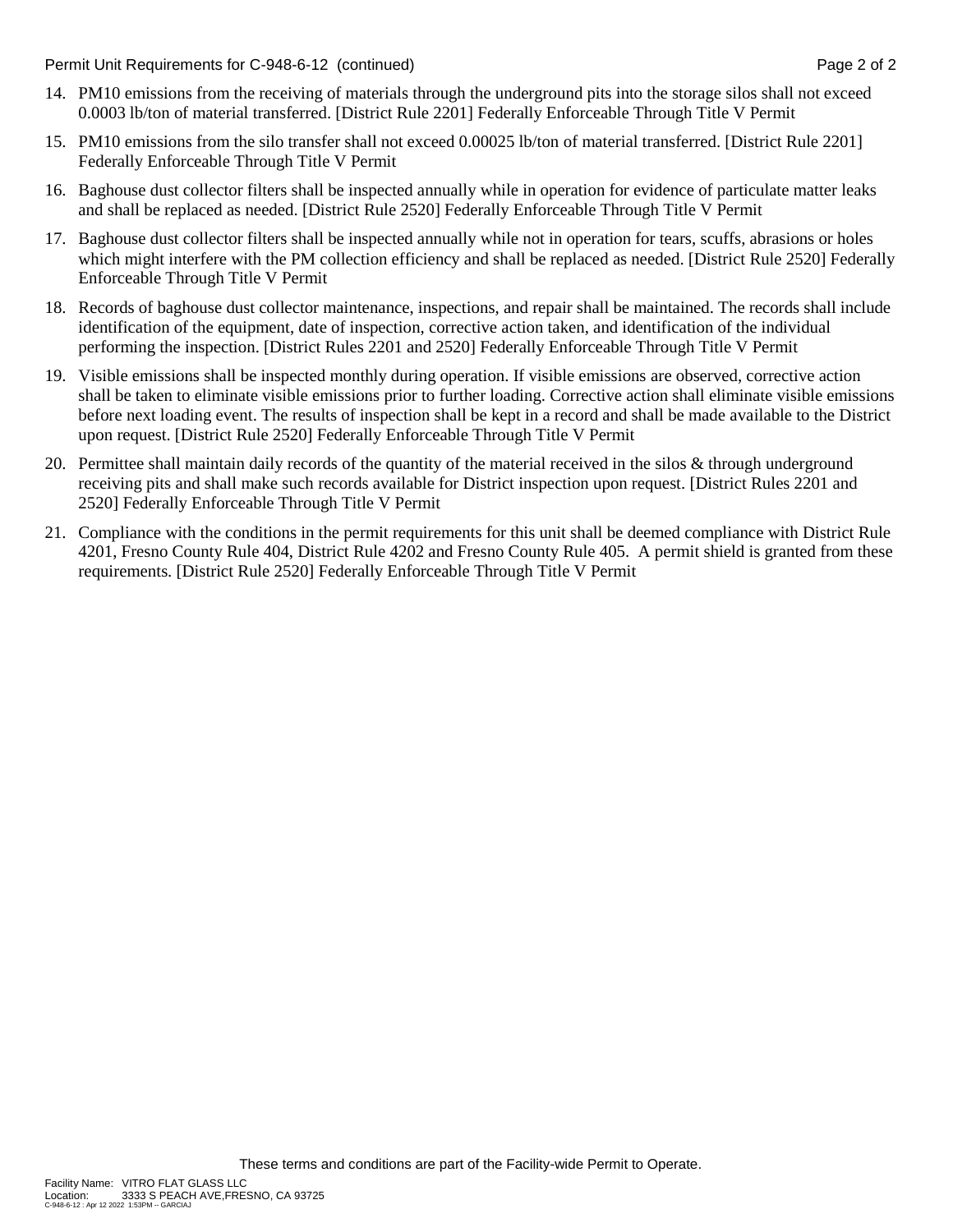### **PERMIT UNIT:** C-948-7-9 **EXPIRATION DATE:** 02/28/2027

### **EQUIPMENT DESCRIPTION:**

517,000 GALLON CULLET STORAGE SILO #4 AND CULLET CRUSHING OPERATION WITH CULLET CRUSHER, CULLET ELEVATOR SERVED BY A PANGBORN CORPORATION BAGHOUSE FABRIC COLLECTOR #DC-5, SERIAL #42-CH3-6656, AND CULLET SCREENING BOX

- 1. Particulate matter emissions shall not exceed 0.1 grains/dscf in concentration. [District Rule 4201] Federally Enforceable Through Title V Permit
- 2. Visible emissions from the baghouse shall not exceed 5% opacity for a period or periods aggregating more than three minutes in any one hour. [District Rule 2201] Federally Enforceable Through Title V Permit
- 3. The baghouse shall be maintained and operated according to manufacturer's specifications. [District Rule 2201] Federally Enforceable Through Title V Permit
- 4. All equipment shall be maintained in good operating condition and shall be operated in a manner to minimize emissions of air contaminants into the atmosphere. [District Rule 2201] Federally Enforceable Through Title V Permit
- 5. Material removed from dust collector(s) shall be disposed of in a manner preventing entrainment into the atmosphere. [District Rule 2201] Federally Enforceable Through Title V Permit
- 6. The cleaning frequency and duration for the baghouse shall be adjusted to optimize the control efficiency. [District Rule 2201] Federally Enforceable Through Title V Permit
- 7. Replacement bags numbering at least 10% of the total number of bags in the baghouse shall be maintained on the premises. [District Rule 2201] Federally Enforceable Through Title V Permit
- 8. The baghouse shall be equipped with a pressure differential gauge to indicate the pressure drop across the bags. The gauge shall be maintained in good working condition at all times and shall be located in an easily accessible location. [District Rule 2201] Federally Enforceable Through Title V Permit
- 9. The differential pressure gauge reading range for the baghouse shall be maintained between 0.5 and 9 inches of water column. [District Rule 2201] Federally Enforceable Through Title V Permit
- 10. Differential operating pressure for the baghouse shall be monitored and recorded on each day that the baghouse operates. Upon detecting any excursion from the acceptable range pressure readings, the permittee shall investigate the excursion and take corrective action to minimize excessive emissions and prevent recurrence of the excursion as expeditiously as practicable. [District Rule 2201] Federally Enforceable Through Title V Permit
- 11. Maximum daily amount of material throughput shall not exceed 2,769 tons per day. [District Rule 2201] Federally Enforceable Through Title V Permit
- 12. PM10 emissions rate from the cullet crushing operation shall not exceed 0.0012 lb-PM10/ton-material. [District Rule 2201] Federally Enforceable Through Title V Permit
- 13. PM10 emissions rate from the cullet screening box shall not exceed 0.00074 lb-PM10/ton-material. [District Rule 2201] Federally Enforceable Through Title V Permit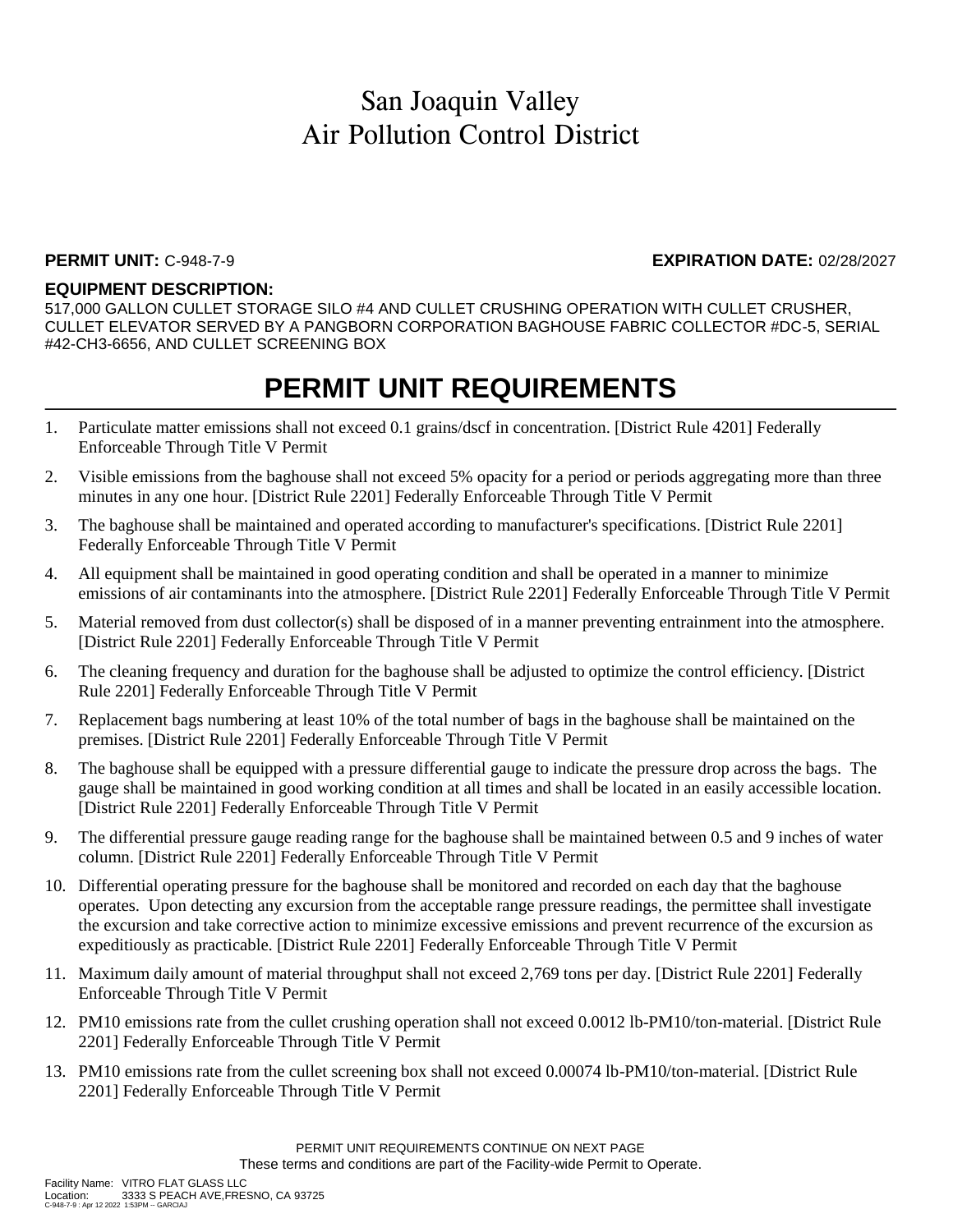Permit Unit Requirements for C-948-7-9 (continued) **Page 2** of 2

- 14. PM10 emissions rate from the belt conveyor serving the cullet screening box shall not exceed 0.000046 lb-PM10/tonmaterial. [District Rule 2201] Federally Enforceable Through Title V Permit
- 15. Dust collector filters shall be inspected annually while in operation for evidence of particulate matter leaks and shall be replaced as needed. [District Rule 2201] Federally Enforceable Through Title V Permit
- 16. Dust collector filters shall be inspected annually while not in operation for tears, scuffs, abrasions or holes which might interfere with the PM collection efficiency and shall be replaced as needed. [District Rule 2201] Federally Enforceable Through Title V Permit
- 17. Records of all maintenance of the dust collector, including all change outs of filter media, inspections, and repair shall be maintained. The records shall include identification of the equipment, date of inspection, corrective action taken, and identification of the individual performing the inspection. [District Rule 2201] Federally Enforceable Through Title V Permit
- 18. Permittee shall maintain daily records of material throughput and shall make such records available for District inspection upon request. [District Rule 2201] Federally Enforceable Through Title V Permit
- 19. All records shall be retained for a period of at least 5 years and shall be made available for District inspection upon request. [District Rule 1070] Federally Enforceable Through Title V Permit
- 20. Compliance with the conditions in the permit requirements for this unit shall be deemed compliance with District Rule 4201, Fresno County Rule 404, District Rule 4202 and Fresno County Rule 405. A permit shield is granted from these requirements. [District Rule 2520] Federally Enforceable Through Title V Permit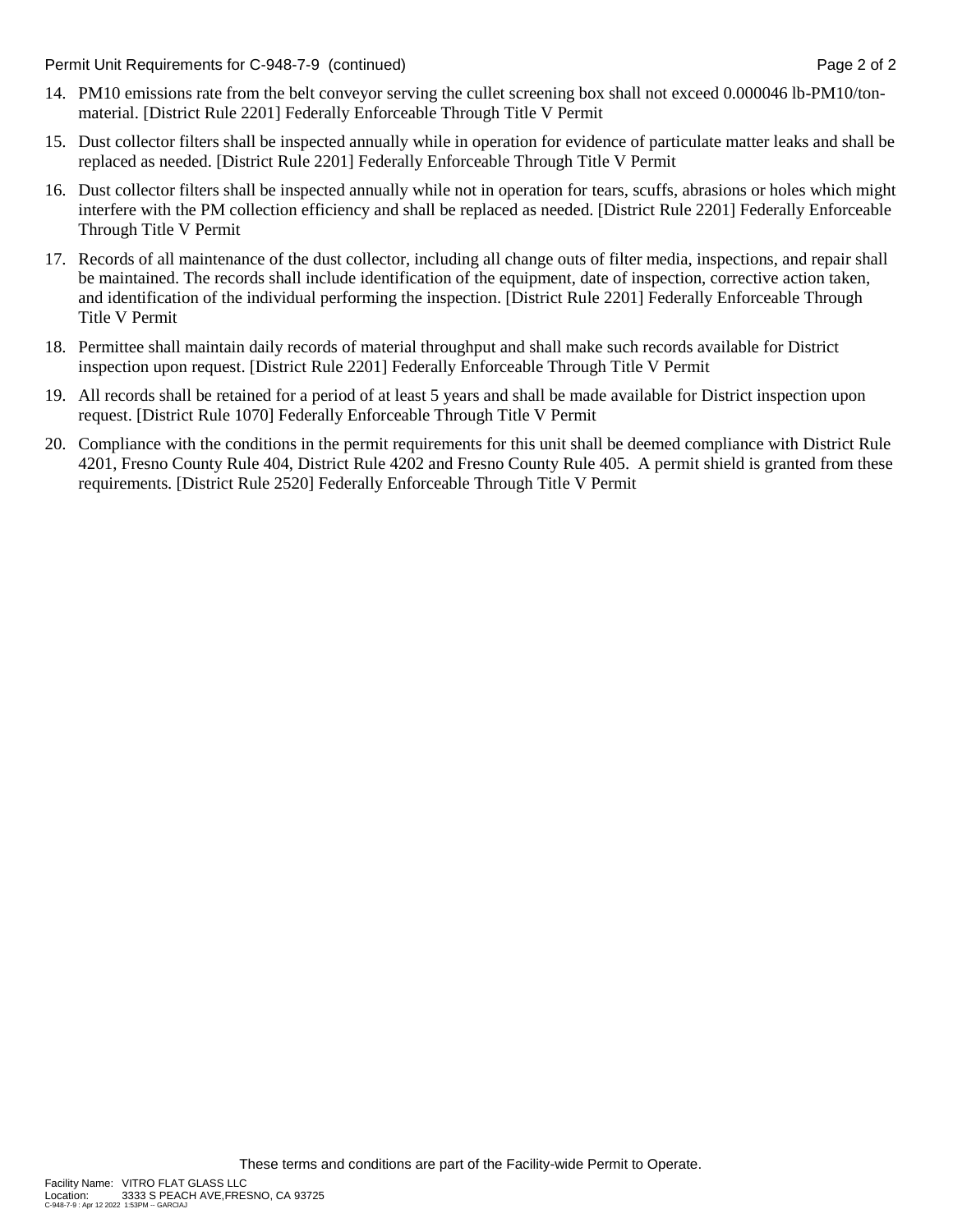### **PERMIT UNIT:** C-948-8-8 **EXPIRATION DATE:** 02/28/2027

### **EQUIPMENT DESCRIPTION:**

517 KGAL SODA ASH STORAGE SILO #6, 38' D X 61'9" H, SERVED BY A DONALDSON TORIT MODEL CPC-8 DUST COLLECTOR AND A DONALDSON TORIT MODEL CPV-3 BIN VENT FILTER

- 1. Particulate matter emissions shall not exceed 0.1 grains/dscf in concentration. [District Rule 4201] Federally Enforceable Through Title V Permit
- 2. All equipment shall be maintained in good operating condition and shall be operated in a manner to minimize emissions of air contaminants into the atmosphere. [District Rule 2201] Federally Enforceable Through Title V Permit
- 3. Material removed from dust collectors shall be disposed of in a manner preventing entrainment into the atmosphere. [District Rule 2201] Federally Enforceable Through Title V Permit
- 4. The dust collectors cleaning frequency and duration shall be adjusted to optimize the control efficiency. [District Rule 2201] Federally Enforceable Through Title V Permit
- 5. The dust collectors shall be equipped with a pressure differential gauge to indicate the pressure drop across the filters. The gauge shall be maintained in good working condition at all times and shall be located in an easily accessible location. [District Rule 2201] Federally Enforceable Through Title V Permit
- 6. The Donaldson Torit CPC-8 dust collector shall operate at all times with a minimum differential pressure of 1 inches water column and a maximum differential pressure of 6 inches water column. [District Rule 2201] Federally Enforceable Through Title V Permit
- 7. The Donaldson Torit model CPV-3 bin vent filter shall operate at all times with a minimum differential pressure of 0 inches water column and a maximum differential pressure of 6 inches water column. [District Rule 2201] Federally Enforceable Through Title V Permit
- 8. Differential operating pressure shall be monitored and recorded on each day that the dust collectors operate. [District Rule 2201] Federally Enforceable Through Title V Permit
- 9. The Donaldson Torit CPC-8 dust collector air flow rate shall not exceed 4,400 scfm. [District Rule 2201] Federally Enforceable Through Title V Permit
- 10. The Donaldson Torit CPV-3 bin vent filter air flow rate shall not exceed 1,200 scfm. [District Rule 2201] Federally Enforceable Through Title V Permit
- 11. Controlled PM10 emissions from Donaldson Torit CPC-8 and Donaldson Torit CPV-3 dust collectors shall not exceed 0.001 gr/scf. [District Rule 2201] Federally Enforceable Through Title V Permit
- 12. Permittee shall perform a complete vent filter inspection on an annual basis. Dust collector filters shall be inspected thoroughly for tears, scuffs, abrasions, holes, or any evidence of particulate matter leaks and shall be replaced as needed. [District Rule 2520] Federally Enforceable Through Title V Permit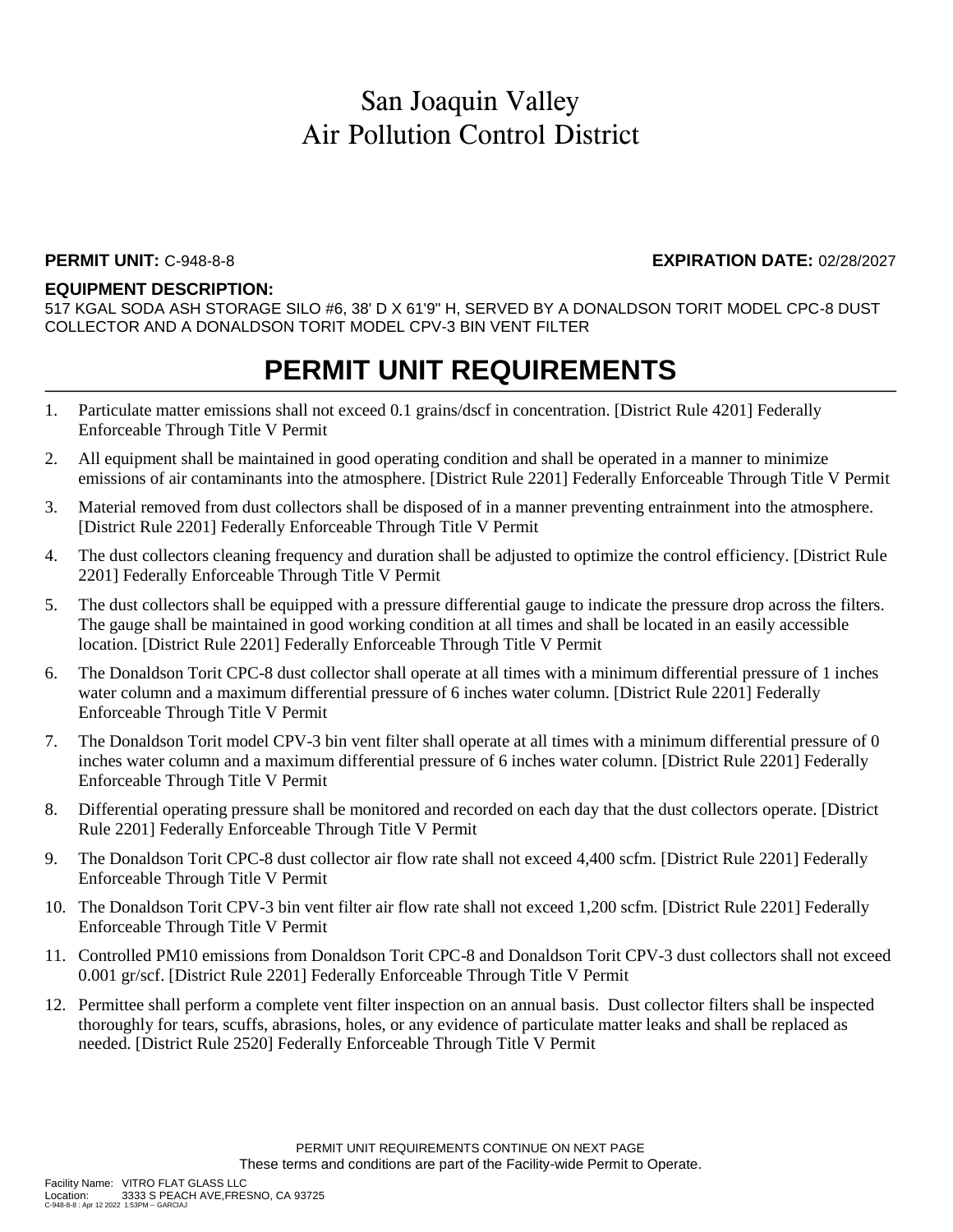Permit Unit Requirements for C-948-8-8 (continued) **Page 2** of 2

- 13. Visible emissions shall be inspected annually during operation. If visible emissions are observed, corrective action shall be taken to eliminate visible emissions prior to further loading. Corrective action shall eliminate visible emissions before next loading event. The results of inspection shall be kept in a record and shall be made available to the District upon request. [District Rule 2520] Federally Enforceable Through Title V Permit
- 14. Permittee shall maintain daily records of material throughput and shall make such records available for District inspection upon request. [District Rules 2201 and 2520] Federally Enforceable Through Title V Permit
- 15. Compliance with the conditions in the permit requirements for this unit shall be deemed compliance with District Rule 4201, Fresno County Rule 404, District Rule 4202 and Fresno County Rule 405. A permit shield is granted from these requirements. [District Rule 2520] Federally Enforceable Through Title V Permit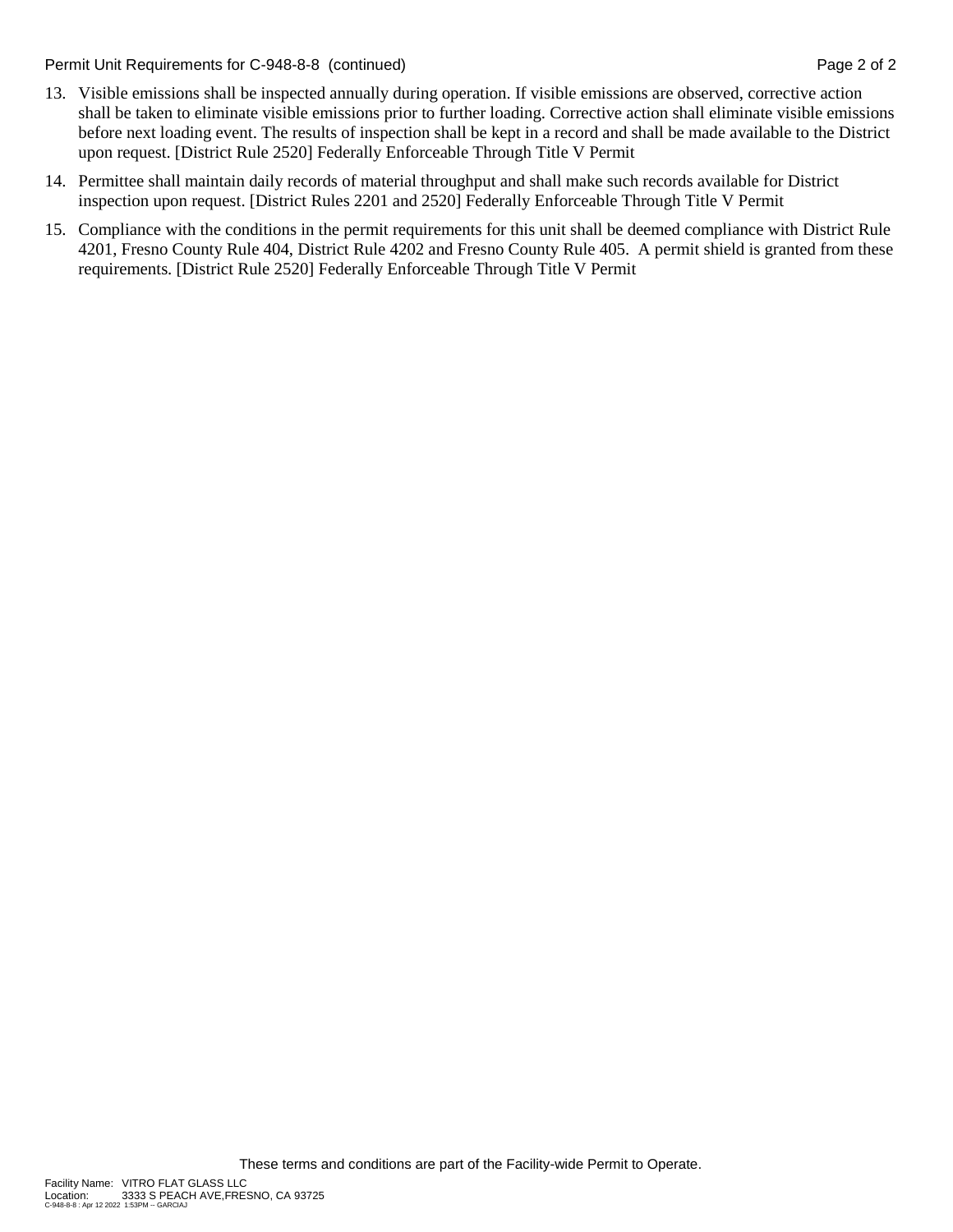### **PERMIT UNIT:** C-948-9-8 **EXPIRATION DATE:** 02/28/2027

### **EQUIPMENT DESCRIPTION:**

ELECTROSTATIC PRECIPITATOR RESIDUE DELIVERY SYSTEM WITH A 40 HP BLOWER, PNEUMATIC TRANSFER TO 50 CU FT RECEIVING HOPPER VENTING TO CYCLONAIRE MODEL 36-FRC-18 BIN VENT FILTER, SCREW CONVEYOR AND SCALE HOPPER DISCHARGING TO BATCH HOUSE MIXER (C-948-10)

## **PERMIT UNIT REQUIREMENTS**

- 1. All equipment shall be maintained in good operating condition and shall be operated in a manner to minimize emissions of air contaminants into the atmosphere. [District Rule 2201] Federally Enforceable Through Title V Permit
- 2. Particulate matter emissions shall not exceed 0.1 grains/dscf in concentration. [District Rule 4201] Federally Enforceable Through Title V Permit
- 3. The throughput of EP residue to the hopper shall not exceed 3 tons/day. [District Rule 2201] Federally Enforceable Through Title V Permit
- 4. The dust collector shall be equipped with a pressure differential gauge to indicate the pressure drop across the bags. The gauge shall be maintained in good working condition at all times and shall be located in an easily accessible location. [District Rule 2201] Federally Enforceable Through Title V Permit
- 5. The dust collector shall operate at all times with a minimum differential pressure of 1 inch water column and a maximum differential pressure of 7 inches water column. [District Rule 2201] Federally Enforceable Through Title V Permit
- 6. Visible emissions from the dust collector serving the EP residue hopper shall not equal or exceed 5% opacity for a period or periods aggregating more than three minutes in any one hour. [District Rule 2201] Federally Enforceable Through Title V Permit
- 7. Material removed from dust collector shall be disposed of in a manner preventing entrainment into the atmosphere. [District Rule 2201] Federally Enforceable Through Title V Permit
- 8. The permittee shall perform a complete dust collector inspection on an annual basis. Dust collector filters shall be inspected thoroughly for tears, scuffs, abrasions, holes, or any evidence of particulate matter leaks and shall be replaced as needed. [District Rule 2520] Federally Enforceable Through Title V Permit
- 9. Visible emissions shall be inspected monthly during operation. If visible emissions are observed, corrective action shall be taken to eliminate visible emissions. Corrective action shall eliminate visible emissions within 24 hours. [District Rule 2520] Federally Enforceable Through Title V Permit
- 10. Daily records of the throughput (tons/day) of EP residue to the hopper shall be maintained. [District Rules 1070 and 2201] Federally Enforceable Through Title V Permit
- 11. Differential operating pressure shall be monitored and recorded on each day that the dust collector operates. [District Rule 2201] Federally Enforceable Through Title V Permit
- 12. Records of all maintenance of the dust collector, including all change-outs of filter media, shall be maintained. [District Rule 2201] Federally Enforceable Through Title V Permit
- 13. All records shall be retained on-site for a period of at least five years and made available for District inspection upon request. [District Rule 2201] Federally Enforceable Through Title V Permit

PERMIT UNIT REQUIREMENTS CONTINUE ON NEXT PAGE

These terms and conditions are part of the Facility-wide Permit to Operate.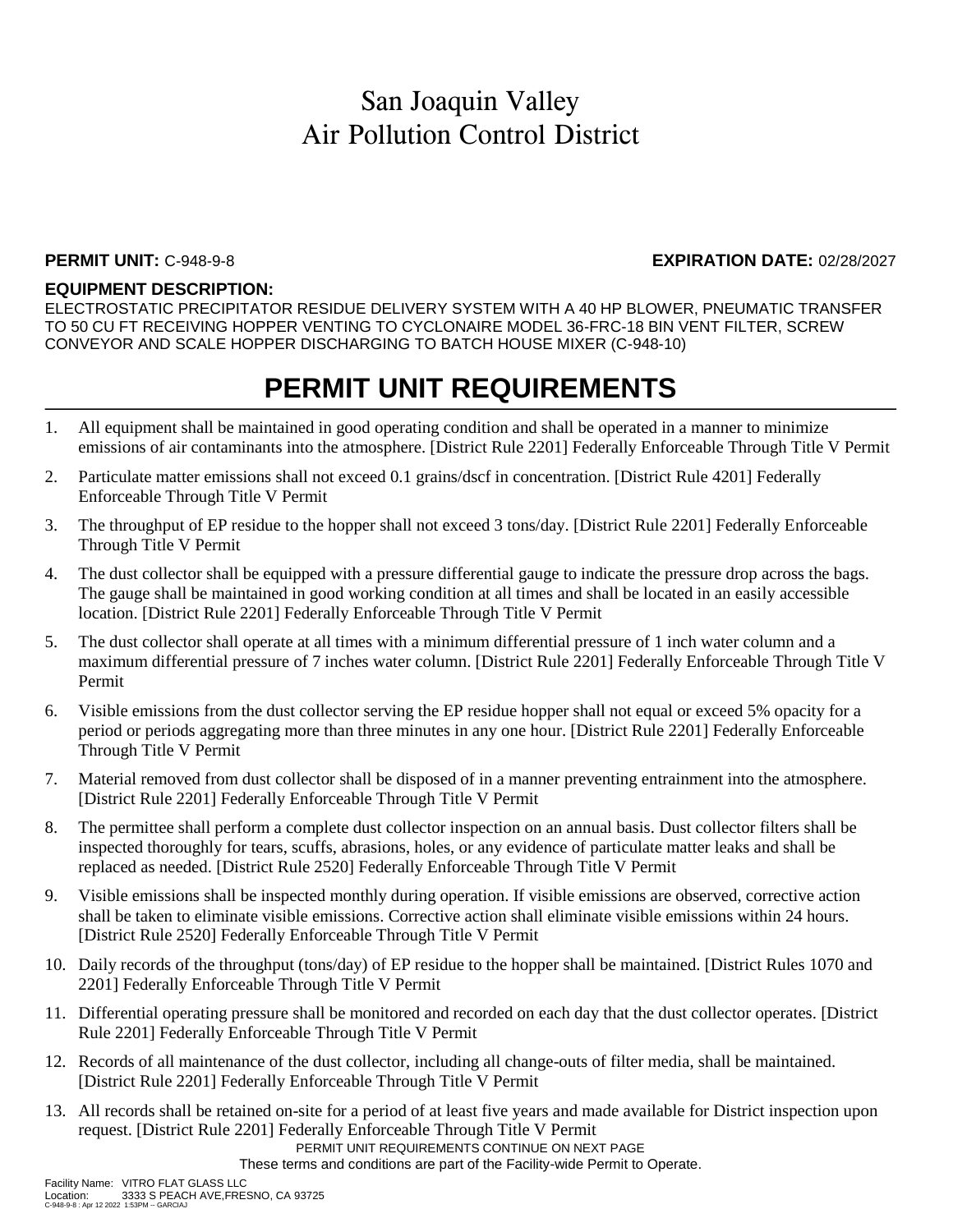Permit Unit Requirements for C-948-9-8 (continued) Page 2 of 2

14. Compliance with the conditions in the permit requirements for this unit shall be deemed compliance with District Rule 4201, Fresno County Rule 404, District Rule 4202 and Fresno County Rule 405. A permit shield is granted from these requirements. [District Rule 2520] Federally Enforceable Through Title V Permit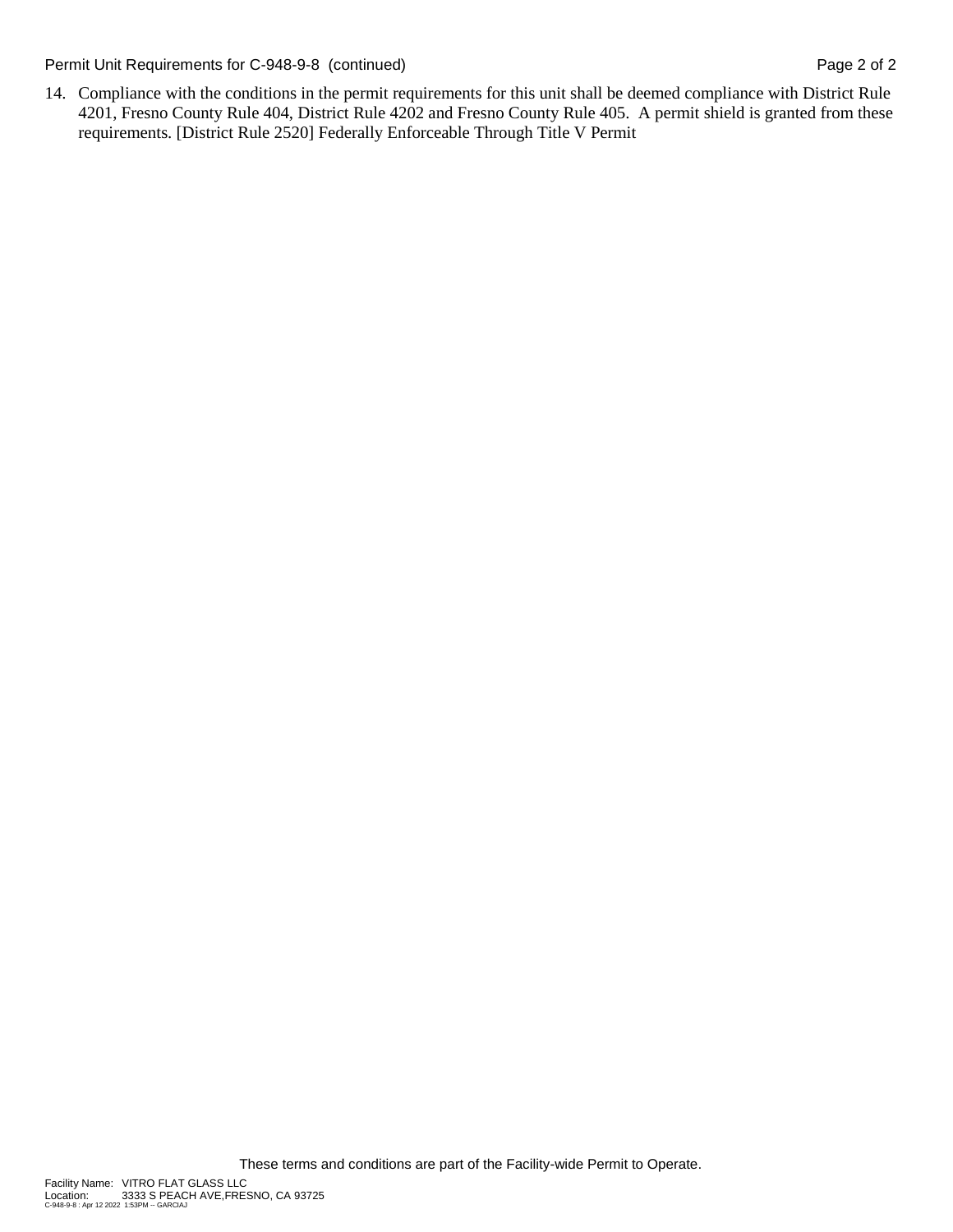#### **PERMIT UNIT:** C-948-10-15 **EXPIRATION DATE:** 02/28/2027

### **EQUIPMENT DESCRIPTION:**

SILO UNLOADING AND MIXING OPERATION INCLUDING BATCH GATHERING BELT SERVED BY MACPROCESS MODEL 39AVSC16 DUST COLLECTOR, PANGBORN CORP DC-6 BAGHOUSE DUST COLLECTOR (SN 63-CH3-6671) SHARED WITH PERMIT UNIT '-6 OR DC-2 BAGHOUSE DUST COLLECTOR (SN 67 CH3-6664) UNDER PERMIT UNIT '- 6, AND A BATCH ELEVATOR, TOTALIZING SCALE, AND GLASS MASTER TURBIN MODEL 12000 MIXER SERVED BY A TORIT DOWN FLO-II MODEL #DFT-2-4 BAGHOUSE DUST COLLECTOR

- 1. Particulate matter emissions shall not exceed 0.1 grains/dscf in concentration. [District Rule 4201] Federally Enforceable Through Title V Permit
- 2. Visible emissions from each of the baghouse dust collectors shall not equal or exceed 5% opacity for a period or periods aggregating more than three minutes in any one hour. [District Rules 2201 and 4101] Federally Enforceable Through Title V Permit
- 3. The baghouse dust collectors shall be maintained and operated according to manufacturers' specifications. [District Rule 2201] Federally Enforceable Through Title V Permit
- 4. All equipment shall be maintained in good operating condition and shall be operated in a manner to minimize emissions of air contaminants into the atmosphere. [District Rule 2201] Federally Enforceable Through Title V Permit
- 5. Material removed from the baghouse dust collectors shall be disposed of in a manner preventing entrainment into the atmosphere. [District Rule 2201] Federally Enforceable Through Title V Permit
- 6. Each baghouse dust collector's cleaning frequency and duration shall be adjusted to optimize the control efficiency. [District Rule 2201] Federally Enforceable Through Title V Permit
- 7. Replacement bags numbering at least 10% of the total number of bags in each baghouse dust collector shall be maintained on the premises. [District Rule 2201] Federally Enforceable Through Title V Permit
- 8. The baghouse dust collectors shall each be equipped with a pressure differential gauge to indicate the pressure drop across the filters. The gauge shall be maintained in good working condition at all times and shall be located in an easily accessible location. [District Rule 2201] Federally Enforceable Through Title V Permit
- 9. The Mixer Level Pangborn DC-6 baghouse dust collector shall operate at all times with a minimum differential pressure of 1 inch water column and a maximum differential pressure of 9 inches water column. [District Rule 2201] Federally Enforceable Through Title V Permit
- 10. The Torit Down Flo-II baghouse shall operate at all times with a minimum differential pressure of 1 inch water column and a maximum differential pressure of 6 inches water column. [District Rule 2201] Federally Enforceable Through Title V Permit
- 11. The Macprocess 39AVSC16 baghouse dust collector shall operate at all times with a minimum differential pressure of 1 inch water column and a maximum differential pressure of 7 inches water column. [District Rule 2201] Federally Enforceable Through Title V Permit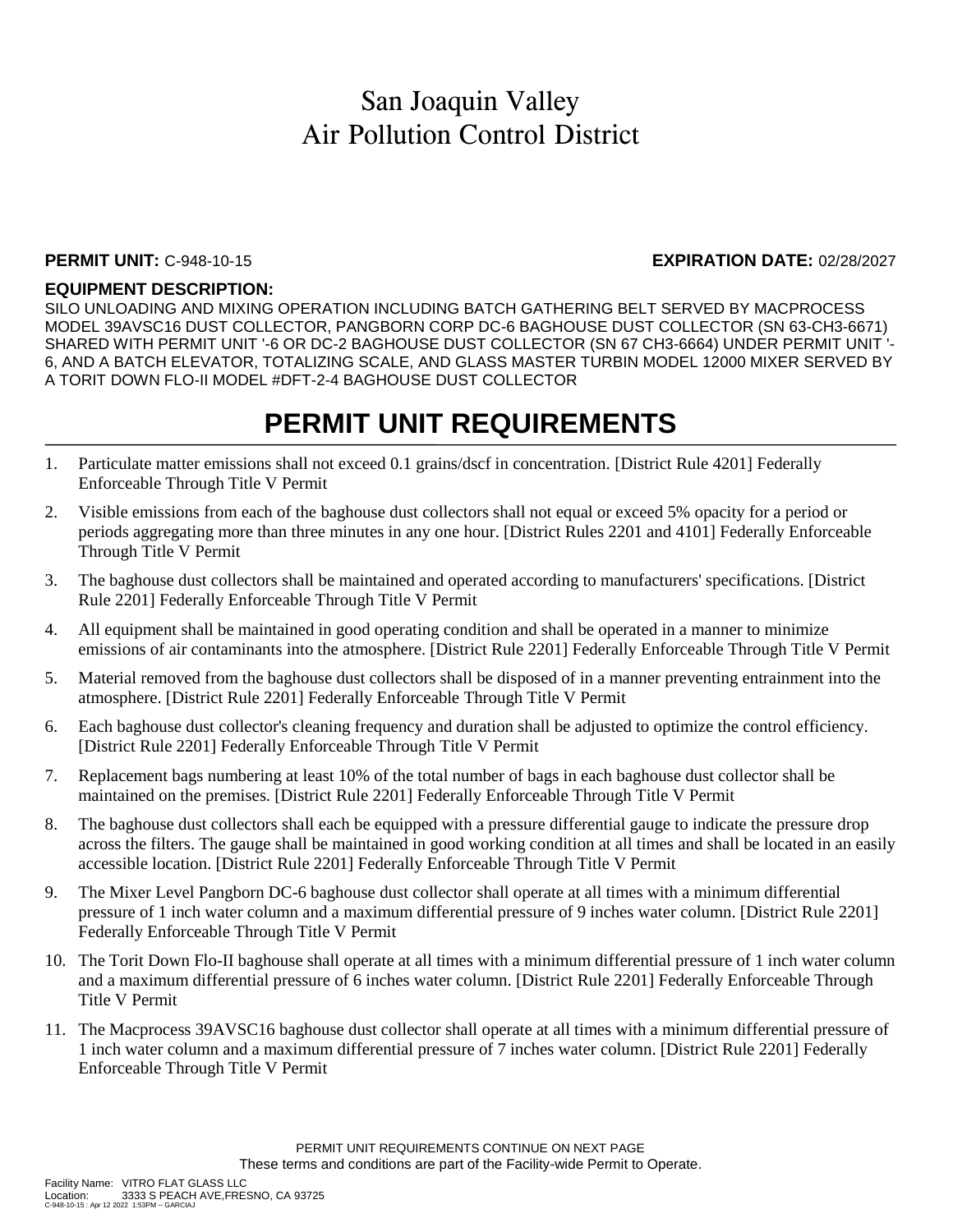Permit Unit Requirements for C-948-10-15 (continued) example 2 of 2 and 2 of 2

- 12. Differential operating pressures shall be monitored and recorded on each day that the baghouse dust collectors operate. Upon detecting any excursion from the acceptable range pressure readings, the permittee shall investigate the excursion and take corrective action to minimize excessive emissions and prevent recurrence of the excursion as expeditiously as practicable. [District Rule 2201 and 40 CFR Part 64] Federally Enforceable Through Title V Permit
- 13. Emissions shall be controlled by a baghouse dust collector: Macprocess 39AVSC16, and either Mixer Level Pangborn DC-6, Trainshed Pangborn DC-2, or Torit Down Flo-II. [District Rule 2201] Federally Enforceable Through Title V Permit
- 14. PM10 emissions from the transfer of materials from the storage silos to the mixer shall not exceed 0.00012 lb/ton of material throughput. [District Rule 2201] Federally Enforceable Through Title V Permit
- 15. PM10 emissions from mixing and weighing shall not exceed 0.003 pound per ton of material throughput. [District Rule 2201] Federally Enforceable Through Title V Permit
- 16. PM10 emissions from the mixer loadout shall not exceed 0.00004 pound per ton of material throughput. [District Rule 2201] Federally Enforceable Through Title V Permit
- 17. Maximum material throughput shall not exceed 1,180 tons per day. [District Rule 2201] Federally Enforceable Through Title V Permit
- 18. Baghouse dust collector filters shall be inspected annually while in operation for evidence of particulate matter leaks and shall be replaced as needed. [District Rule 2201] Federally Enforceable Through Title V Permit
- 19. Baghouse dust collector filters shall be inspected annually while not in operation for tears, scuffs, abrasions or holes which might interfere with the PM collection efficiency and shall be replaced as needed. [District Rule 2201] Federally Enforceable Through Title V Permit
- 20. Records of baghouse dust collector maintenance, inspections, and repair shall be maintained. The records shall include identification of the equipment, date of inspection, corrective action taken, and identification of the individual performing the inspection. [District Rule 2201] Federally Enforceable Through Title V Permit
- 21. Permittee shall maintain daily records of the material throughput and such records shall be made available for District inspection upon request. [District Rule 2201] Federally Enforceable Through Title V Permit
- 22. Compliance with the conditions in the permit requirements for this unit shall be deemed compliance with District Rule 4201, Fresno County Rule 404, District Rule 4202 and Fresno County Rule 405. A permit shield is granted from these requirements. [District Rule 2520] Federally Enforceable Through Title V Permit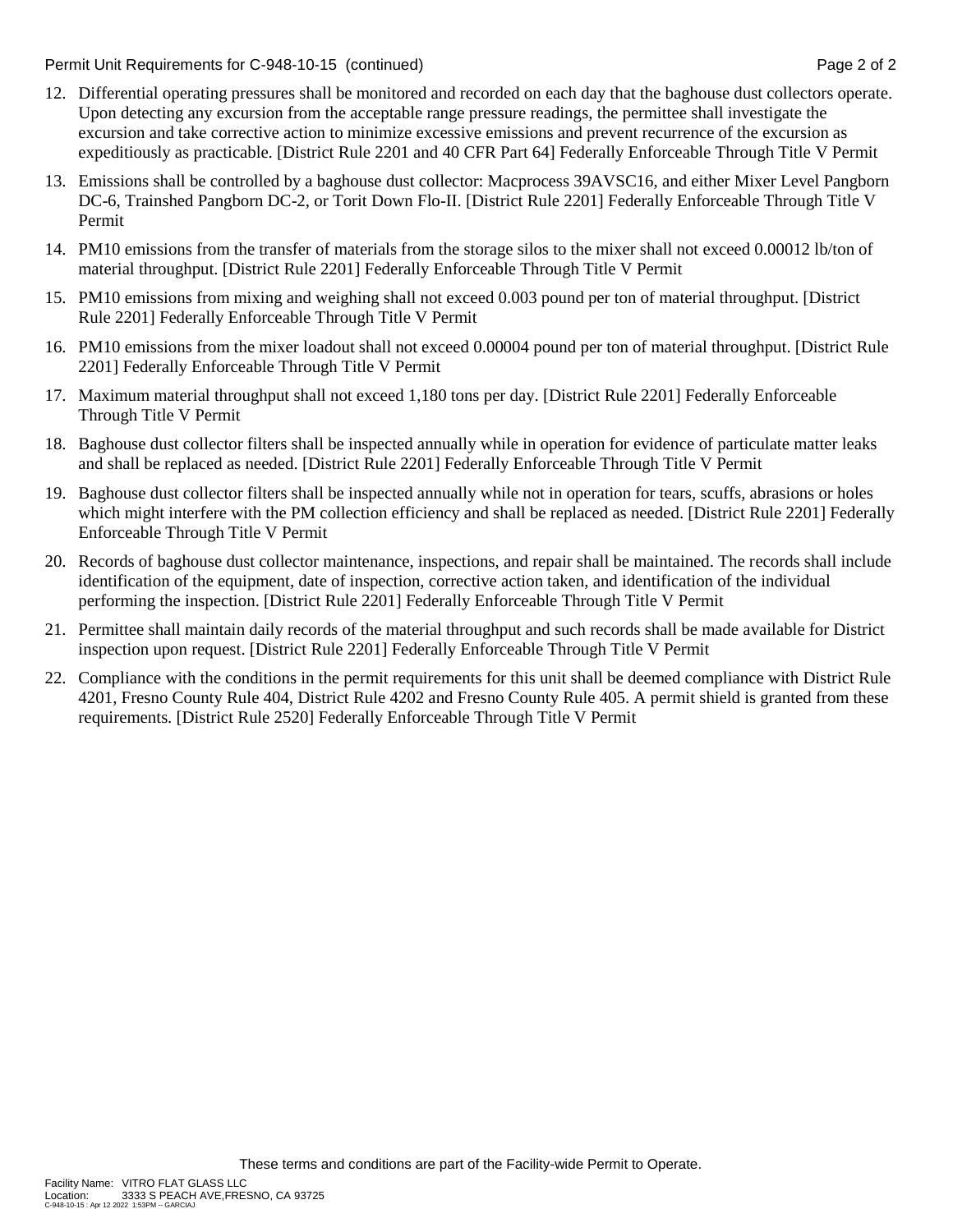### **PERMIT UNIT:** C-948-11-20 **EXPIRATION DATE:** 02/28/2027

### **EQUIPMENT DESCRIPTION:**

208 MMBTU/HR OXY-FUEL FIRED FLOAT GLASS FURNACE, FIRING ON NATURAL GAS WITH #2 FUEL OIL AS STANDBY, VENTED THROUGH A UNITED MCGILL DRY SCRUBBER/COOLING TOWER AND A UNITED MCGILL MODEL 3-500 ELECTROSTATIC PRECIPITATOR USING SO2 AS A LUBRICANT FOR THE GLASS AND EQUIPPED WITH A SELECTIVE NON-CATALYTIC REDUCTION (SNCR) SYSTEM

- 1. All equipment shall be maintained in good operating condition and shall be operated in a manner to minimize emissions of air contaminants into the atmosphere. [District Rule 2201] Federally Enforceable Through Title V Permit
- 2. Particulate matter emissions shall not exceed 0.1 grains/dscf in concentration. [District Rule 4201] Federally Enforceable Through Title V Permit
- 3. Particulate matter emissions shall not exceed the hourly rate as calculated in District Rule 4202 (amended 12/17/92) using the equation  $E=3.59xP^{\wedge}0.62$  if P is less than or equal to 30 tons per hour, or  $E=17.37xP^{\wedge}0.16$  if P is greater than 30 tons per hour. [District Rule 4202] Federally Enforceable Through Title V Permit
- 4. The exhaust stack shall vent vertically upward. The vertical exhaust flow shall not be impeded by a rain cap (flapper ok), roof overhang, or any other obstruction. [District Rule 4102]
- 5. The furnace and burners shall be operated so as to minimize the NOx emissions to the maximum extent possible without adversely affecting the product quality and furnace integrity. [District Rule 2201] Federally Enforceable Through Title V Permit
- 6. The glass furnace shall be vented to a dry scrubber/electrostatic precipitator system anytime the furnace is operating. [District Rule 2201] Federally Enforceable Through Title V Permit
- 7. Material removed from dust collector(s) shall be disposed of in a manner preventing entrainment into the atmosphere. [District Rule 2201] Federally Enforceable Through Title V Permit
- 8. The addition of liquid caustic soda to cooling tower water may be allowed to reduce corrosion and solid build-up, and ensure good working conditions for electrostatic precipitator. [District Rule 2201] Federally Enforceable Through Title V Permit
- 9. Daily glass pull rate for this facility shall not exceed 650 U.S. short tons per day. [District Rules 2201 and 4354] Federally Enforceable Through Title V Permit
- 10. Particulate Matter emissions (as PM10) shall not exceed 18.80 pounds per hour from the electrostatic precipitator. [District Rule 2201] Federally Enforceable Through Title V Permit
- 11. Particulate Matter emissions (as PM10) shall not exceed 0.70 pounds per ton glass pulled on a block 24-hour average from the glass melting furnace. [District Rule 4354] Federally Enforceable Through Title V Permit
- 12. Oxides of nitrogen (NOx) emissions shall not exceed 3.4 lb NOx/ton, based on a 24-hour block average, as defined by Rule 4354. [District Rules 2201 and 4354] Federally Enforceable Through Title V Permit
- 13. Oxides of nitrogen (NOx) emissions shall not exceed 2.9 lb NOx/ton, based on a 30-day rolling average, as defined by Rule 4354. [District Rules 2201 and 4354] Federally Enforceable Through Title V Permit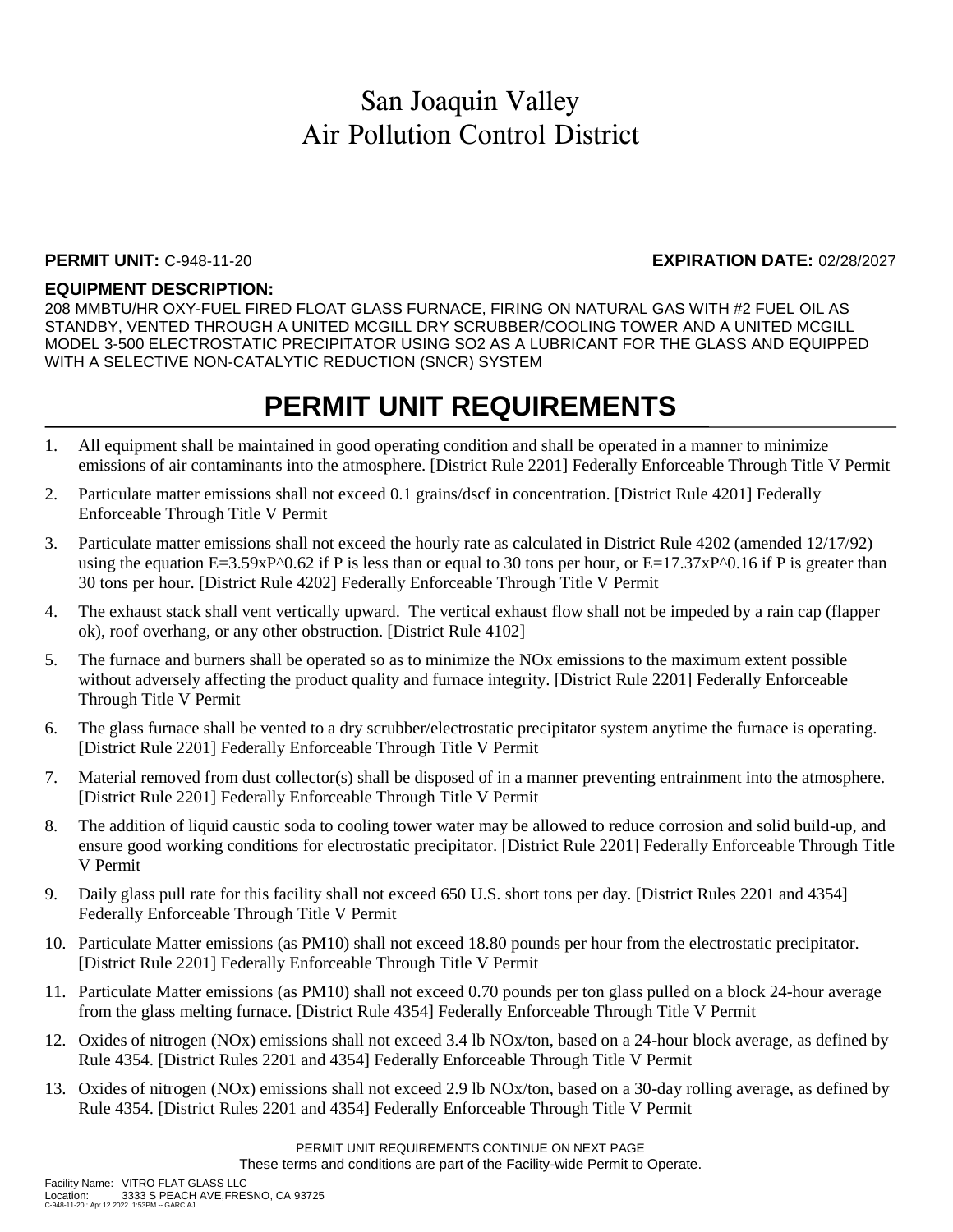Permit Unit Requirements for C-948-11-20 (continued) example 2 and the state of the Page 2 of 5

- 14. SOx emissions from the dry scrubber/electrostatic precipitator system shall not exceed 16.25 pounds per hour based on a 24-hour rolling average when firing the furnace on natural gas, nor 49.9 pounds per hour based on a 24-hour rolling average when firing the furnace on standby fuel oil #2. [District Rule 2201] Federally Enforceable Through Title V Permit
- 15. Oxides of sulfur (SOx) emissions shall not exceed 1.7 lb SOx/ton, based on a 24-hour block average, as defined by Rule 4354. In no case shall SOx emissions exceed 1.2 lb SOx/ton on a rolling 30-day average. [District Rule 4354] Federally Enforceable Through Title V Permit
- 16. Sulfur compound emissions shall not exceed 2000 ppmv as SO2. [District Rule 4801] Federally Enforceable Through Title V Permit
- 17. SOx emissions from the surface passivation process shall not exceed 10 pounds per hour. [District Rule 2201] Federally Enforceable Through Title V Permit
- 18. Volatile Organic Compounds (VOC) emissions shall not exceed either of the following limits: 1.51 pounds per hour or 0.1 pounds per ton of glass pulled (as defined by Rule 4354), based on a rolling three-hour average. [District Rules 2201 and 4354] Federally Enforceable Through Title V Permit
- 19. Carbon monoxide (CO) emissions shall not exceed either of the following limits: 21.13 pounds per hour or 0.9 pounds per ton (as defined by Rule 4354), based on a rolling three-hour average. [District Rules 2201 and 4354] Federally Enforceable Through Title V Permit
- 20. Ammonia (NH3) emissions shall not exceed 1.25 lb/hr based on a 24 hour rolling average. [District Rule 2201] Federally Enforceable Through Title V Permit
- 21. The permittee shall utilize a continuous in-stack ammonia monitor to verify compliance with the ammonia emissions limit. [District Rule 2201] Federally Enforceable Through Title V Permit
- 22. NOx, CO, VOC, SOx and PM10 emission limitations of District Rule 4354 shall not apply during periods of start-up, shutdown, and idling, as defined by Rule 4354, 3.0. Permittee shall notify the District at least 24 hours before initiating idling, shutdown and startup and this notification shall include: date and time of the start of the exempt operation, reason for performing the operation, and an estimated completion date. The permittee shall notify the District by telephone within 24 hours after completion of the operation and shall maintain operating records and/or support documentation necessary to claim exemption. [District Rule 4354] Federally Enforceable Through Title V Permit
- 23. NOx, CO, VOC, SOx and PM10 emission limitations of District Rule 4354 shall not apply during periods of routine maintenance of an add-on emission control system as long as the routine maintenance does not exceed 144 hours total per calendar year for all add-on controls and the routine maintenance is conducted in a manner consistent with good air pollution control practices for minimizing emissions. [District Rule 4354] Federally Enforceable Through Title V Permit
- 24. Annual source testing shall be conducted for VOC (lb/ton of glass pulled and lb/hr); CO (lb/ton of glass pulled and lb/hr); PM10 (lb/ton of glass pulled and lb/hr); SOx (lb/ton of glass pulled and lb/hr); and NOx (lb/ton of glass pulled); and NH3 (lb/hr) emissions at least once every calendar year. To qualify as an annual performance test, the test date shall be at least 6 months after, and not more than 18 months after the initial and the previous annual performance test. [District Rules 1070, 1081 and 4354] Federally Enforceable Through Title V Permit
- 25. Source testing shall be conducted using the methods and procedures approved by the District. The District must be notified at least 30 days prior to any compliance source test, and a source test plan must be submitted for approval at least 15 days prior to testing. [District Rule 1081] Federally Enforceable Through Title V Permit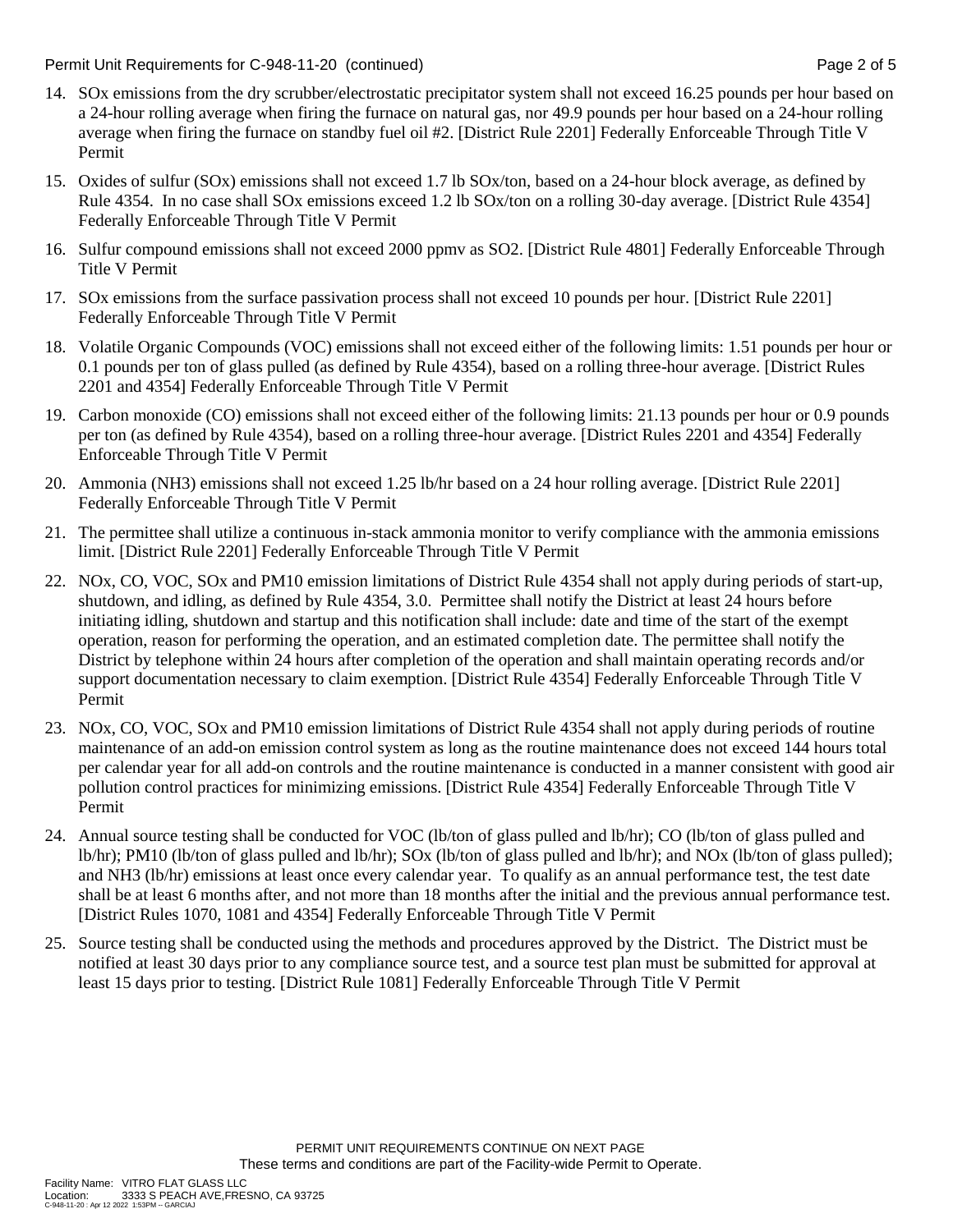### Permit Unit Requirements for C-948-11-20 (continued) example 3 of 5

- 26. Source testing shall be conducted using following test methods: (1) Oxides of Nitrogen: EPA Method 7E, EPA Method 19, or ARB Method 100; (2) Carbon Monoxide: EPA Method 10, or ARB Method 100; (3) VOC (ppmv): EPA Method 25A expressed in terms of carbon, or ARB Method 100, EPA Method 18 or ARB method 422 to determine emissions of exempt compounds; (4) Stack Gas Oxygen, Carbon Dioxide, Excess Air, and Dry Molecular Weight: EPA Method 3 or 3A, or ARB Method 100; (5) Stack Gas Flow rate - EPA Method 2; (6) Stack Gas Moisture Content - EPA Method 4; (7) Fuel Heating Value - ASTM Method D2015-85 or E711; (8) Oxides of Sulfur: EPA Method 6C, EPA Method 8, or ARB Method 100; (9) Filterable PM10: EPA Method 5, EPA Method 201, or EPA Method 201A; (10) Ammonia: BAAQMD ST-1B. An operator choosing EPA Method 5 shall count all PM collected as PM10; (11) Condensible PM10: EPA Method 202 with the following procedures, (11a) Purge the impinger with dry nitrogen for one hour. The one hour purge with dry nitrogen shall be performed as soon as possible after the final leak check of the system, (11b) Neutralize the inorganic portion to a pH of 7.0. Use the procedure, "Determination of NH4 Retained in Sample by Titration" described in Method 202 to neutralize sulfuric acid, (11c) Evaporate the last 1 ml of the inorganic fraction by air drying following evaporation of the bulk of the impinger water in a 105 degrees C oven as described in the first sentence of the Method 202 section titled "Inorganic Fraction Weight Determination". [District Rule 4354] Federally Enforceable Through Title V Permit
- 27. Furnace conditions during source testing shall be representative of normal operations, with a glass production rate equal to or greater than 60 percent of the permitted glass production capacity. The source test may be conducted at a glass production rate lower than 60 percent of the permitted glass production capacity, provided that the permittee demonstrates that the proposed alternative glass production rate is representative of normal operations and the proposed alternative glass production rate is approved by the APCO in writing. [District Rule 4354] Federally Enforceable Through Title V Permit
- 28. For source testing purposes, the arithmetic average of three 30-consecutive-minute test runs shall be used to determine compliance with NOx, CO, VOC, SOx, and NH3 emission limits. [District Rule 4354] Federally Enforceable Through Title V Permit
- 29. For source testing purposes, the arithmetic average of three 60-consecutive-minute test runs shall be used to determine compliance with PM10 emission limits. [District Rule 4354] Federally Enforceable Through Title V Permit
- 30. During source testing, for a given pollutant, if two of the three runs individually demonstrate emissions above the applicable limit, the test cannot be used to demonstrate compliance for the furnace, even if the averaged emissions of all three test runs is less than the applicable limit. [District Rule 4354] Federally Enforceable Through Title V Permit
- 31. Source testing shall be witnessed or authorized by District personnel. Test results must be submitted to the District within 60 days of performance testing. [District Rule 1081] Federally Enforceable Through Title V Permit
- 32. The continuous emission monitor system (CEMS) shall be properly installed in the electrostatic precipitator stack and operated in accordance with the manufacturer's specifications. [District Rule 2201] Federally Enforceable Through Title V Permit
- 33. The CEMS and data acquisition system shall monitor for NOx, CO, SOx, and opacity. [District Rule 2201] Federally Enforceable Through Title V Permit
- 34. The CEMS shall meet the performance specification requirements in 40 CFR Parts 60.7 and 60.13, 40 CFR Part 60 Appendix B (Performance Specifications) and Appendix F (Quality Assurance Procedures); and 40 CFR 51, Appendix P, or shall meet equivalent specifications established by mutual agreement of the District, the ARB, and the EPA. [District Rules 1080 and 4354] Federally Enforceable Through Title V Permit
- 35. Results of CEMS must be reduced according to the procedure established in 40 CFR, Part 51, Appendix P, paragraphs 5.0 through 5.3.3, or by other methods deemed equivalent by mutual agreement with the District, the ARB, and the EPA. [District Rule 1080] Federally Enforceable Through Title V Permit
- 36. Records of CEMS shall be maintained and shall contain: the occurrence and duration of any start-up, shutdown or malfunction, performance testing, evaluations, calibrations, checks, adjustments, maintenance of CEMs, and emission measurements. [District Rule 1080] Federally Enforceable Through Title V Permit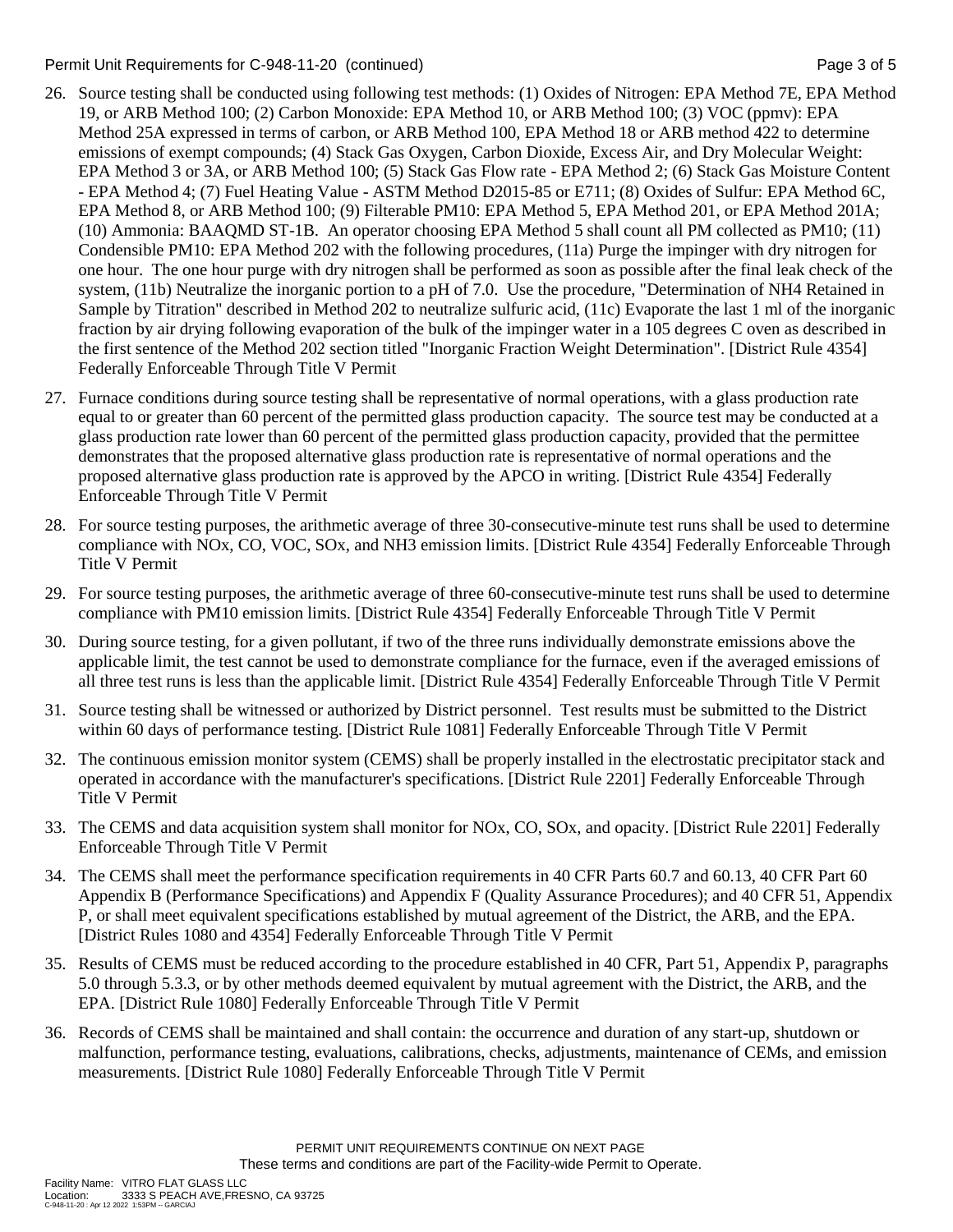Permit Unit Requirements for C-948-11-20 (continued) example 2 and the state of 5 and 5 and 7 and 7 and 7 and 7 and 7 and 7 and 7 and 7 and 7 and 7 and 7 and 7 and 7 and 7 and 7 and 7 and 7 and 7 and 7 and 7 and 7 and 7 an

- 37. Permittee shall submit a CEMS written report for each calendar quarter to the District. The report is due on the 30th day following the end of the calendar quarter. Quarterly report shall include: time intervals, data and magnitude of excess emissions, nature and cause of excess (if known), corrective actions taken and preventive measures adopted; averaging period used for data reporting corresponding to the averaging period specified in the emission test period used to determine compliance with an emission standard; applicable time and date of each period during which the CFM was inoperative (except for zero and span checks) and the nature of system repairs and adjustments; and a negative declaration when no excess emissions occurred. [District Rules 1080 and 2520] Federally Enforceable Through Title V Permit
- 38. Any emissions in excess of the limits imposed by conditions in this permit, as measured by the CEMS constitutes a violation of District Rules and Regulations and shall be reported by the operator to the APCO within 96 hours. [District Rule 1080] Federally Enforceable Through Title V Permit
- 39. Operator shall notify the District no later than eight hours after the detection of a breakdown of the CEMS. The operator shall inform the District of the intent to shut down the CEMS at least 24 hours prior to the event. [District Rule 1080] Federally Enforceable Through Title V Permit
- 40. The facility shall maintain equipment, facilities, and systems compatible with the District's CEM data polling software system and shall make CEM data available to the District's automated polling system on a daily basis. [District Rule 1080] Federally Enforceable Through Title V Permit
- 41. Upon notice by the District that the facility's CEM system is not providing polling data, the facility may continue to operate without providing automated data for a maximum of 30 days per calendar year provided the CEM data is sent to the District by a District-approved alternative method. [District Rule 1080] Federally Enforceable Through Title V Permit
- 42. The permittee shall operate and maintain a monitoring and recording system to accurately measure and record the furnace melter crown temperature at least once per day. [District Rule 4354] Federally Enforceable Through Title V Permit
- 43. The furnace melter crown temperature shall be maintained at or above 1,800 °F. If the measured furnace temperature is less than 1,800 °F, the permittee shall conduct a certified VOC source test within 60 days to re-establish the minimum temperature limit. In lieu of conducting a certified VOC source test, the permittee may stipulate that a violation has occurred, subject to enforcement action. The permittee must then correct the violation (return the furnace temperature to or above the minimum temperature limit), show compliance has been re-established, and resume monitoring procedures. If the deviation is a result of a qualifying breakdown condition pursuant to District Rule 1100, the permittee may fully comply with Rule 1100 in lieu of performing the notification and testing required by this condition. [District Rule 4354] Federally Enforceable Through Title V Permit
- 44. The permittee shall operate and maintain a monitoring and recording system to accurately measure and record the secondary current and secondary voltage across each field of the electrostatic precipitator at least once per hour. [District Rule 4354 and 40 CFR Part 64] Federally Enforceable Through Title V Permit
- 45. The average hourly total power input into the electrostatic precipitator shall be maintained at or above 0.23 kW. The average hourly total power input shall be the sum of the average power inputs to each field of the electrostatic precipitator. The average power inputs to each field shall be calculated by multiplying the average hourly secondary current for that field by the average hourly secondary voltage for that field, both recorded by the continuous monitoring system. [District Rule 4354 and 40 CFR Part 64] Federally Enforceable Through Title V Permit
- 46. If the measured average total power input into the electrostatic precipitator falls below the acceptable level specified within this permit, the permittee shall conduct a certified source test within 60 days to re-establish the acceptable secondary voltage and/or secondary current range/level. In lieu of conducting a certified PM10 source test, the permittee may stipulate that a violation has occurred, subject to enforcement action. The permittee must then correct the violation (return the average hourly voltage and/or current input to or above the minimum acceptable levels), show compliance has been re-established, and resume monitoring procedures. If the deviation is a result of a qualifying breakdown condition pursuant to District Rule 1100, the permittee may fully comply with Rule 1100 in lieu of performing the notification and testing required by this condition. [District Rule 4354 and 40 CFR Part 64] Federally Enforceable Through Title V Permit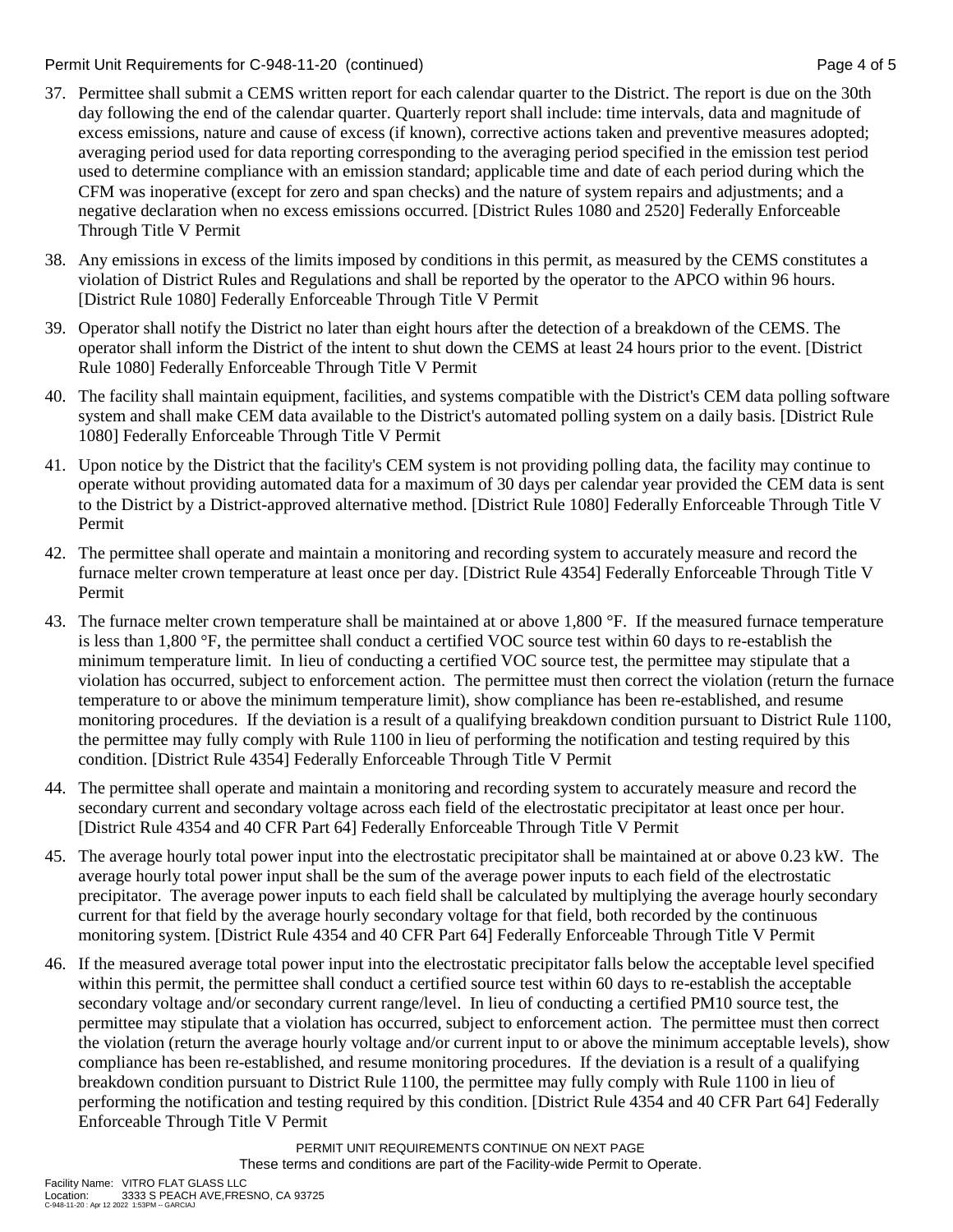Permit Unit Requirements for C-948-11-20 (continued) example 3 and the state of 5 of 5 of 5 of 5 of 5

- 47. The permittee shall maintain daily records of total hours of operation, quantity of glass pulled, NOx and SOx emission rates in lb/ton of glass pulled (both block 24-Hr & rolling 30-day averages), CO emission rate in lb/ton of glass pulled (rolling 3-hour average) and quantity & type of fuel used. The permittee shall also maintain records of source tests, the acceptable range for each approved key system operating parameter as established by source testing, all instances of maintenance and repair, any malfunction, and records of all periods of idling, startup, or shutdown. [District Rule 4354] Federally Enforceable Through Title V Permit
- 48. The permittee shall keep records of the date and time of the furnace melter crown temperature readings and the furnace melter crown temperature measured during the most recent source test that demonstrated ongoing compliance with the VOC emission limit. [District Rule 4354] Federally Enforceable Through Title V Permit
- 49. The permittee shall keep records of the date and time of the electrostatic precipitator total power input readings and the minimum electrostatic precipitator total power input measured during the source test that demonstrated ongoing compliance with the PM10 emission limit. [District Rule 4354 and 40 CFR Part 64] Federally Enforceable Through Title V Permit
- 50. The permittee shall maintain records of SOx usage (lb/hr) in the surface passivation process. [District Rule 2201] Federally Enforceable Through Title V Permit
- 51. The permittee shall maintain daily records of NH3 emission rates in lb/hr. [District Rule 2201]
- 52. The facility shall not use commercial arsenic as a raw material in the production process. [40 CFR Part 61, Subpart N] Federally Enforceable Through Title V Permit
- 53. Compliance with the conditions in the permit requirements for this unit shall be deemed compliance with District Rule 4201, Fresno County Rule 404, District Rule 4202, Fresno County Rule 405, District Rule 4801, and Fresno County Rule 406. A permit shield is granted from these requirements. [District Rule 2520] Federally Enforceable Through Title V Permit
- 54. The requirements of District Rule 4301, 40 CFR 60, Subpart CC & 40 CFR 61, Subpart N were determined to be not applicable to this unit. A permit shield is granted from these requirements. [District Rule 2520] Federally Enforceable Through Title V Permit
- 55. All records shall be maintained and retained on-site for a minimum of five (5) years, and shall be made available for District, ARB, or EPA inspection upon request. [District Rules 1070 and 4354] Federally Enforceable Through Title V Permit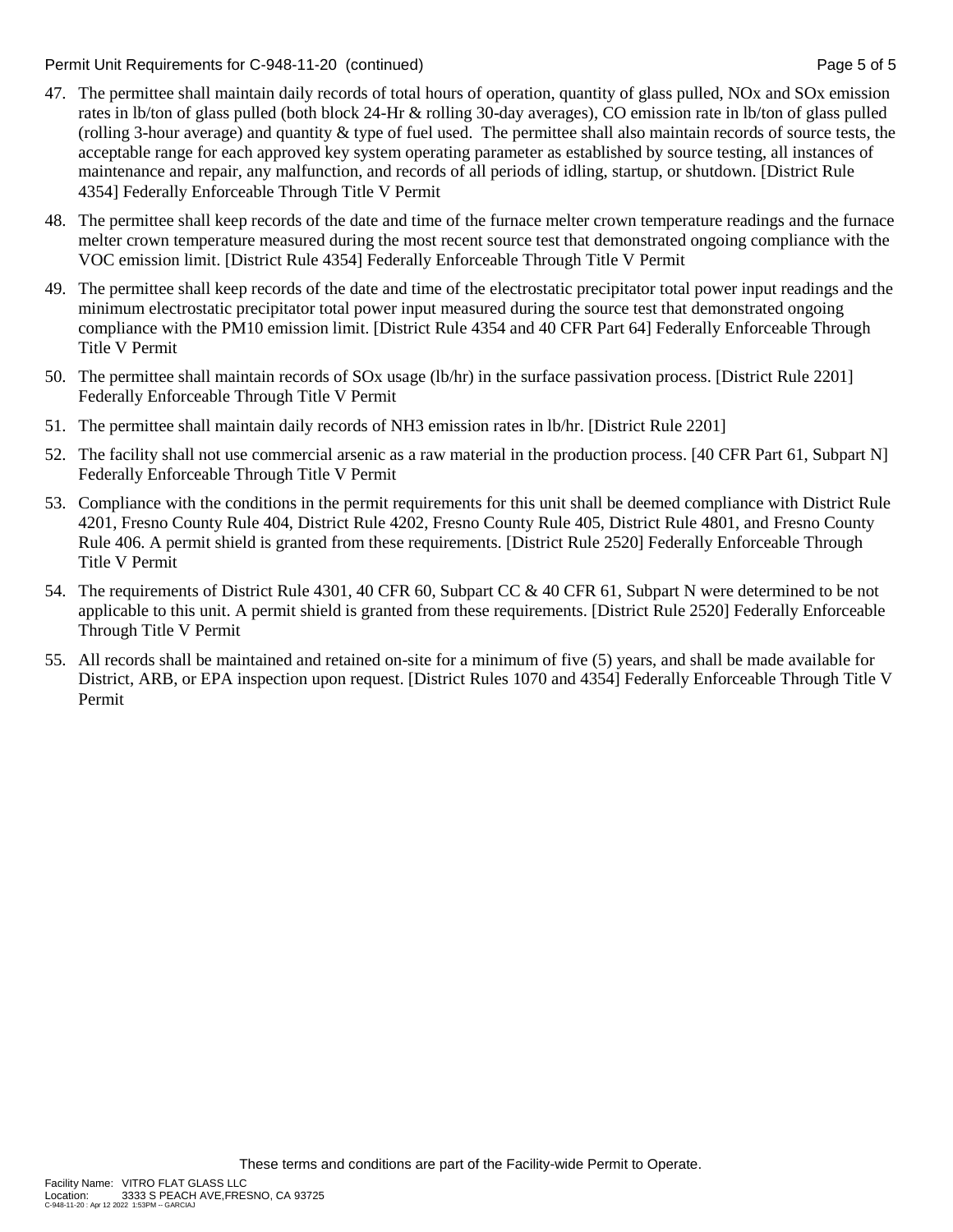### **PERMIT UNIT:** C-948-14-8 **EXPIRATION DATE:** 02/28/2027

### **EQUIPMENT DESCRIPTION:**

GLASS PACKING AND CULLET SYSTEM WITH ASSOCIATED CONVEYORS AND ELEVATORS AND 4 PACKING MACHINES SERVED BY THE FOLLOWING DUST COLLECTORS: INTERNATIONAL CLEAN AIR, MODEL 6800AE (S/N 6032), PANGBORN CORP (S/N 57CH366759), SENECA, MODEL 121-AM-10 (S/N 871082) AND SENECA MODEL 132- FMTS-100 (S/N 962503)

- 1. Particulate matter emissions shall not exceed 0.1 grains/dscf in concentration. [District Rule 4201] Federally Enforceable Through Title V Permit
- 2. All equipment shall be maintained in good operating condition and shall be operated in a manner to minimize emissions of air contaminants into the atmosphere. [District Rule 2201] Federally Enforceable Through Title V Permit
- 3. Material removed from dust collector(s) shall be disposed of in a manner preventing entrainment into the atmosphere. [District Rule 2201] Federally Enforceable Through Title V Permit
- 4. Daily glass pull rate for this facility shall not exceed 650 US short tons per day. [District Rule 2201] Federally Enforceable Through Title V Permit
- 5. Visible emissions from the Seneca Model 132-FMTS-100 dust collector serving LEAP packing machine shall not equal or exceed 5% opacity for a period or periods aggregating more than three minutes in any one hour. [District Rule 2201] Federally Enforceable Through Title V Permit
- 6. The dust collector shall be equipped with an operational pressure differential gauge to indicate the pressure drop across the bags. [District Rule 2201] Federally Enforceable Through Title V Permit
- 7. Particulate matter emissions (as PM10) shall not exceed 0.0254 pound per ton of glass pulled. [District Rule 2201] Federally Enforceable Through Title V Permit
- 8. Permittee shall maintain daily records of glass pull rate and shall make this information available to the District upon request. [District Rule 2520] Federally Enforceable Through Title V Permit
- 9. Dust collector filters shall be inspected annually while in operation for evidence of particulate matter leaks and shall be replaced as needed. [District Rule 2520] Federally Enforceable Through Title V Permit
- 10. Dust collector filters shall be inspected annually while not in operation for tears, scuffs, abrasions or holes which might interfere with the PM collection efficiency and shall be replaced as needed. [District Rule 2520] Federally Enforceable Through Title V Permit
- 11. Records of dust collector maintenance, inspections, and repair shall be maintained. The records shall include identification of the equipment, date of inspection, corrective action taken, and identification of the individual performing the inspection. [District Rule 2520] Federally Enforceable Through Title V Permit
- 12. Visible emissions from the dust collector shall be checked monthly, while in operation. If visible emissions are observed, corrective action shall be taken eliminate visible emissions. Corrective action shall eliminate visible emissions within 24 hours. [District Rule 2520] Federally Enforceable Through Title V Permit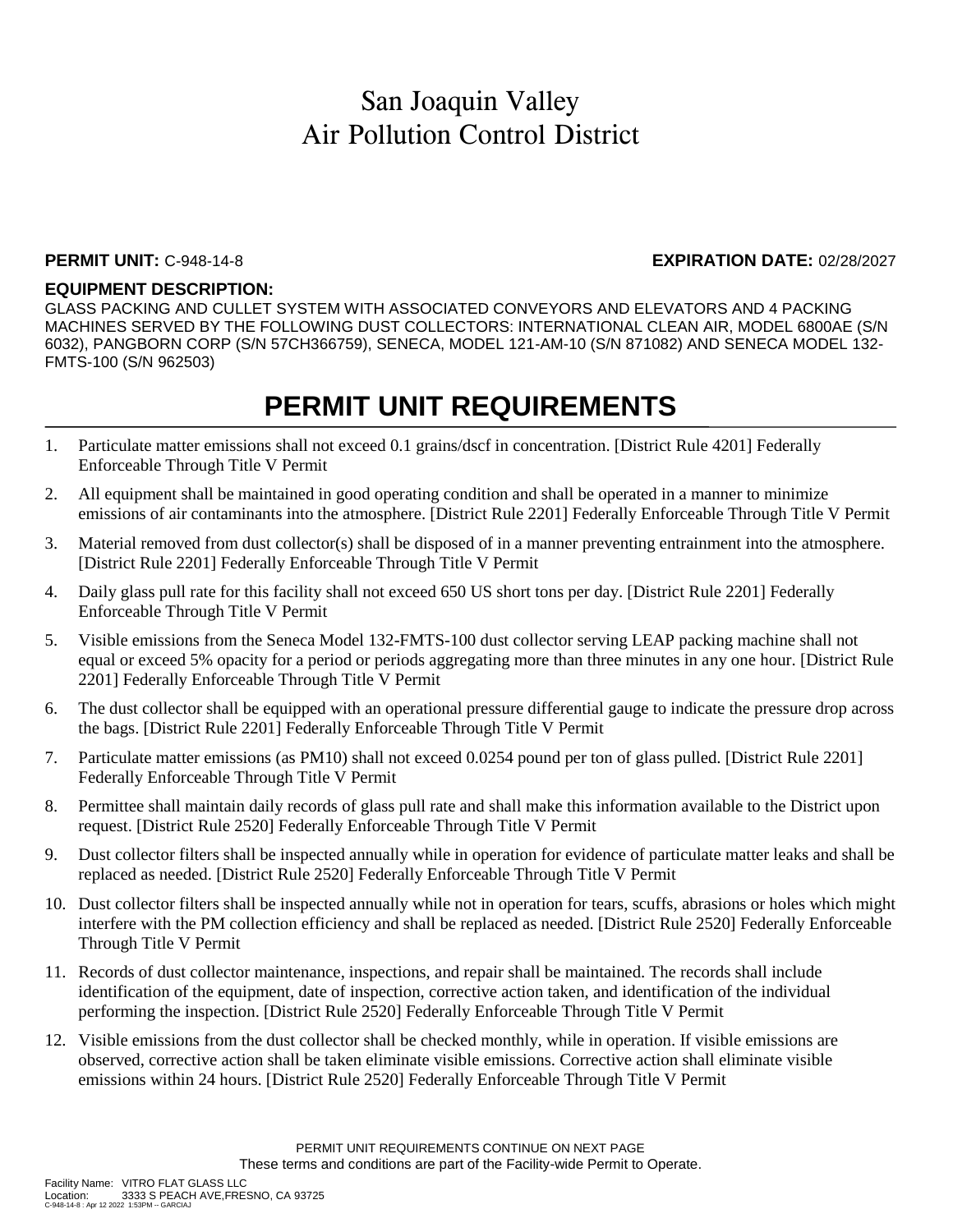Permit Unit Requirements for C-948-14-8 (continued) Page 2 of 2

13. Compliance with the conditions in the permit requirements for this unit shall be deemed compliance with District Rule 4201, Fresno County Rule 404, District Rule 4202 and Fresno County Rule 405. A permit shield is granted from these requirements. [District Rule 2520] Federally Enforceable Through Title V Permit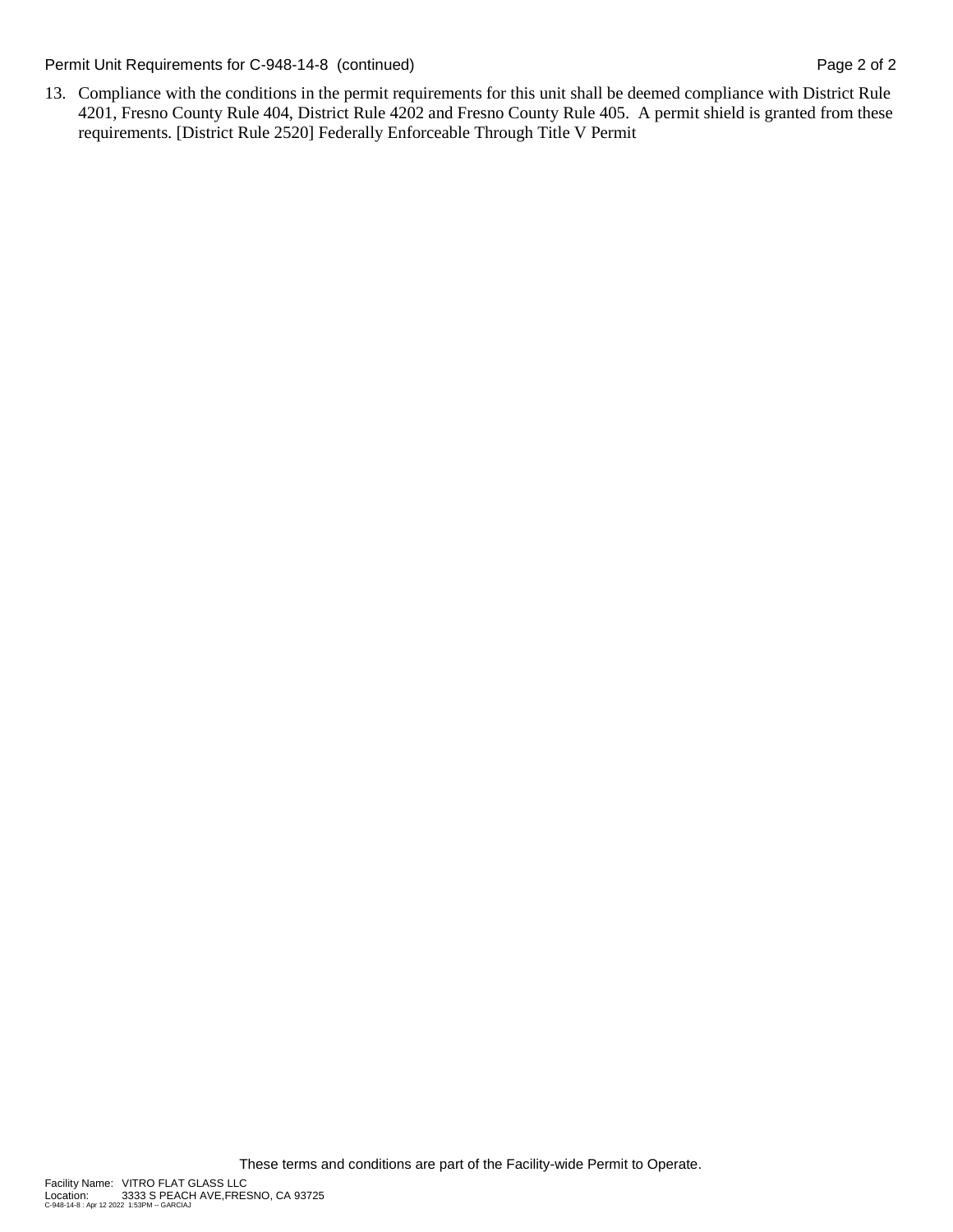#### **PERMIT UNIT:** C-948-15-4 **EXPIRATION DATE:** 02/28/2027

#### **EQUIPMENT DESCRIPTION:**

25.0 HP EMERGENCY CULLET SYSTEM (CD0) AND ASSOCIATED CONVEYORS AND ELEVATORS LOCATED BETWEEN THE LEHR AND THE WARE ROOM, SERVED BY A PANGBORN CORPORATION FABRIC COLLECTOR, SN 53-CH3-6657

- 1. Particulate matter emissions shall not exceed 0.1 grains/dscf in concentration. [District Rule 4201] Federally Enforceable Through Title V Permit
- 2. All equipment shall be maintained in good operating condition and shall be operated in a manner to minimize emissions of air contaminants into the atmosphere. [District Rule 2201] Federally Enforceable Through Title V Permit
- 3. Material removed from dust collector(s) shall be disposed of in a manner preventing entrainment into the atmosphere. [District Rule 2201] Federally Enforceable Through Title V Permit
- 4. Dust collector filters shall be inspected annually while in operation for evidence of particulate matter leaks and replaced as needed. [District Rule 2520] Federally Enforceable Through Title V Permit
- 5. Dust collector filters shall be inspected annually while not in operation for tears, scuffs, abrasions or holes which might interfere with the PM collection efficiency and shall be replaced as needed. [District Rule 2520] Federally Enforceable Through Title V Permit
- 6. Records of dust collector maintenance, inspections, and repair shall be maintained. The records shall include identification of the equipment, date of inspection, corrective action taken, and identification of the individual performing the inspection. [District Rule 2520] Federally Enforceable Through Title V Permit
- 7. Visible emissions from the dust collector shall be checked monthly, while in operation. If visible emissions are observed, corrective action shall be taken eliminate visible emissions. Corrective action shall eliminate visible emissions within 24 hours. [District Rule 2520] Federally Enforceable Through Title V Permit
- 8. Compliance with the conditions in the permit requirements for this unit shall be deemed compliance with District Rule 4201, Fresno County Rule 404, District Rule 4202 and Fresno County Rule 405. A permit shield is granted from these requirements. [District Rule 2520] Federally Enforceable Through Title V Permit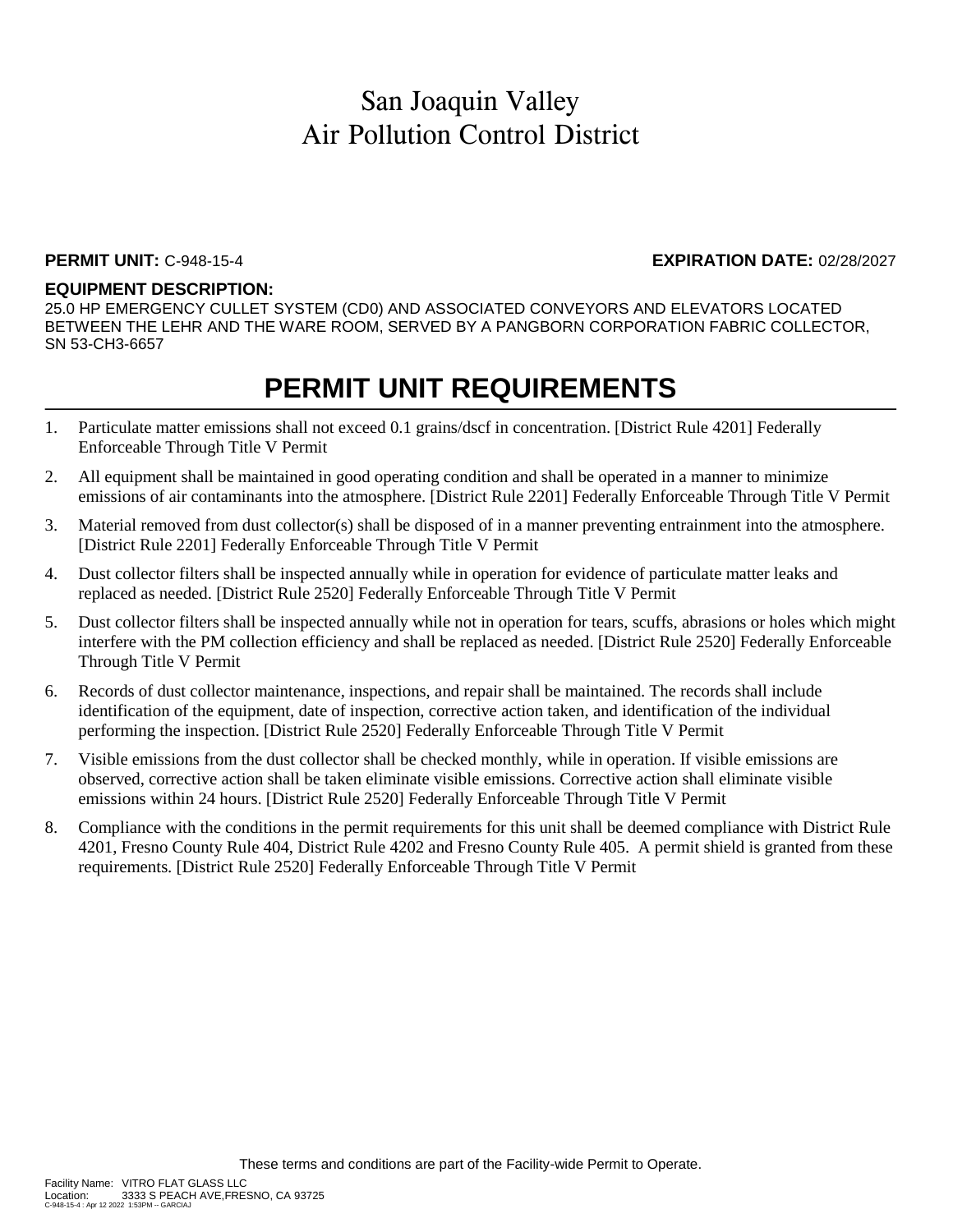### **PERMIT UNIT:** C-948-17-9 **EXPIRATION DATE:** 02/28/2027

### **EQUIPMENT DESCRIPTION:**

"W" AND "IW" INTERLEAVING SOLUTION MIXING BOOTH AND APPLICATION BOOTH WITH ULTRASONIC SPRAY SYSTEM FOR THE APPLICATION OF INTERLEAVING SOLUTION TO THE GLASS RIBBON; BOTH MIXING BOOTH AND APPLICATION BOOTH SERVED BY ONE DUALL DIVISION MODEL FW300-5 PVC FUME SCRUBBER AND REMOTE RECIRCULATION TANK

- 1. Particulate matter emissions shall not exceed 0.1 grains/dscf in concentration. [District Rule 4201] Federally Enforceable Through Title V Permit
- 2. All equipment shall be maintained in good operating condition and shall be operated in a manner to minimize emissions of air contaminants into the atmosphere. [District Rule 2201] Federally Enforceable Through Title V Permit
- 3. The permittee shall only mix and apply either "W" or "IW" interleaving solutions. [District Rule 2201] Federally Enforceable Through Title V Permit
- 4. The "W" interleaving solution shall not contain more than 3.0% by weight of adipic acid and malic acid. The remainder of the solution shall be water. [District Rule 2201] Federally Enforceable Through Title V Permit
- 5. The "IW" interleaving solution shall not contain more than 6.0% by weight of adipic acid, malic acid, maleic acid, surfactant(s), and biocide(s). The surfactant(s) and biocide(s) shall not comprise more than 0.1% of the solution by weight. The remainder of the solution shall be water. [District Rule 2201] Federally Enforceable Through Title V Permit
- 6. On any day when any "IW" interleaving solution is applied, the amount of interleaving solution applied shall not exceed 107 gallons. [District Rule 2201] Federally Enforceable Through Title V Permit
- 7. On any day when only "W" interleaving solution is applied, the amount of interleaving solution applied shall not exceed 216 gallons. [District Rule 2201] Federally Enforceable Through Title V Permit
- 8. The fume scrubber shall be operated whenever interleaving solution is being mixed or applied. [District Rule 2201] Federally Enforceable Through Title V Permit
- 9. PM10 emissions shall not exceed 1.4 lb per day. [District Rule 2201] Federally Enforceable Through Title V Permit
- 10. Visible emissions from the exhaust stack shall be checked annually. If visible emissions are observed, corrective action shall be taken to eliminate visible emissions. If excessive visible emissions cannot be corrected within 24 hours, a visible emissions test using EPA Method 9 shall be conducted. [District Rule 2520] Federally Enforceable Through Title V Permit
- 11. The permittee shall keep a daily record of (1) the name ("W" or "IW") of the interleaving solution used, (2) the amount in gallons used, and (3) the composition of the interleaving solution. [District Rule 2201] Federally Enforceable Through Title V Permit
- 12. The permittee shall measure and record the pressure drop across the scrubber at least once each quarter. The records shall include identification of the equipment, date of inspection, corrective action taken, and identification of the individual performing the inspection. [District Rule 2520] Federally Enforceable Through Title V Permit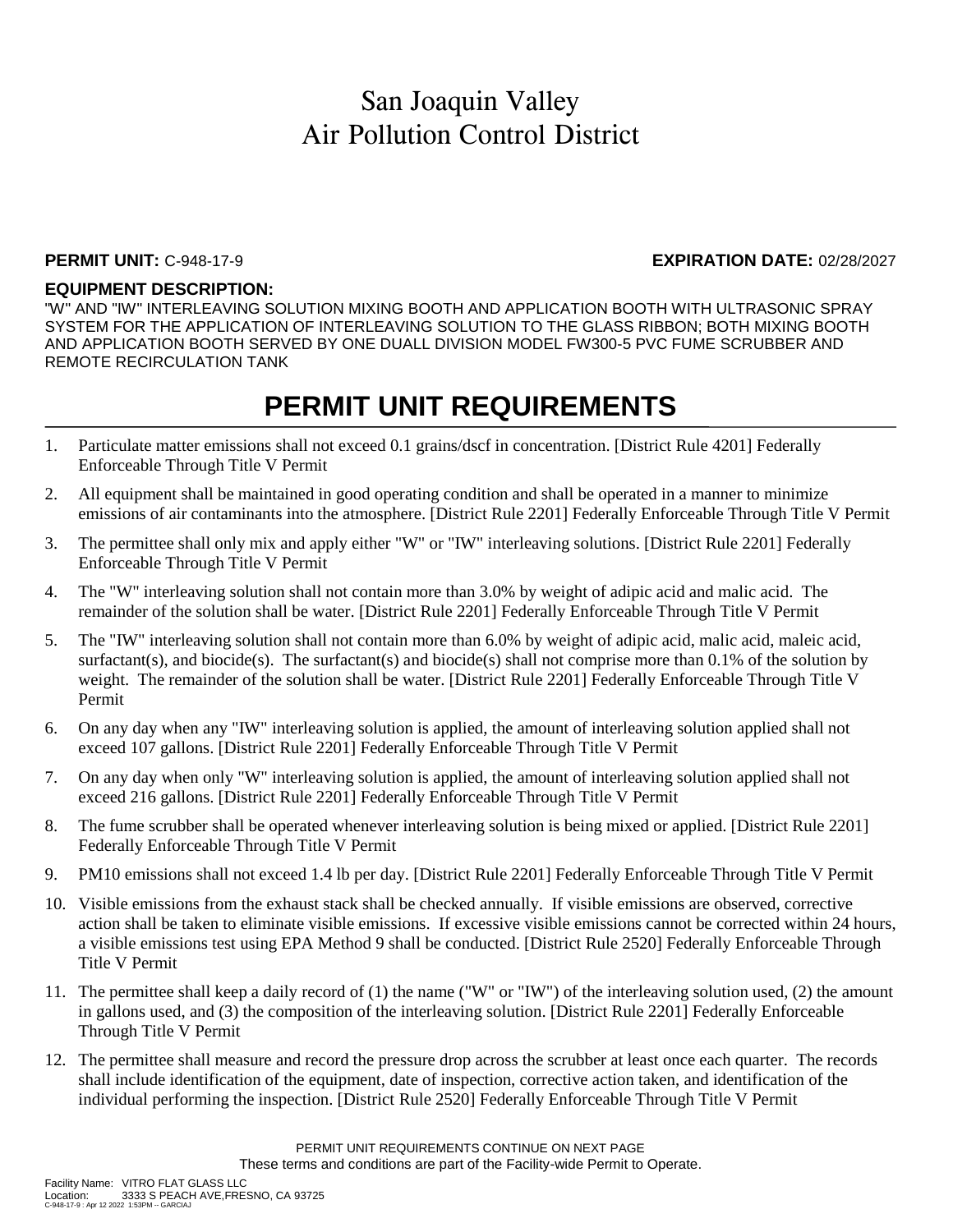Permit Unit Requirements for C-948-17-9 (continued) **Page 2 of 2** and 2 and 2 of 2

- 13. All records shall be maintained and retained on-site for a period of at least 5 years and shall be made available for District inspection upon request. [District Rule 1070] Federally Enforceable Through Title V Permit
- 14. Compliance with the conditions in the permit requirements for this unit shall be deemed compliance with District Rule 4201, Fresno County Rule 404, District Rule 4202 and Fresno County Rule 405. A permit shield is granted from these requirements. [District Rule 2520] Federally Enforceable Through Title V Permit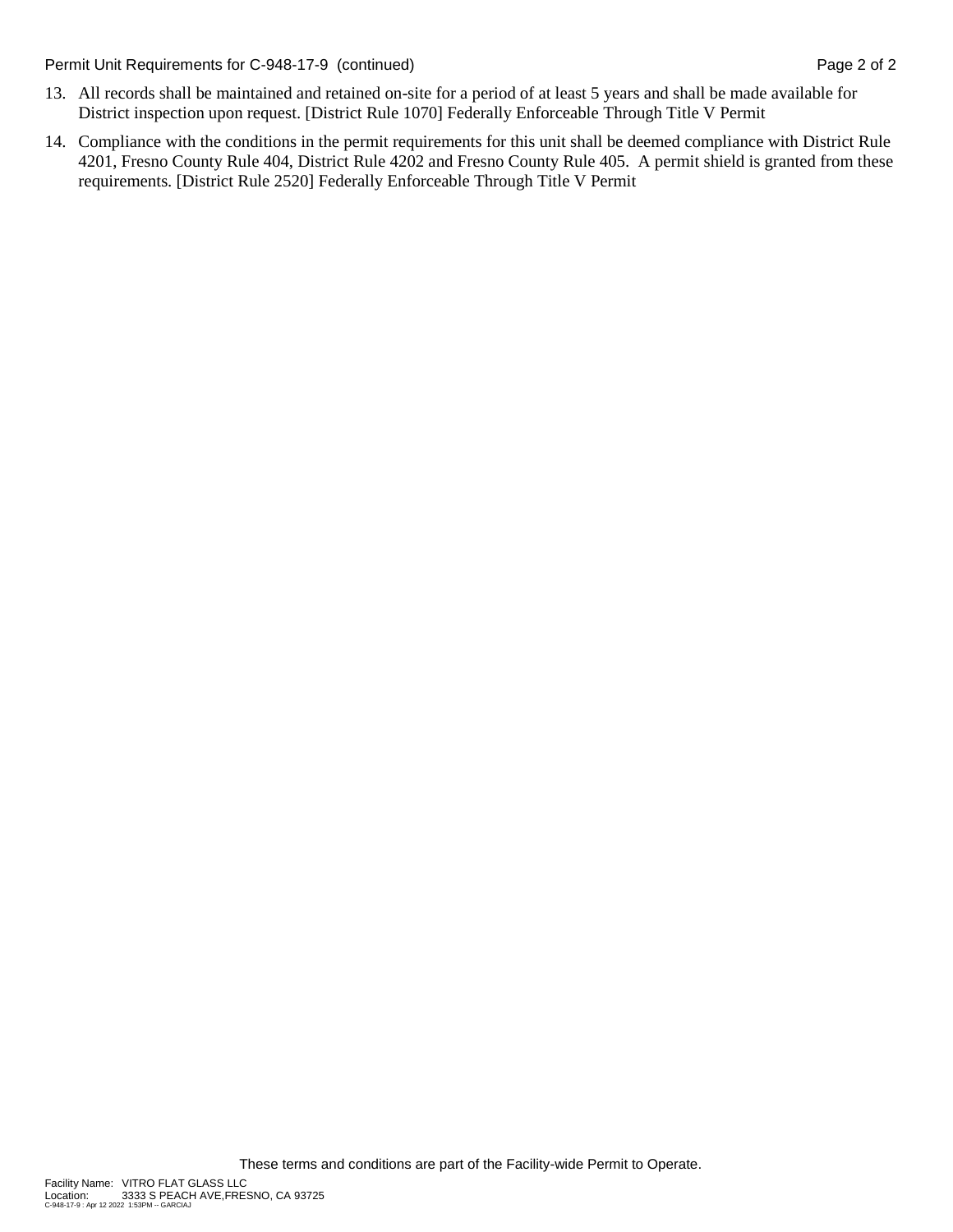### **PERMIT UNIT:** C-948-18-6 **EXPIRATION DATE:** 02/28/2027

#### **EQUIPMENT DESCRIPTION:**

240 BHP JOHN DEERE MODEL 6076AF DIESEL-FIRED EMERGENCY STANDBY IC ENGINE WITH TURBOCHARGER, AFTERCOOLER, AND TIMING RETARD (SIX DEGREES) POWERING AN AIR COMPRESSOR

- 1. Particulate matter emissions shall not exceed 0.1 grains/dscf in concentration. [District Rule 4201] Federally Enforceable Through Title V Permit
- 2. This engine shall be operated and maintained in proper operating condition as recommended by the engine manufacturer or emissions control system supplier. [District Rule 4702 and 40 CFR 63 Subpart ZZZZ] Federally Enforceable Through Title V Permit
- 3. Only CARB certified diesel fuel containing not more than 0.0015% sulfur by weight is to be used. [District Rules 2201 and 4801, and 17 CCR 93115] Federally Enforceable Through Title V Permit
- 4. Emissions from this IC engine shall not exceed any of the following limits: 7.01 g-NOx/bhp-hr, 12.8 g-CO/bhp-hr, or 0.19 g-VOC/bhp-hr. [District Rule 2201 and 17 CCR 93115] Federally Enforceable Through Title V Permit
- 5. Emissions from this IC engine shall not exceed 0.67 g-PM10/bhp-hr based on USEPA certification using ISO 8178 test procedure. [District Rules 2201 and 4102, and 17 CCR 93115] Federally Enforceable Through Title V Permit
- 6. This engine shall be equipped with an operational non-resettable elapsed time meter or other APCO approved alternative. [District Rule 4702, 17 CCR 93115, and 40 CFR 63 Subpart ZZZZ] Federally Enforceable Through Title V Permit
- 7. This engine shall be operated only for maintenance, testing, required regulatory purposes, and during emergency situations. Operation of the engine for maintenance, testing, and required regulatory purposes shall not exceed 20 hours per calendar year. [District Rule 4702, 17 CCR 93115, and 40 CFR 63 Subpart ZZZZ] Federally Enforceable Through Title V Permit
- 8. During periods of operation for maintenance, testing, and required regulatory purposes, the permittee shall monitor the operational characteristics of the engine as recommended by the manufacturer or emission control system supplier (for example: check engine fluid levels, battery, cables and connections; change engine oil and filters; replace engine coolant; and/or other operational characteristics as recommended by the manufacturer or supplier). [District Rule 4702] Federally Enforceable Through Title V Permit
- 9. The engine's oil and filter shall be changed every 500 hours of operation or every 12 months, whichever comes first. [40 CFR 63 Subpart ZZZZ] Federally Enforceable Through Title V Permit
- 10. The engine's air filter shall be inspected every 1,000 hours of operation or every 12 months, whichever comes first, and replaced as necessary. [40 CFR 63 Subpart ZZZZ] Federally Enforceable Through Title V Permit
- 11. The engine's hoses and belts shall be inspected every 500 hours of operation or every 12 months, whichever comes first, and replaced as necessary. [40 CFR 63 Subpart ZZZZ] Federally Enforceable Through Title V Permit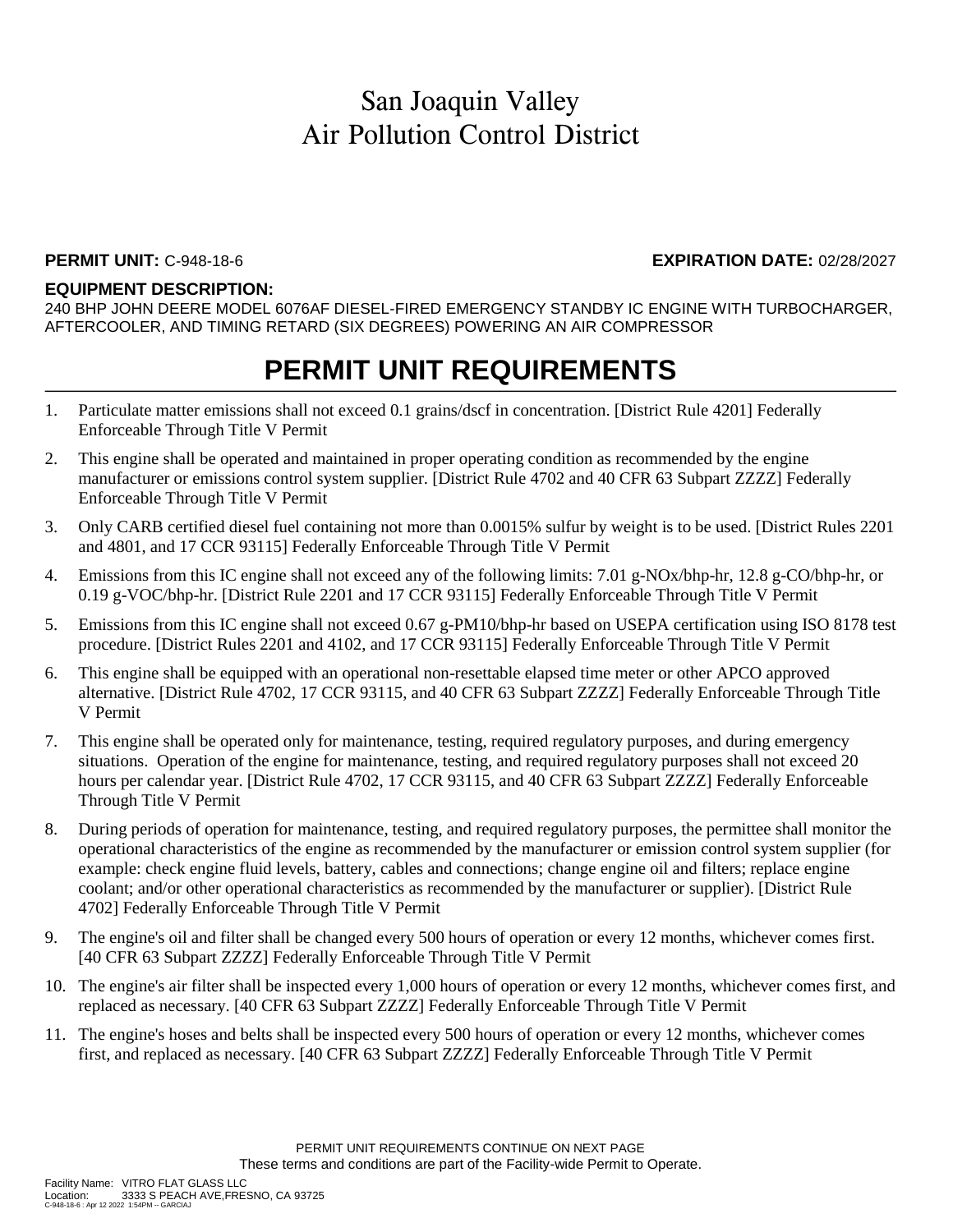Permit Unit Requirements for C-948-18-6 (continued) **Page 2** of 2

- 12. The permittee has the option of utilizing an oil analysis program in order to extend the oil changing requirement of every 500 hours of operation or every 12 months, whichever comes first. The oil analysis must be performed every 500 hours of operation or every 12 months, WHICHEVER comes first. The analysis program must at a minimum analyze the following three parameters: Total Base Number, viscosity, and percent water content. The condemning limits for these parameters are as follows: Total Base Number is less than 30 percent of the Total Base Number of the oil when new; viscosity of the oil has changed by more than 20 percent from the viscosity of the oil when new; or percent water content (by volume) is greater than 0.5. If all of these condemning limits are not exceeded, the engine owner or operator is not required to change the oil. If any of the limits are exceeded, the engine owner or operator must change the oil within 2 days of receiving the results of the analysis; if the engine is not in operation when the results of the analysis are received, the engine owner or operator must change the oil within 2 days or before commencing operation, whichever is later. The owner or operator must keep records of the parameters that are analyzed as part of the program, the results of the analysis, and the oil changes for the engine. The analysis program must be part of the maintenance plan for the engine. [40 CFR 63 Subpart ZZZZ] Federally Enforceable Through Title V Permit
- 13. The permittee must minimize the engine's time spent at idle during startup and minimize the engine's startup time to a period needed for appropriate and safe loading of the engine, not to exceed 30 minutes. [40 CFR 63 Subpart ZZZZ] Federally Enforceable Through Title V Permit
- 14. The permittee shall maintain monthly records of the type of fuel purchased. [District Rules 4702 and 4801, and 17 CCR 93115] Federally Enforceable Through Title V Permit
- 15. The permittee shall maintain monthly records of emergency and non-emergency operation. Records shall include the number of hours of emergency operation, the date and number of hours of all testing and maintenance operations, the purpose of the operation (for example: load testing, weekly testing, rolling blackout, general area power outage, etc.) and records of operational characteristics monitoring. For units with automated testing systems, the operator may, as an alternative to keeping records of actual operation for testing purposes, maintain a readily accessible written record of the automated testing schedule. [District Rule 4702, and 17 CCR 93115] Federally Enforceable Through Title V Permit
- 16. All records shall be maintained and retained on-site for a minimum of five (5) years, and shall be made available for District inspection upon request. [District Rule 4702, 17 CCR 93115, and 40 CFR 63 Subpart ZZZZ] Federally Enforceable Through Title V Permit
- 17. Compliance with permit conditions in the Title V permit shall be deemed compliance with the following applicable requirements of SJVUAPCD Rule 4201; Rule 404 (Madera), 406 (Fresno), and 407 (Kings, Merced, San Joaquin, Tulare, Kern, and Stanislaus). A permit shield is granted from these requirements. [District Rule 2520] Federally Enforceable Through Title V Permit
- 18. Compliance with permit conditions in the Title V permit shall be deemed compliance with the following subsumed requirements: Rules 402 (Madera) and 404 (Fresno, Merced, Kern, Kings, San Joaquin, Stanislaus, Tulare). A permit shield is granted from these requirements. [District Rule 2520] Federally Enforceable Through Title V Permit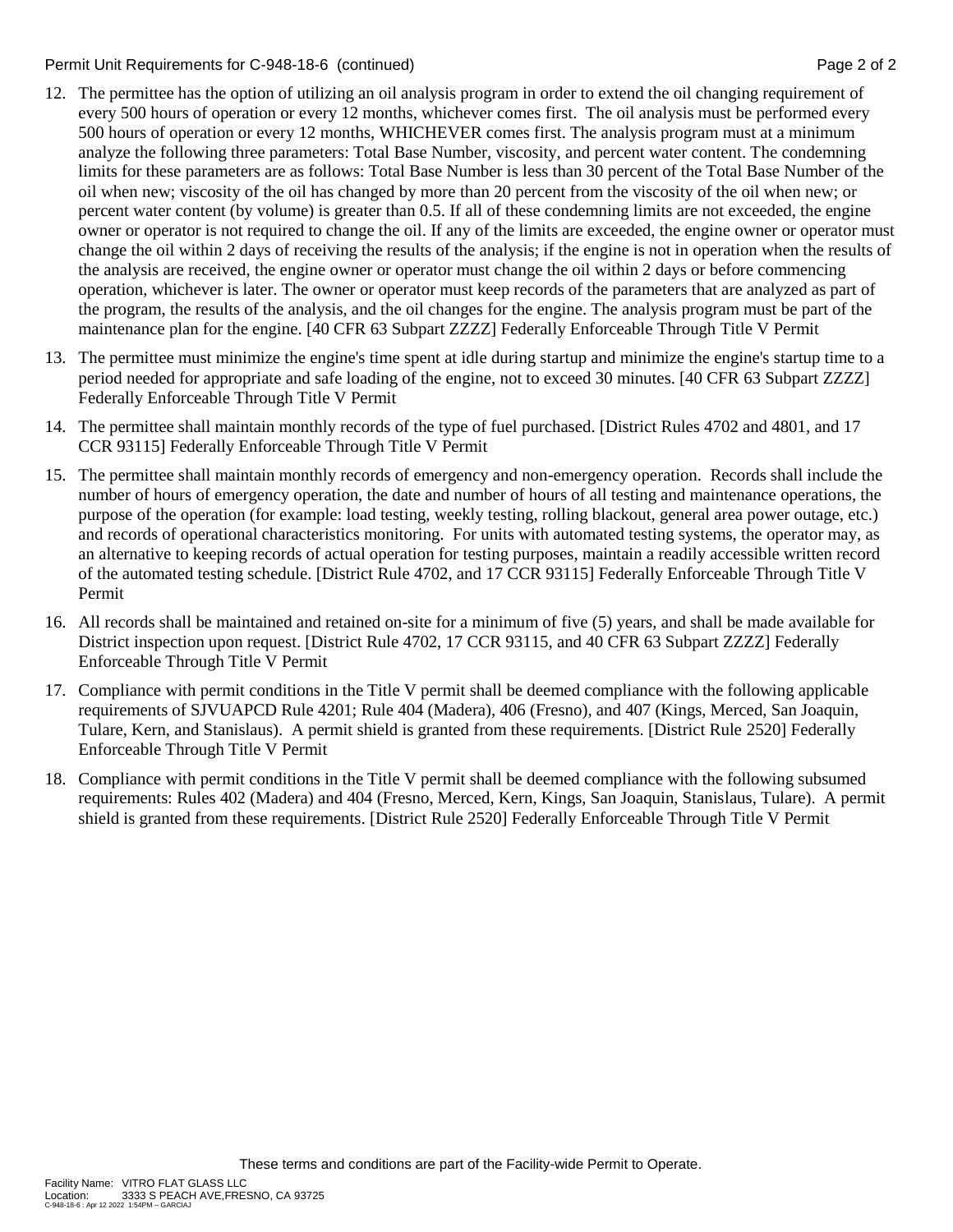### **PERMIT UNIT:** C-948-22-4 **EXPIRATION DATE:** 02/28/2027

#### **EQUIPMENT DESCRIPTION:**

1,500 BHP DETROIT MODEL 16E-4930 DIESEL-FIRED EMERGENCY STANDBY IC ENGINE POWERING AN ELECTRICAL GENERATOR (GENERATOR #2)

- 1. Particulate matter emissions shall not exceed in concentration at the point of discharge 0.1 gr/dscf. [District Rule 4201] Federally Enforceable Through Title V Permit
- 2. This engine shall be equipped with an operational non-resettable elapsed time meter or other APCO approved alternative. [District Rule 4702, 17 CCR 93115, and 40 CFR 63 Subpart ZZZZ] Federally Enforceable Through Title V Permit
- 3. Emission limits while firing No. 2 fuel oil shall not exceed the following:  $NOx = 29.8$  lb/hr,  $SOx = 0.2$  lb/hr, VOC  $(NMHC) = 1.1$  lb/hr,  $CO = 21.6$  lb/hr and  $PM10 = 0.2$  lb/hr. [District Rule 2201] Federally Enforceable Through Title V Permit
- 4. Fuel consumption shall not exceed 77.3 gallons of diesel fuel per hour. [District Rule 2201] Federally Enforceable Through Title V Permit
- 5. Only CARB certified diesel fuel containing not more than 0.0015% sulfur by weight is to be used. [District Rule 4801 and 17CCR 93115] Federally Enforceable Through Title V Permit
- 6. This engine shall be operated and maintained in proper operating condition as recommended by the engine manufacturer or emissions control system supplier. [District Rule 4702 and 40 CFR 63 Subpart ZZZZ] Federally Enforceable Through Title V Permit
- 7. During periods of operation for maintenance, testing, and required regulatory purposes, the permittee shall monitor the operational characteristics of the engine as recommended by the manufacturer or emission control system supplier (for example: check engine fluid levels, battery, cables and connections; change engine oil and filters; replace engine coolant; and/or other operational characteristics as recommended by the manufacturer or supplier). [District Rule 4702] Federally Enforceable Through Title V Permit
- 8. An emergency situation is an unscheduled electrical power outage caused by sudden and reasonably unforeseen natural disasters or sudden and reasonably unforeseen events beyond the control of the permittee. [District Rule 4702] Federally Enforceable Through Title V Permit
- 9. This engine shall not be used to produce power for the electrical distribution system, as part of a voluntary utility demand reduction program, or for an interruptible power contract. [District Rule 4702] Federally Enforceable Through Title V Permit
- 10. The engine's oil and filter shall be changed every 500 hours of operation or every 12 months, whichever comes first. [40 CFR 63 Subpart ZZZZ] Federally Enforceable Through Title V Permit
- 11. The engine's air filter shall be inspected every 1,000 hours of operation or every 12 months, whichever comes first, and replaced as necessary. [40 CFR 63 Subpart ZZZZ] Federally Enforceable Through Title V Permit
- 12. The engine's hoses and belts shall be inspected every 500 hours of operation or every 12 months, whichever comes first, and replaced as necessary. [40 CFR 63 Subpart ZZZZ] Federally Enforceable Through Title V Permit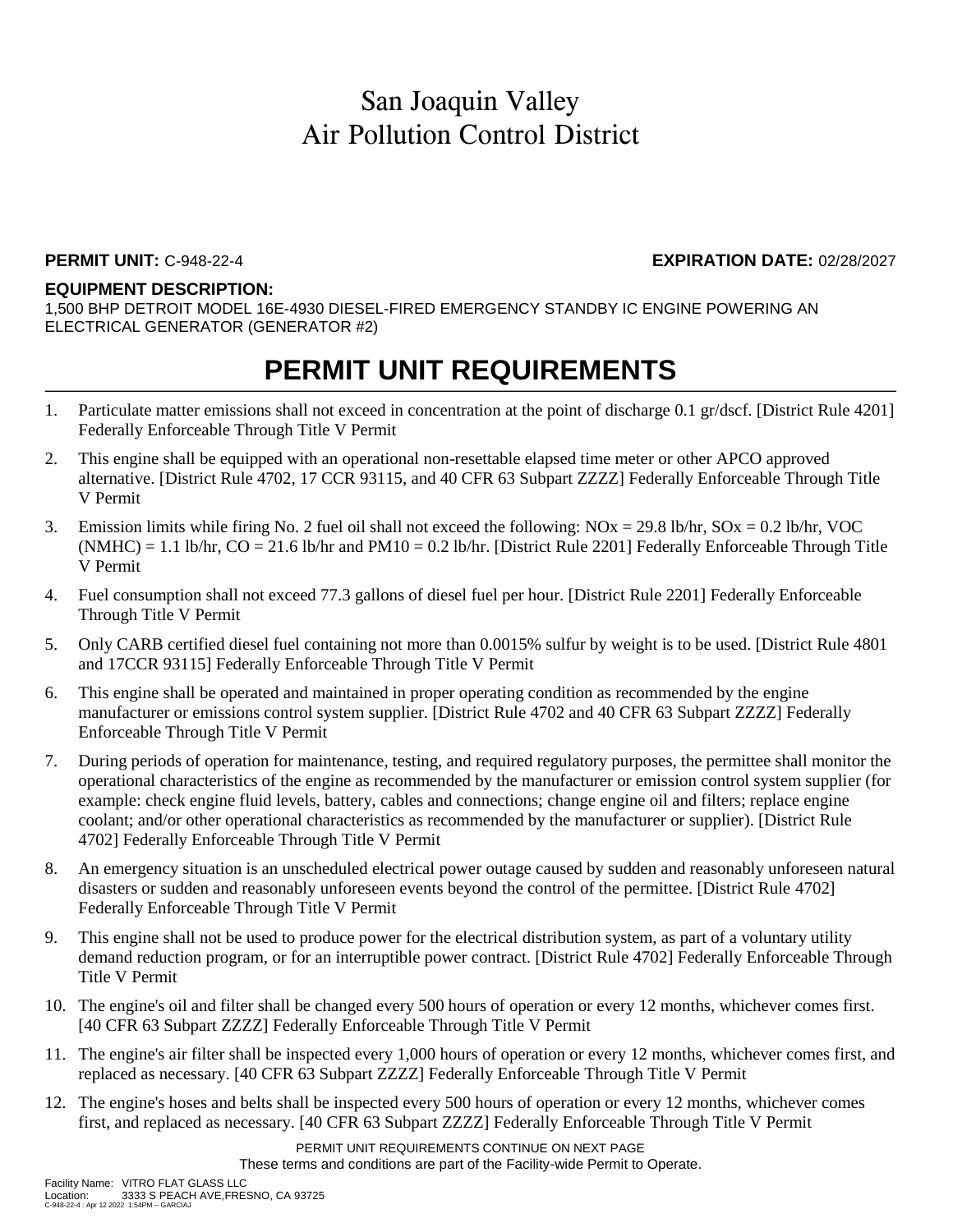Permit Unit Requirements for C-948-22-4 (continued) **Page 2** of 2

- 13. The permittee has the option of utilizing an oil analysis program in order to extend the oil changing requirement of every 500 hours of operation or every 12 months, whichever comes first. The oil analysis must be performed every 500 hours of operation or every 12 months, WHICHEVER comes first. The analysis program must at a minimum analyze the following three parameters: Total Base Number, viscosity, and percent water content. The condemning limits for these parameters are as follows: Total Base Number is less than 30 percent of the Total Base Number of the oil when new; viscosity of the oil has changed by more than 20 percent from the viscosity of the oil when new; or percent water content (by volume) is greater than 0.5. If all of these condemning limits are not exceeded, the engine owner or operator is not required to change the oil. If any of the limits are exceeded, the engine owner or operator must change the oil within 2 days of receiving the results of the analysis; if the engine is not in operation when the results of the analysis are received, the engine owner or operator must change the oil within 2 days or before commencing operation, whichever is later. The owner or operator must keep records of the parameters that are analyzed as part of the program, the results of the analysis, and the oil changes for the engine. The analysis program must be part of the maintenance plan for the engine. [40 CFR 63 Subpart ZZZZ] Federally Enforceable Through Title V Permit
- 14. The permittee must minimize the engine's time spent at idle during startup and minimize the engine's startup time to a period needed for appropriate and safe loading of the engine, not to exceed 30 minutes. [40 CFR 63 Subpart ZZZZ] Federally Enforceable Through Title V Permit
- 15. The permittee shall maintain monthly records of emergency and non-emergency operation. Records shall include the number of hours of emergency operation, the date and number of hours of all testing and maintenance operations, the purpose of the operation (for example: load testing, weekly testing, rolling blackout, general area power outage, etc.) and records of operational characteristics monitoring. For units with automated testing systems, the operator may, as an alternative to keeping records of actual operation for testing purposes, maintain a readily accessible written record of the automated testing schedule. [District Rule 4702] Federally Enforceable Through Title V Permit
- 16. This engine shall be operated only for maintenance, testing, and required regulatory purposes, and during emergency situations. Operation of the engine for maintenance, testing, and required regulatory purposes shall not exceed 50 hours per calendar year. [District Rules 4701 and 4702, 17 CCR 93115, and 40 CFR 63 Subpart ZZZZ] Federally Enforceable Through Title V Permit
- 17. The permittee shall maintain monthly records of the type of fuel purchased. [District Rules 4702 and 4801 and 17 CCR 93115] Federally Enforceable Through Title V Permit
- 18. All records shall be maintained and retained on-site for a minimum of five (5) years, and shall be made available for District inspection upon request. [District Rule 4702, 17 CCR 93115, and 40 CFR 63 Subpart ZZZZ] Federally Enforceable Through Title V Permit
- 19. Compliance with permit conditions in the Title V permit shall be deemed compliance with the following applicable requirements of SJVUAPCD Rule 4201; Rule 404 (Madera), 406 (Fresno), and 407 (Kings, Merced, San Joaquin, Tulare, Kern, and Stanislaus). A permit shield is granted from these requirements. [District Rule 2520, 13.2] Federally Enforceable Through Title V Permit
- 20. Compliance with permit conditions in the Title V permit shall be deemed compliance with the following subsumed requirements: Rules 402 (Madera) and 404 (Fresno, Merced, Kern, Kings, San Joaquin, Stanislaus, Tulare). A permit shield is granted from these requirements. [District Rule 2520, 13.2] Federally Enforceable Through Title V Permit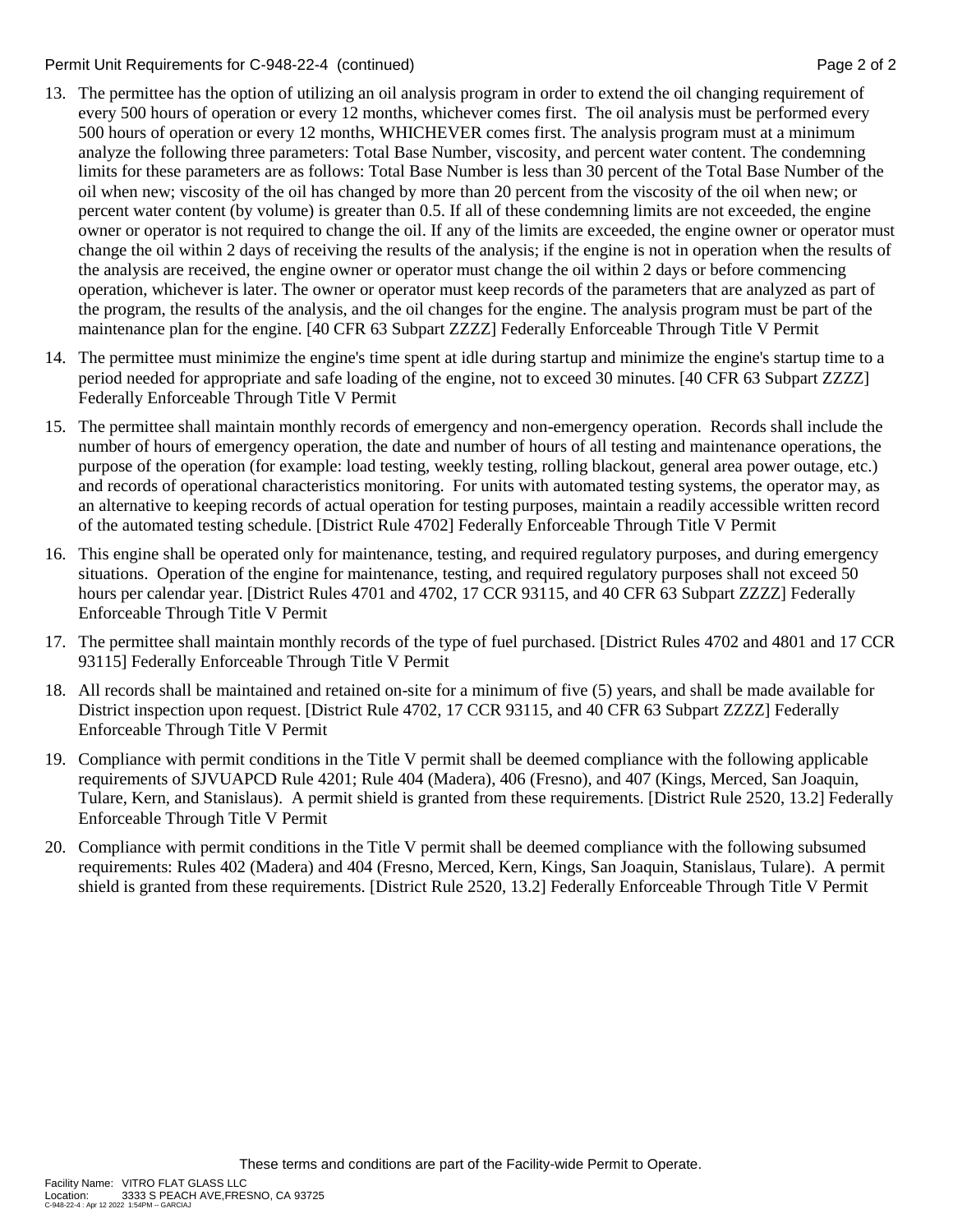### **PERMIT UNIT:** C-948-23-4 **EXPIRATION DATE:** 02/28/2027

### **EQUIPMENT DESCRIPTION:**

105 BHP DETROIT DIESEL MODEL 5043-7001 DIESEL-FIRED EMERGENCY STANDBY IC ENGINE USED AS PART OF AN EMERGENCY LIGHTING SYSTEM PROVIDING LIGHT THROUGHOUT THE FACILITY DURING PERIODS OF UTILITY POWER INTERRUPTION (LIGHTING GENERATOR)

- 1. Particulate matter emissions shall not exceed in concentration at the point of discharge 0.1 gr/dscf. [District Rule 4201] Federally Enforceable Through Title V Permit
- 2. This engine shall be equipped with an operational non-resettable elapsed time meter or other APCO approved alternative. [District Rule 4702, 17 CCR 93115, and 40 CFR 63 Subpart ZZZZ] Federally Enforceable Through Title V Permit
- 3. Only CARB certified diesel fuel containing not more than 0.0015% sulfur by weight is to be used. [District Rule 4801, and 17 CCR 93115] Federally Enforceable Through Title V Permit
- 4. This engine shall be operated and maintained in proper operating condition as recommended by the engine manufacturer or emissions control system supplier. [District Rule 4702, and 40 CFR 63 Subpart ZZZZ] Federally Enforceable Through Title V Permit
- 5. During periods of operation for maintenance, testing, and required regulatory purposes, the permittee shall monitor the operational characteristics of the engine as recommended by the manufacturer or emission control system supplier (for example: check engine fluid levels, battery, cables and connections; change engine oil and filters; replace engine coolant; and/or other operational characteristics as recommended by the manufacturer or supplier). [District Rule 4702] Federally Enforceable Through Title V Permit
- 6. An emergency situation is an unscheduled electrical power outage caused by sudden and reasonably unforeseen natural disasters or sudden and reasonably unforeseen events beyond the control of the permittee. [District Rule 4702] Federally Enforceable Through Title V Permit
- 7. This engine shall not be used to produce power for the electrical distribution system, as part of a voluntary utility demand reduction program, or for an interruptible power contract. [District Rule 4702] Federally Enforceable Through Title V Permit
- 8. The engine's oil and filter shall be changed every 500 hours of operation or every 12 months, whichever comes first. [40 CFR 63 Subpart ZZZZ] Federally Enforceable Through Title V Permit
- 9. The engine's air filter shall be inspected every 1,000 hours of operation or every 12 months, whichever comes first, and replaced as necessary. [40 CFR 63 Subpart ZZZZ] Federally Enforceable Through Title V Permit
- 10. The engine's hoses and belts shall be inspected every 500 hours of operation or every 12 months, whichever comes first, and replaced as necessary. [40 CFR 63 Subpart ZZZZ] Federally Enforceable Through Title V Permit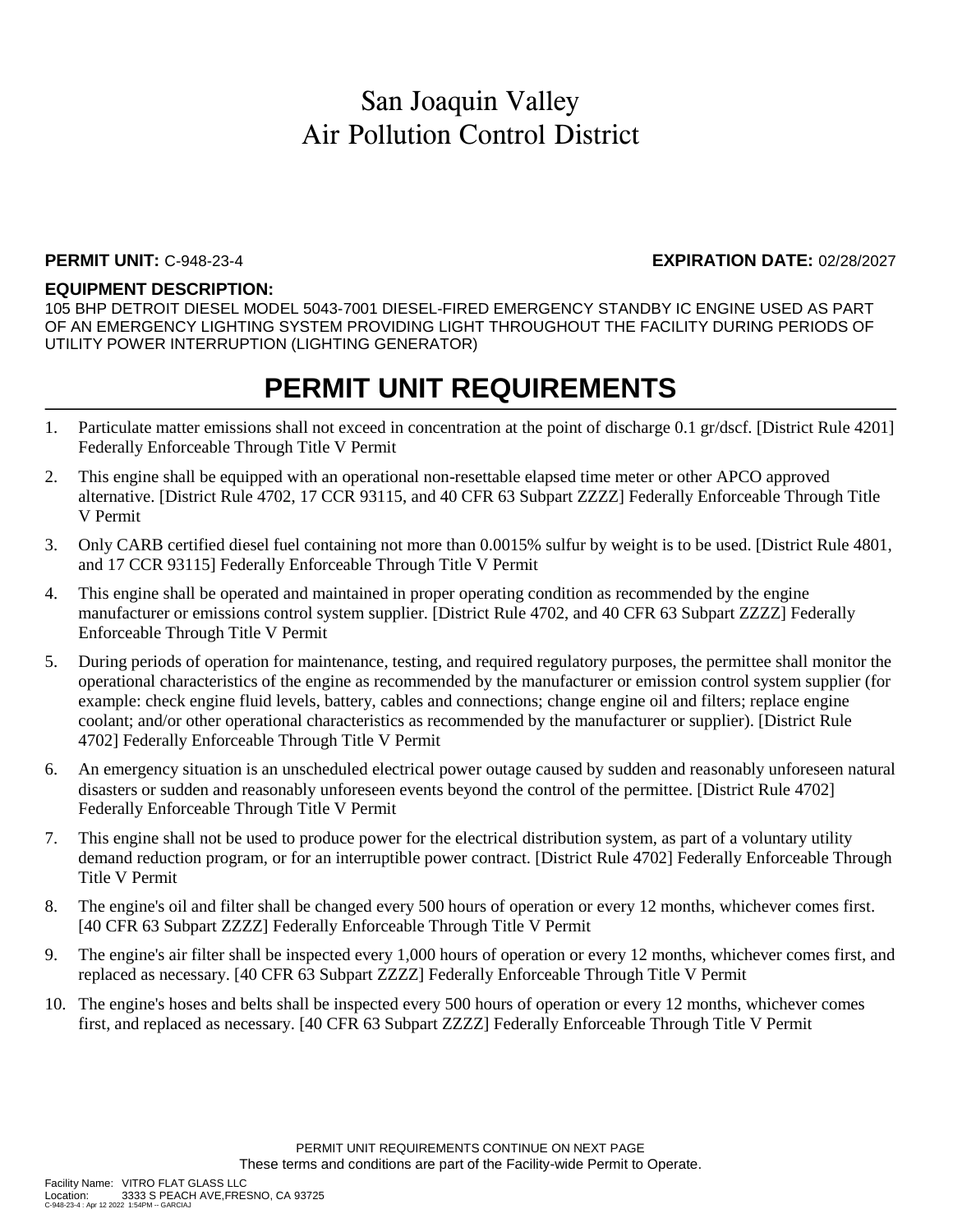Permit Unit Requirements for C-948-23-4 (continued) **Page 2** of 2

- 11. The permittee has the option of utilizing an oil analysis program in order to extend the oil changing requirement of every 500 hours of operation or every 12 months, whichever comes first. The oil analysis must be performed every 500 hours of operation or every 12 months, WHICHEVER comes first. The analysis program must at a minimum analyze the following three parameters: Total Base Number, viscosity, and percent water content. The condemning limits for these parameters are as follows: Total Base Number is less than 30 percent of the Total Base Number of the oil when new; viscosity of the oil has changed by more than 20 percent from the viscosity of the oil when new; or percent water content (by volume) is greater than 0.5. If all of these condemning limits are not exceeded, the engine owner or operator is not required to change the oil. If any of the limits are exceeded, the engine owner or operator must change the oil within 2 days of receiving the results of the analysis; if the engine is not in operation when the results of the analysis are received, the engine owner or operator must change the oil within 2 days or before commencing operation, whichever is later. The owner or operator must keep records of the parameters that are analyzed as part of the program, the results of the analysis, and the oil changes for the engine. The analysis program must be part of the maintenance plan for the engine. [40 CFR 63 Subpart ZZZZ] Federally Enforceable Through Title V Permit
- 12. The permittee must minimize the engine's time spent at idle during startup and minimize the engine's startup time to a period needed for appropriate and safe loading of the engine, not to exceed 30 minutes. [40 CFR 63 Subpart ZZZZ] Federally Enforceable Through Title V Permit
- 13. The permittee shall maintain monthly records of emergency and non-emergency operation. Records shall include the number of hours of emergency operation, the date and number of hours of all testing and maintenance operations, the purpose of the operation (for example: load testing, weekly testing, rolling blackout, general area power outage, etc.) and records of operational characteristics monitoring. For units with automated testing systems, the operator may, as an alternative to keeping records of actual operation for testing purposes, maintain a readily accessible written record of the automated testing schedule. [District Rule 4702] Federally Enforceable Through Title V Permit
- 14. This engine shall be operated only for maintenance, testing, and required regulatory purposes, and during emergency situations. Operation of the engine for maintenance, testing, and required regulatory purposes shall not exceed 20 hours per calendar year. [District Rules 4701 and 4702, 17 CCR 93115, and 40 CFR 63 Subpart ZZZZ] Federally Enforceable Through Title V Permit
- 15. The permittee shall maintain monthly records of the type of fuel purchased. [District Rules 4702 and 4801, and 17 CCR 93115] Federally Enforceable Through Title V Permit
- 16. All records shall be maintained and retained on-site for a minimum of five (5) years, and shall be made available for District inspection upon request. [District Rule 4702, 17 CCR 93115, and 40 CFR 63 Subpart ZZZZ] Federally Enforceable Through Title V Permit
- 17. Compliance with permit conditions in the Title V permit shall be deemed compliance with the following applicable requirements of SJVUAPCD Rule 4201; Rule 404 (Madera), 406 (Fresno), and 407 (Kings, Merced, San Joaquin, Tulare, Kern, and Stanislaus). A permit shield is granted from these requirements. [District Rule 2520] Federally Enforceable Through Title V Permit
- 18. Compliance with permit conditions in the Title V permit shall be deemed compliance with the following subsumed requirements: Rules 402 (Madera) and 404 (Fresno, Merced, Kern, Kings, San Joaquin, Stanislaus, Tulare). A permit shield is granted from these requirements. [District Rule 2520] Federally Enforceable Through Title V Permit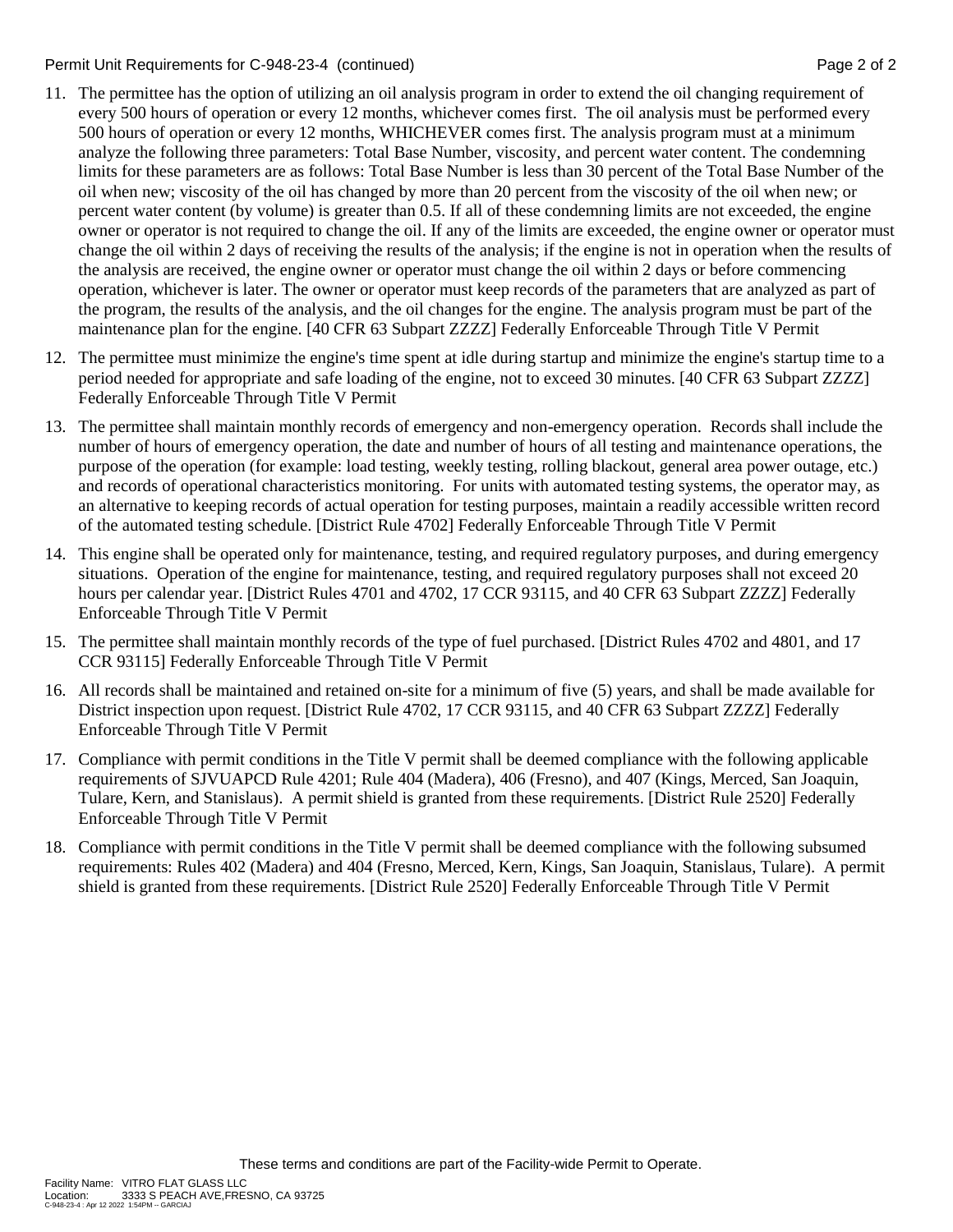### **PERMIT UNIT:** C-948-24-4 **EXPIRATION DATE:** 02/28/2027

### **EQUIPMENT DESCRIPTION:**

286 BHP DETROIT DIESEL MODEL 8083-7000 DIESEL-FIRED EMERGENCY IC ENGINE POWERING A WATER PUMP USED TO MAINTAIN THE MILL USE WATER FLOW DURING PERIODS OF UTILITY POWER INTERRUPTION (MILL USE PUMP #1 - SOUTH)

## **PERMIT UNIT REQUIREMENTS**

- 1. Particulate matter emissions shall not exceed in concentration at the point of discharge 0.1 gr/dscf. [District Rule 4201] Federally Enforceable Through Title V Permit
- 2. This engine shall be equipped with an operational non-resettable elapsed time meter or other APCO approved alternative. [District Rule 4702, 17 CCR 93115 and 40 CFR 63 Subpart ZZZZ] Federally Enforceable Through Title V Permit
- 3. Only CARB certified diesel fuel containing not more than 0.0015% sulfur by weight is to be used. [District Rule 4801, and 17CCR 93115] Federally Enforceable Through Title V Permit
- 4. This engine shall be operated and maintained in proper operating condition as recommended by the engine manufacturer or emissions control system supplier. [District Rule 4702, and 40 CFR 63 Subpart ZZZZ] Federally Enforceable Through Title V Permit
- 5. During periods of operation for maintenance, testing, and required regulatory purposes, the permittee shall monitor the operational characteristics of the engine as recommended by the manufacturer or emission control system supplier (for example: check engine fluid levels, battery, cables and connections; change engine oil and filters; replace engine coolant; and/or other operational characteristics as recommended by the manufacturer or supplier). [District Rule 4702] Federally Enforceable Through Title V Permit
- 6. An emergency situation is an unscheduled electrical power outage caused by sudden and reasonably unforeseen natural disasters or sudden and reasonably unforeseen events beyond the control of the permittee that affects the mill water flow. [District Rule 4702] Federally Enforceable Through Title V Permit
- 7. The permittee shall maintain monthly records of emergency and non-emergency operation. Records shall include the number of hours of emergency operation, the date and number of hours of all testing and maintenance operations, the purpose of the operation (for example: load testing, weekly testing, rolling blackout, general area power outage, etc.) and records of operational characteristics monitoring. For units with automated testing systems, the operator may, as an alternative to keeping records of actual operation for testing purposes, maintain a readily accessible written record of the automated testing schedule. [District Rule 4702] Federally Enforceable Through Title V Permit
- 8. This engine shall be operated only for maintenance, testing, and required regulatory purposes, and during emergency situations. Operation of the engine for maintenance, testing, and required regulatory purposes shall not exceed 20 hours per calendar year. [District Rules 4701 and 4702, 17 CCR 93115, and 40 CFR 63 Subpart ZZZZ] Federally Enforceable Through Title V Permit
- 9. The engine's oil and filter shall be changed every 500 hours of operation or every 12 months, whichever comes first. [40 CFR 63 Subpart ZZZZ] Federally Enforceable Through Title V Permit
- 10. The engine's air filter shall be inspected every 1,000 hours of operation or every 12 months, whichever comes first, and replaced as necessary. [40 CFR 63 Subpart ZZZZ] Federally Enforceable Through Title V Permit

PERMIT UNIT REQUIREMENTS CONTINUE ON NEXT PAGE These terms and conditions are part of the Facility-wide Permit to Operate.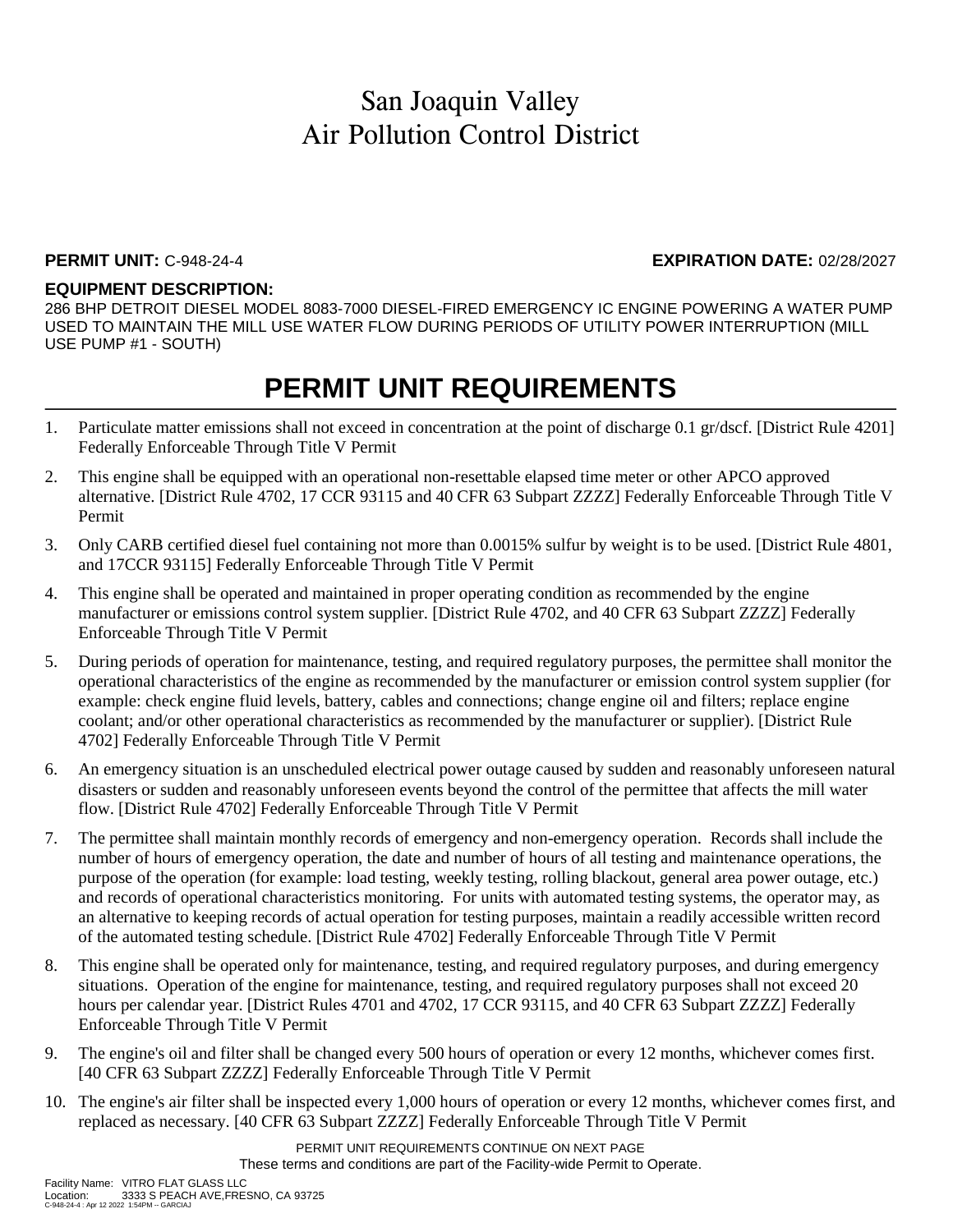#### Permit Unit Requirements for C-948-24-4 (continued) **Page 2** of 2

- 11. The engine's hoses and belts shall be inspected every 500 hours of operation or every 12 months, whichever comes first, and replaced as necessary. [40 CFR 63 Subpart ZZZZ] Federally Enforceable Through Title V Permit
- 12. The permittee has the option of utilizing an oil analysis program in order to extend the oil changing requirement of every 500 hours of operation or every 12 months, whichever comes first. The oil analysis must be performed every 500 hours of operation or every 12 months, WHICHEVER comes first. The analysis program must at a minimum analyze the following three parameters: Total Base Number, viscosity, and percent water content. The condemning limits for these parameters are as follows: Total Base Number is less than 30 percent of the Total Base Number of the oil when new; viscosity of the oil has changed by more than 20 percent from the viscosity of the oil when new; or percent water content (by volume) is greater than 0.5. If all of these condemning limits are not exceeded, the engine owner or operator is not required to change the oil. If any of the limits are exceeded, the engine owner or operator must change the oil within 2 days of receiving the results of the analysis; if the engine is not in operation when the results of the analysis are received, the engine owner or operator must change the oil within 2 days or before commencing operation, whichever is later. The owner or operator must keep records of the parameters that are analyzed as part of the program, the results of the analysis, and the oil changes for the engine. The analysis program must be part of the maintenance plan for the engine. [40 CFR 63 Subpart ZZZZ] Federally Enforceable Through Title V Permit
- 13. The permittee must minimize the engine's time spent at idle during startup and minimize the engine's startup time to a period needed for appropriate and safe loading of the engine, not to exceed 30 minutes. [40 CFR 63 Subpart ZZZZ] Federally Enforceable Through Title V Permit
- 14. The permittee shall maintain monthly records of the type of fuel purchased. [District Rules 4702 and 4801, and 17 CCR 93115] Federally Enforceable Through Title V Permit
- 15. All records shall be maintained and retained on-site for a minimum of five (5) years, and shall be made available for District inspection upon request. [District Rule 4702, 17 CCR 93115, and 40 CFR 63 Subpart ZZZZ] Federally Enforceable Through Title V Permit
- 16. Compliance with permit conditions in the Title V permit shall be deemed compliance with the following applicable requirements of SJVUAPCD Rule 4201; Rule 404 (Madera), 406 (Fresno), and 407 (Kings, Merced, San Joaquin, Tulare, Kern, and Stanislaus). A permit shield is granted from these requirements. [District Rule 2520] Federally Enforceable Through Title V Permit
- 17. Compliance with permit conditions in the Title V permit shall be deemed compliance with the following subsumed requirements: Rules 402 (Madera) and 404 (Fresno, Merced, Kern, Kings, San Joaquin, Stanislaus, Tulare). A permit shield is granted from these requirements. [District Rule 2520] Federally Enforceable Through Title V Permit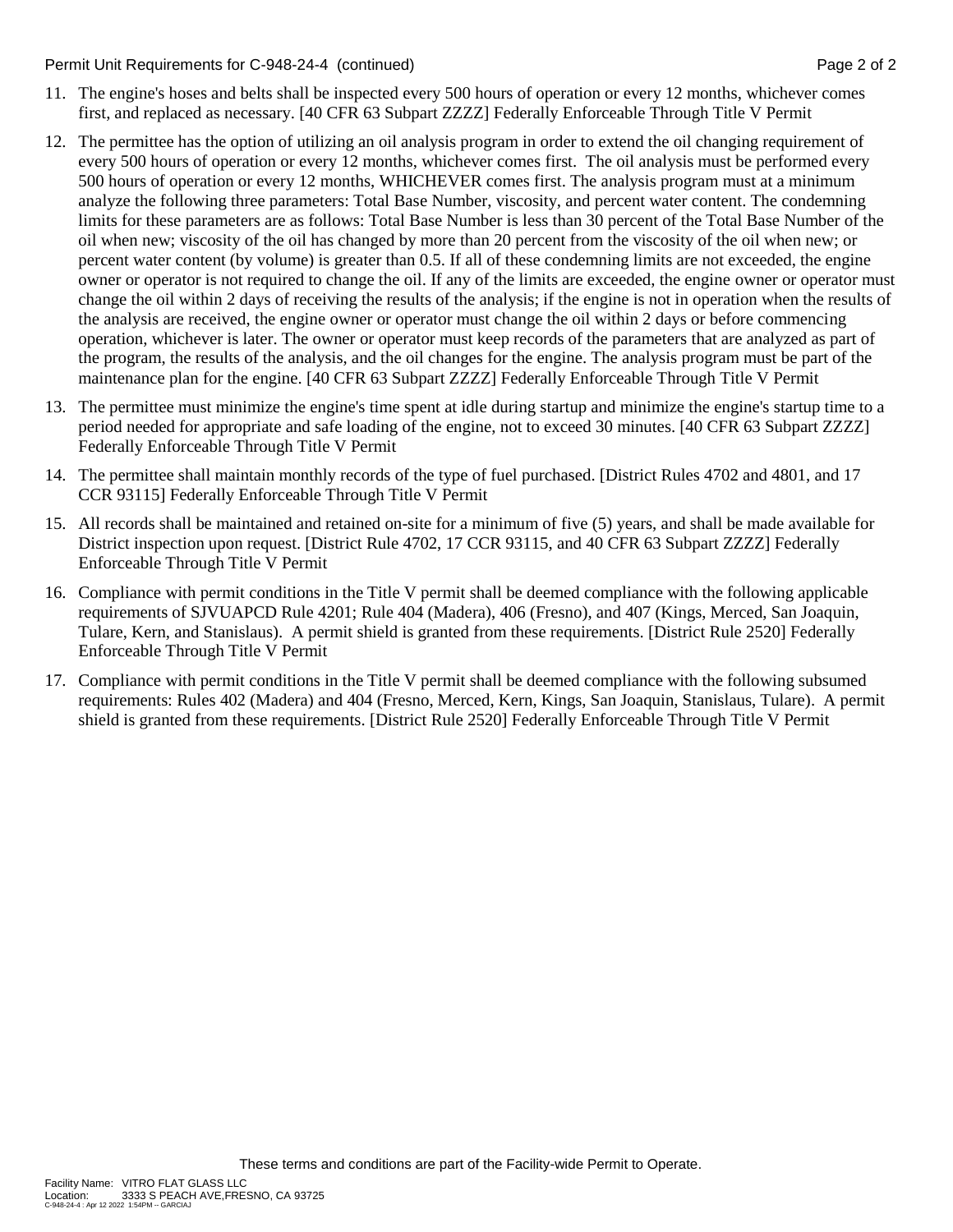### **PERMIT UNIT:** C-948-25-4 **EXPIRATION DATE:** 02/28/2027

### **EQUIPMENT DESCRIPTION:**

286 BHP DETROIT DIESEL MODEL 8V-92 (8083-7000) DIESEL-FIRED EMERGENCY IC ENGINE POWERING A WATER PUMP USED TO MAINTAIN THE MILL USE WATER FLOW DURING PERIODS OF UTILITY POWER INTERRUPTION (MILL USE PUMP #2)

## **PERMIT UNIT REQUIREMENTS**

- 1. Particulate matter emissions shall not exceed in concentration at the point of discharge 0.1 gr/dscf. [District Rule 4201] Federally Enforceable Through Title V Permit
- 2. This engine shall be equipped with an operational non-resettable elapsed time meter or other APCO approved alternative. [District Rule 4702, 17 CCR 93115, and 40 CFR 63 Subpart ZZZZ] Federally Enforceable Through Title V Permit
- 3. Only CARB certified diesel fuel containing not more than 0.0015% sulfur by weight is to be used. [District Rule 4801, and 17CCR 93115] Federally Enforceable Through Title V Permit
- 4. This engine shall be operated and maintained in proper operating condition as recommended by the engine manufacturer or emissions control system supplier. [District Rule 4702, and 40 CFR 63 Subpart ZZZZ] Federally Enforceable Through Title V Permit
- 5. During periods of operation for maintenance, testing, and required regulatory purposes, the permittee shall monitor the operational characteristics of the engine as recommended by the manufacturer or emission control system supplier (for example: check engine fluid levels, battery, cables and connections; change engine oil and filters; replace engine coolant; and/or other operational characteristics as recommended by the manufacturer or supplier). [District Rule 4702] Federally Enforceable Through Title V Permit
- 6. An emergency situation is an unscheduled electrical power outage caused by sudden and reasonably unforeseen natural disasters or sudden and reasonably unforeseen events beyond the control of the permittee that affect the mill water flow. [District Rule 4702] Federally Enforceable Through Title V Permit
- 7. The permittee shall maintain monthly records of emergency and non-emergency operation. Records shall include the number of hours of emergency operation, the date and number of hours of all testing and maintenance operations, the purpose of the operation (for example: load testing, weekly testing, rolling blackout, general area power outage, etc.) and records of operational characteristics monitoring. For units with automated testing systems, the operator may, as an alternative to keeping records of actual operation for testing purposes, maintain a readily accessible written record of the automated testing schedule. [District Rule 4702] Federally Enforceable Through Title V Permit
- 8. This engine shall be operated only for maintenance, testing, and required regulatory purposes, and during emergency situations. Operation of the engine for maintenance, testing, and required regulatory purposes shall not exceed 20 hours per calendar year. [District Rules 4701 and 4702, 17 CCR 93115, and 40 CFR 63 Subpart ZZZZ] Federally Enforceable Through Title V Permit
- 9. The engine's oil and filter shall be changed every 500 hours of operation or every 12 months, whichever comes first. [40 CFR 63 Subpart ZZZZ] Federally Enforceable Through Title V Permit
- 10. The engine's air filter shall be inspected every 1,000 hours of operation or every 12 months, whichever comes first, and replaced as necessary. [40 CFR 63 Subpart ZZZZ] Federally Enforceable Through Title V Permit

PERMIT UNIT REQUIREMENTS CONTINUE ON NEXT PAGE These terms and conditions are part of the Facility-wide Permit to Operate.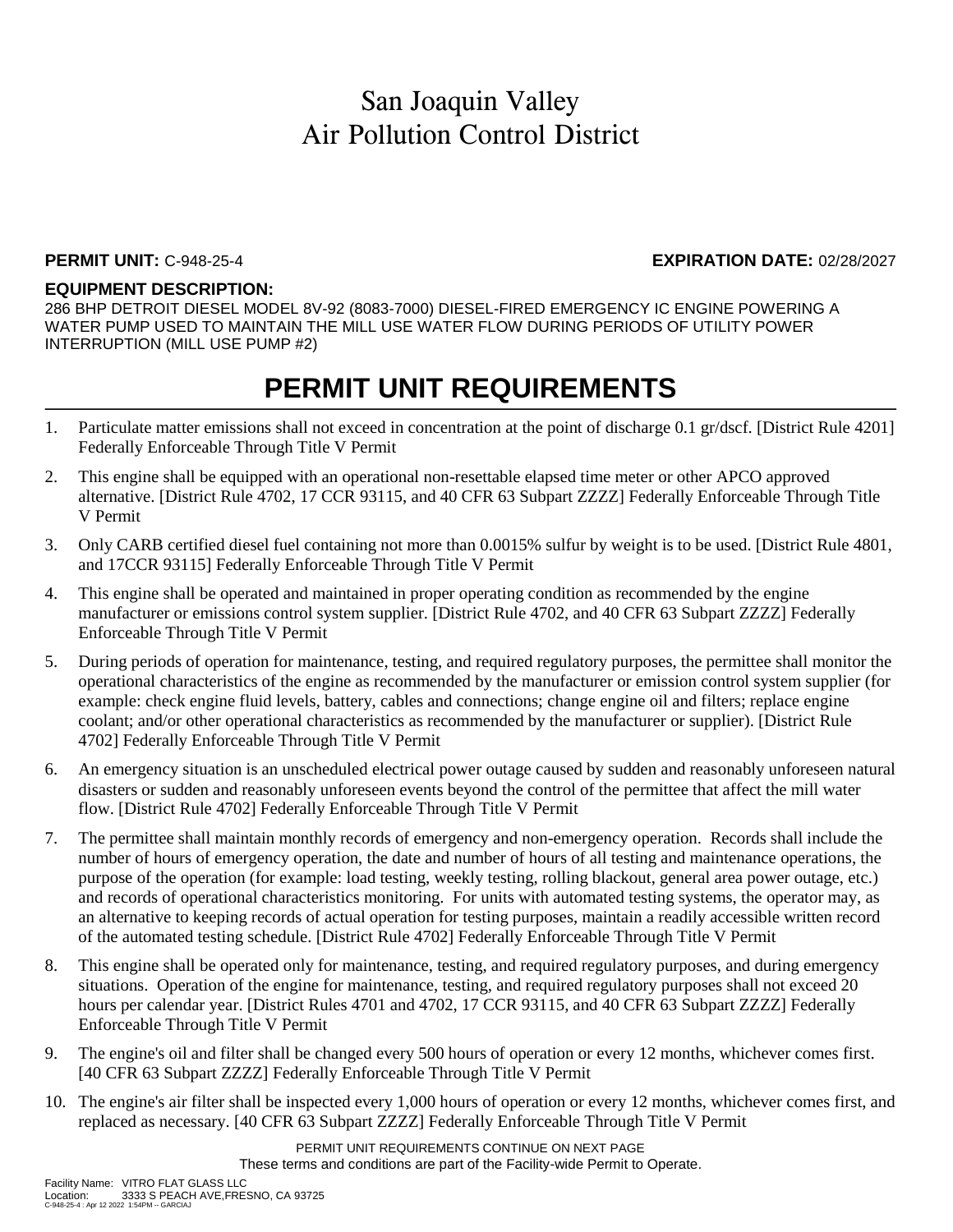#### Permit Unit Requirements for C-948-25-4 (continued) **Page 2** of 2

- 11. The engine's hoses and belts shall be inspected every 500 hours of operation or every 12 months, whichever comes first, and replaced as necessary. [40 CFR 63 Subpart ZZZZ] Federally Enforceable Through Title V Permit
- 12. The permittee has the option of utilizing an oil analysis program in order to extend the oil changing requirement of every 500 hours of operation or every 12 months, whichever comes first. The oil analysis must be performed every 500 hours of operation or every 12 months, WHICHEVER comes first. The analysis program must at a minimum analyze the following three parameters: Total Base Number, viscosity, and percent water content. The condemning limits for these parameters are as follows: Total Base Number is less than 30 percent of the Total Base Number of the oil when new; viscosity of the oil has changed by more than 20 percent from the viscosity of the oil when new; or percent water content (by volume) is greater than 0.5. If all of these condemning limits are not exceeded, the engine owner or operator is not required to change the oil. If any of the limits are exceeded, the engine owner or operator must change the oil within 2 days of receiving the results of the analysis; if the engine is not in operation when the results of the analysis are received, the engine owner or operator must change the oil within 2 days or before commencing operation, whichever is later. The owner or operator must keep records of the parameters that are analyzed as part of the program, the results of the analysis, and the oil changes for the engine. The analysis program must be part of the maintenance plan for the engine. [40 CFR 63 Subpart ZZZZ] Federally Enforceable Through Title V Permit
- 13. The permittee must minimize the engine's time spent at idle during startup and minimize the engine's startup time to a period needed for appropriate and safe loading of the engine, not to exceed 30 minutes. [40 CFR 63 Subpart ZZZZ] Federally Enforceable Through Title V Permit
- 14. The permittee shall maintain monthly records of the type of fuel purchased. [District Rules 4702 and 4801, and 17 CCR 93115] Federally Enforceable Through Title V Permit
- 15. All records shall be maintained and retained on-site for a minimum of five (5) years, and shall be made available for District inspection upon request. [District Rule 4702, 17 CCR 93115, and 40 CFR 63 Subpart ZZZZ] Federally Enforceable Through Title V Permit
- 16. Compliance with permit conditions in the Title V permit shall be deemed compliance with the following applicable requirements of SJVUAPCD Rule 4201; Rule 404 (Madera), 406 (Fresno), and 407 (Kings, Merced, San Joaquin, Tulare, Kern, and Stanislaus). A permit shield is granted from these requirements. [District Rule 2520] Federally Enforceable Through Title V Permit
- 17. Compliance with permit conditions in the Title V permit shall be deemed compliance with the following subsumed requirements: Rules 402 (Madera) and 404 (Fresno, Merced, Kern, Kings, San Joaquin, Stanislaus, Tulare). A permit shield is granted from these requirements. [District Rule 2520] Federally Enforceable Through Title V Permit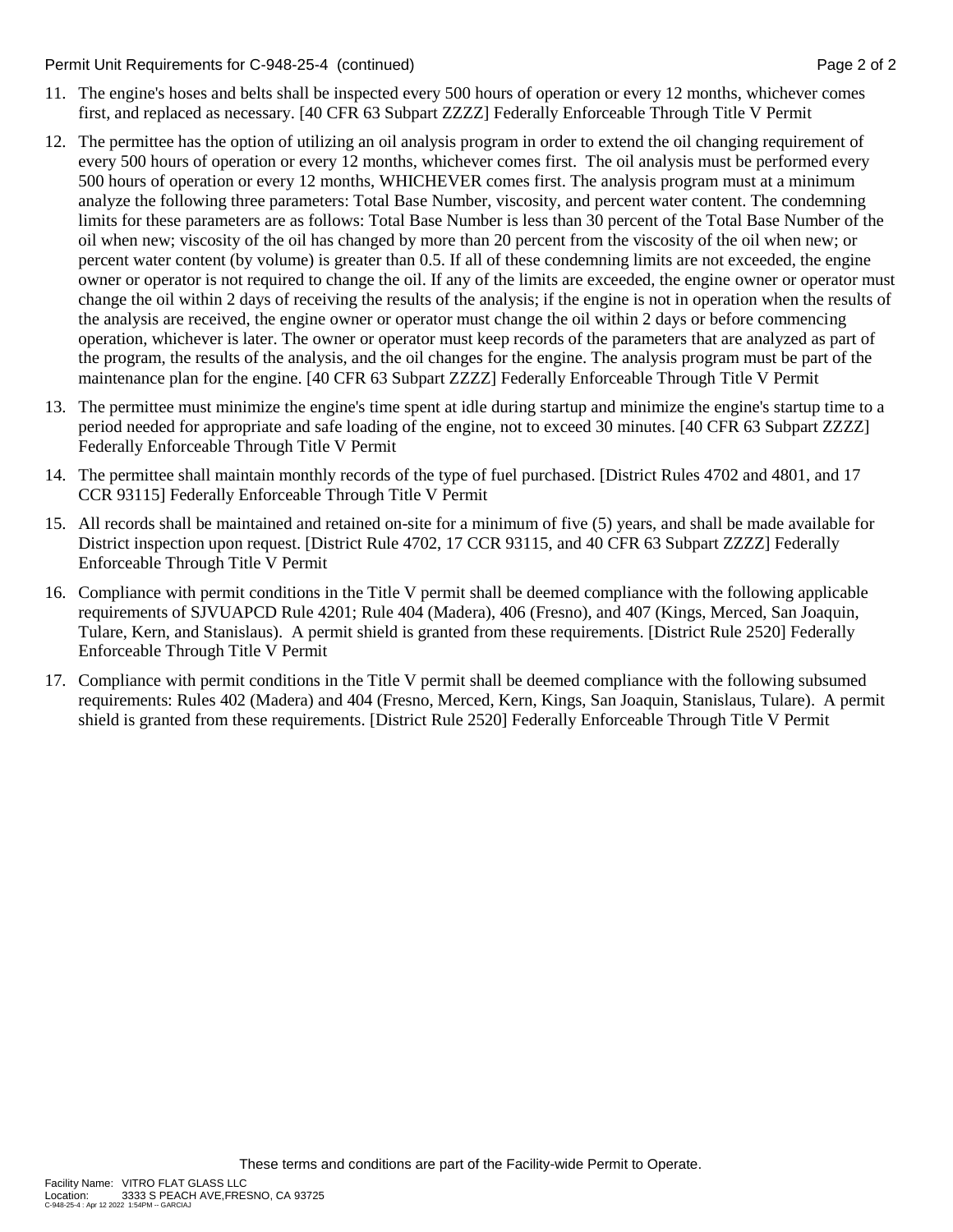### **PERMIT UNIT:** C-948-28-4 **EXPIRATION DATE:** 02/28/2027

#### **EQUIPMENT DESCRIPTION:**

1,804 BHP CATERPILLAR MODEL 3512 STD DIESEL-FIRED EMERGENCY STANDBY IC ENGINE POWERING AN ELECTRICAL GENERATOR (GENERATOR #1)

- 1. Particulate matter emissions shall not exceed in concentration at the point of discharge 0.1 gr/dscf. [District Rule 4201] Federally Enforceable Through Title V Permit
- 2. The diesel engine shall be operated with an initial injection timing setting of 16 degrees BTDC (Before Top Dead Center) or less. [District Rule 2201] Federally Enforceable Through Title V Permit
- 3. Engine shall be equipped with a turbocharger w/aftercooler or intercooler. [District Rule 2201] Federally Enforceable Through Title V Permit
- 4. The engine shall be equipped with a positive crankcase ventilation (PCV) system or a crankcase emissions control device of at least 90% control efficiency. [District Rule 2201] Federally Enforceable Through Title V Permit
- 5. PM-10 emission rate shall not exceed 0.193 g/hp-hr. [District Rule 4102]
- 6. This engine shall be equipped with an operational non-resettable elapsed time meter or other APCO approved alternative. [District Rule 4702, 17 CCR 93115, and 40 CFR 63 Subpart ZZZZ] Federally Enforceable Through Title V Permit
- 7. Only CARB certified diesel fuel containing not more than 0.0015% sulfur by weight is to be used. [District Rule 4801, and 17CCR 93115] Federally Enforceable Through Title V Permit
- 8. This engine shall be operated and maintained in proper operating condition as recommended by the engine manufacturer or emissions control system supplier. [District Rule 4702, and 40 CFR 63 Subpart ZZZZ] Federally Enforceable Through Title V Permit
- 9. During periods of operation for maintenance, testing, and required regulatory purposes, the permittee shall monitor the operational characteristics of the engine as recommended by the manufacturer or emission control system supplier (for example: check engine fluid levels, battery, cables and connections; change engine oil and filters; replace engine coolant; and/or other operational characteristics as recommended by the manufacturer or supplier). [District Rule 4702] Federally Enforceable Through Title V Permit
- 10. An emergency situation is an unscheduled electrical power outage caused by sudden and reasonably unforeseen natural disasters or sudden and reasonably unforeseen events beyond the control of the permittee. [District Rule 4702] Federally Enforceable Through Title V Permit
- 11. This engine shall not be used to produce power for the electrical distribution system, as part of a voluntary utility demand reduction program, or for an interruptible power contract. [District Rule 4702] Federally Enforceable Through Title V Permit
- 12. The engine's oil and filter shall be changed every 500 hours of operation or every 12 months, whichever comes first. [40 CFR 63 Subpart ZZZZ] Federally Enforceable Through Title V Permit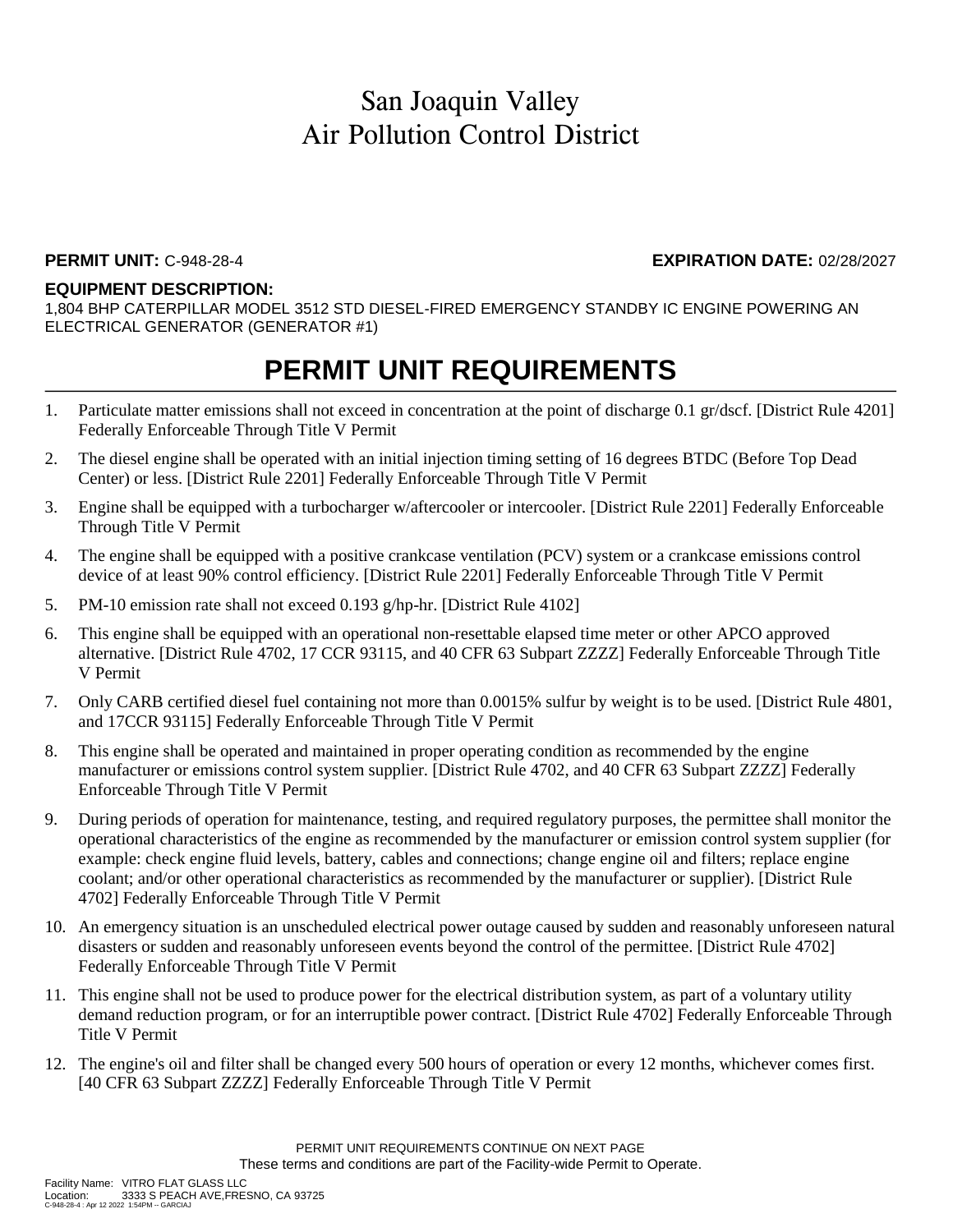#### Permit Unit Requirements for C-948-28-4 (continued) **Page 2** of 2

- 13. The engine's air filter shall be inspected every 1,000 hours of operation or every 12 months, whichever comes first, and replaced as necessary. [40 CFR 63 Subpart ZZZZ] Federally Enforceable Through Title V Permit
- 14. The engine's hoses and belts shall be inspected every 500 hours of operation or every 12 months, whichever comes first, and replaced as necessary. [40 CFR 63 Subpart ZZZZ] Federally Enforceable Through Title V Permit
- 15. The permittee has the option of utilizing an oil analysis program in order to extend the oil changing requirement of every 500 hours of operation or every 12 months, whichever comes first. The oil analysis must be performed every 500 hours of operation or every 12 months, WHICHEVER comes first. The analysis program must at a minimum analyze the following three parameters: Total Base Number, viscosity, and percent water content. The condemning limits for these parameters are as follows: Total Base Number is less than 30 percent of the Total Base Number of the oil when new; viscosity of the oil has changed by more than 20 percent from the viscosity of the oil when new; or percent water content (by volume) is greater than 0.5. If all of these condemning limits are not exceeded, the engine owner or operator is not required to change the oil. If any of the limits are exceeded, the engine owner or operator must change the oil within 2 days of receiving the results of the analysis; if the engine is not in operation when the results of the analysis are received, the engine owner or operator must change the oil within 2 days or before commencing operation, whichever is later. The owner or operator must keep records of the parameters that are analyzed as part of the program, the results of the analysis, and the oil changes for the engine. The analysis program must be part of the maintenance plan for the engine. [40 CFR 63 Subpart ZZZZ] Federally Enforceable Through Title V Permit
- 16. The permittee must minimize the engine's time spent at idle during startup and minimize the engine's startup time to a period needed for appropriate and safe loading of the engine, not to exceed 30 minutes. [40 CFR 63 Subpart ZZZZ] Federally Enforceable Through Title V Permit
- 17. The permittee shall maintain monthly records of emergency and non-emergency operation. Records shall include the number of hours of emergency operation, the date and number of hours of all testing and maintenance operations, the purpose of the operation (for example: load testing, weekly testing, rolling blackout, general area power outage, etc.) and records of operational characteristics monitoring. For units with automated testing systems, the operator may, as an alternative to keeping records of actual operation for testing purposes, maintain a readily accessible written record of the automated testing schedule. [District Rule 4702] Federally Enforceable Through Title V Permit
- 18. This engine shall be operated only for maintenance, testing, and required regulatory purposes, and during emergency situations. Operation of the engine for maintenance, testing, and required regulatory purposes shall not exceed 30 hours per calendar year. [District Rules 4701 and 4702, 17 CCR 93115, and 40 CFR 63 Subpart ZZZZ] Federally Enforceable Through Title V Permit
- 19. The permittee shall maintain monthly records of the type of fuel purchased. [District Rules 4702 and 4801 and 17 CCR 93115] Federally Enforceable Through Title V Permit
- 20. All records shall be maintained and retained on-site for a minimum of five (5) years, and shall be made available for District inspection upon request. [District Rule 4702, 17 CCR 93115, and 40 CFR 63 Subpart ZZZZ] Federally Enforceable Through Title V Permit
- 21. Compliance with permit conditions in the Title V permit shall be deemed compliance with the following applicable requirements of SJVUAPCD Rule 4201; Rule 404 (Madera), 406 (Fresno), and 407 (Kings, Merced, San Joaquin, Tulare, Kern, and Stanislaus). A permit shield is granted from these requirements. [District Rule 2520] Federally Enforceable Through Title V Permit
- 22. Compliance with permit conditions in the Title V permit shall be deemed compliance with the following subsumed requirements: Rules 402 (Madera) and 404 (Fresno, Merced, Kern, Kings, San Joaquin, Stanislaus, Tulare). A permit shield is granted from these requirements. [District Rule 2520] Federally Enforceable Through Title V Permit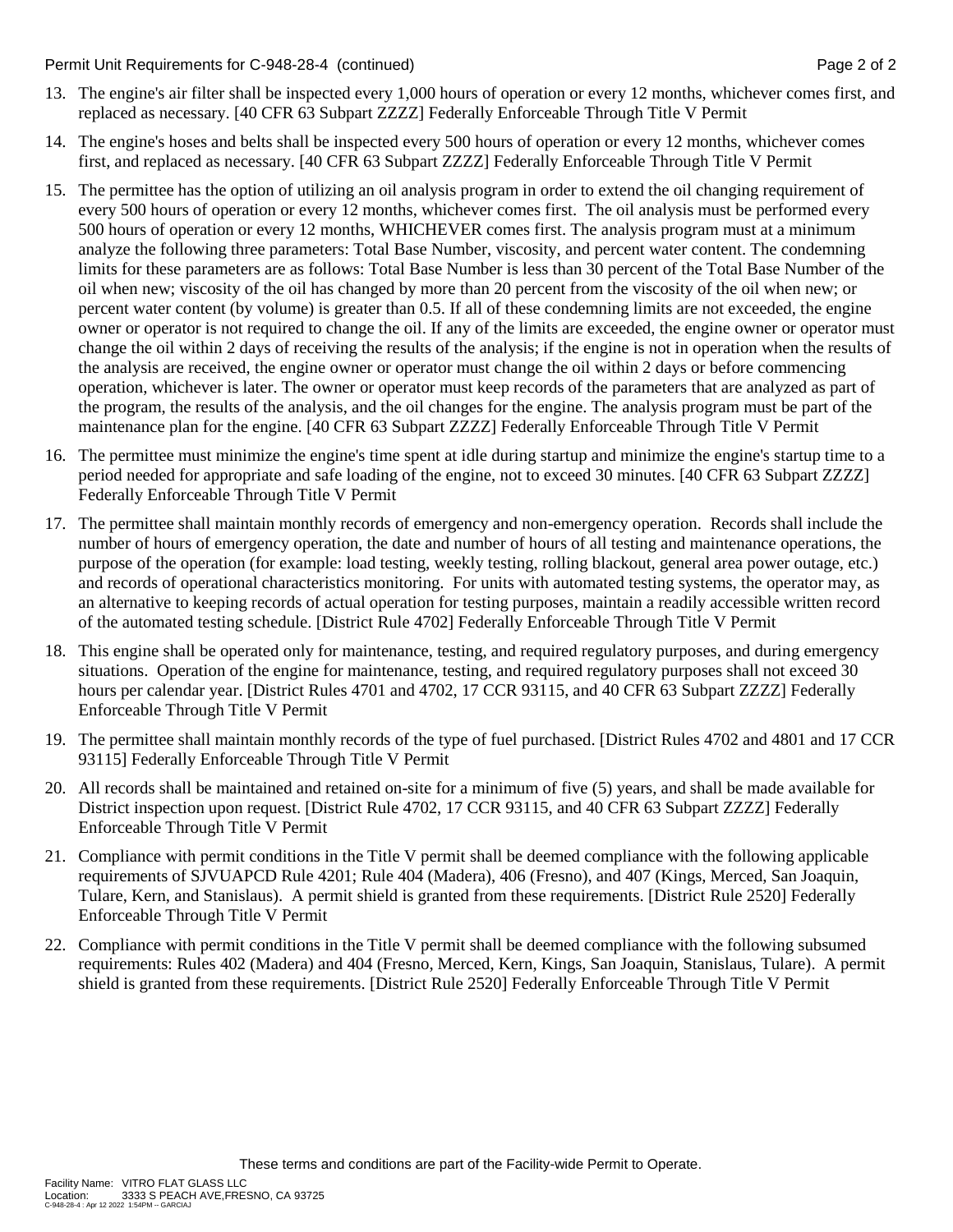## **PERMIT UNIT:** C-948-29-3 **EXPIRATION DATE:** 02/28/2027

### **EQUIPMENT DESCRIPTION:**

GLASS CUTTING OPERATION WITH AUTOMATIC LUBRICANT APPLICATION

- 1. Permittee shall keep monthly and annual records of type and quantity of cutting aid used in gallons, as well as maintain onsite a copy of the Safety Data Sheet (SDS) for each cutting aid used. [District Rule 1070]
- 2. All records shall be maintained and retained on-site for a period of at least 5 years and shall be made available for District inspection upon request. [District Rule 1070]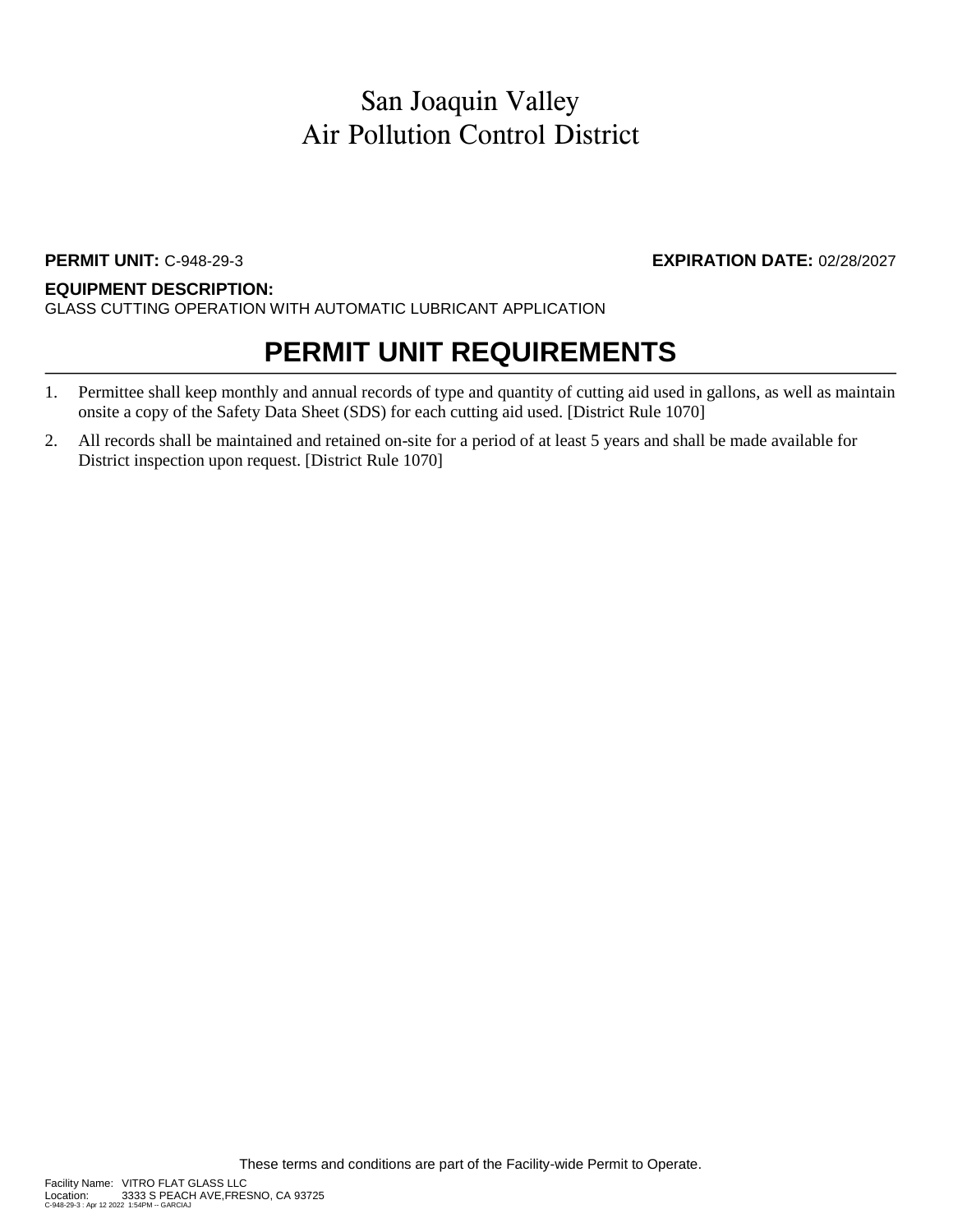### **PERMIT UNIT:** C-948-30-5 **EXPIRATION DATE:** 02/28/2027

### **EQUIPMENT DESCRIPTION:**

CULLET HANDLING SYSTEM CONSISTING OF A CULLET TOWER (HOPPER) AND DISCHARGE FEEDER, A BELT CONVEYOR/WEIGHER SYSTEM WITH TWO CONVEYORS, A MIXER DISCHARGE VIBRATING FEEDER, AND THREE ASSOCIATED DUST COLLECTORS: ONE (1) DONALDSON TORIT MODEL DLM-V4/7F1 AND TWO (2) J.D.B. DENSE FLOW MODEL DF110R

## **PERMIT UNIT REQUIREMENTS**

- 1. Visible emissions from each baghouse shall not exceed 5% opacity for a period or periods aggregating more than three minutes in any one hour. [District Rule 2201] Federally Enforceable Through Title V Permit
- 2. Material removed from each dust collector shall be disposed of in a manner preventing entrainment into the atmosphere. [District Rule 4102]
- 3. All equipment shall be maintained in good operating condition and shall be operated in a manner to minimize emissions of air contaminants into the atmosphere. [District Rule 4102]
- 4. Particulate matter emissions shall not exceed 0.1 grains/dscf in concentration. [District Rule 4201] Federally Enforceable Through Title V Permit
- 5. Each baghouse shall be maintained and operated according to manufacturer's specifications. [District Rule 2201] Federally Enforceable Through Title V Permit
- 6. The cleaning frequency and duration for each baghouse shall be adjusted to optimize the control efficiency. [District Rule 2201] Federally Enforceable Through Title V Permit
- 7. Replacement bags numbering at least 10% of the total number of bags in each baghouse shall be maintained on the premises. [District Rule 2201] Federally Enforceable Through Title V Permit
- 8. Each baghouse shall be equipped with a pressure differential gauge to indicate the pressure drop across the bags. The gauge shall be maintained in good working condition at all times and shall be located in an easily accessible location. [District Rule 2201] Federally Enforceable Through Title V Permit
- 9. The differential pressure gauge reading ranges shall be maintained between 0 and 5 inches of water column for the Donaldson-Torit dust collector and between 2 and 9 inches of water column for the JDB dust collectors. [District Rule 2201] Federally Enforceable Through Title V Permit
- 10. Controlled PM10 emissions from the dust collector shall not exceed 0.001 gr/scf. [District Rule 2201] Federally Enforceable Through Title V Permit
- 11. Differential operating pressure for each baghouse shall be monitored and recorded on each day that the baghouse operates. [District Rule 2201] Federally Enforceable Through Title V Permit
- 12. Records of all maintenance of each baghouse, including all change outs of filter media, shall be maintained. [District Rule 2201] Federally Enforceable Through Title V Permit
- 13. Particulate matter emissions from each source operation shall not exceed the maximum allowable emission rate (lb/hr), as determined using the following formula:  $E = 3.59 \times P^0 \cdot 0.62$ , where E equals the maximum allowable emission rate (lb/hr) and P equals the process weight rate (tons/hr) and is less than or equal to 30 tons/hr. [District Rule 4202] Federally Enforceable Through Title V Permit

PERMIT UNIT REQUIREMENTS CONTINUE ON NEXT PAGE

These terms and conditions are part of the Facility-wide Permit to Operate.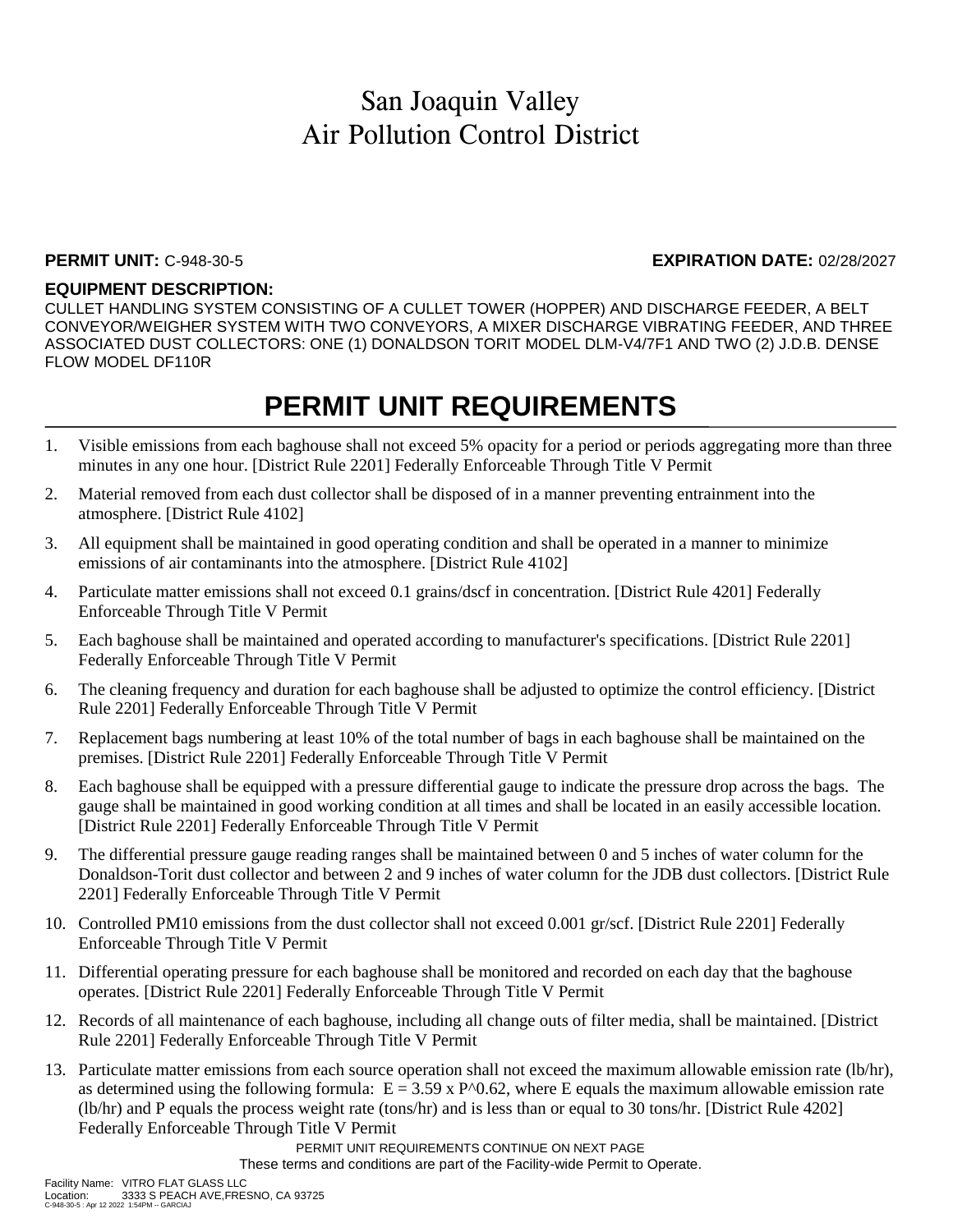Permit Unit Requirements for C-948-30-5 (continued) **Page 2** of 2

- 14. Dust collector filters for each baghouse shall be inspected annually while in operation for evidence of particulate matter breakthrough and replaced as needed. [District Rule 2520] Federally Enforceable Through Title V Permit
- 15. Dust collector filters for each baghouse shall be inspected annually while not in operation for tears, scuffs, abrasions or holes which might interfere with the PM collection efficiency and shall be replaced as needed. [District Rule 2520] Federally Enforceable Through Title V Permit
- 16. Records of dust collector maintenance, inspections, and repair for each baghouse shall be maintained. The records shall include identification of the equipment, date of inspection, corrective action taken, and identification of the individual performing the inspection. [District Rule 2520, 9.3.2] Federally Enforceable Through Title V Permit
- 17. Visible emissions from each baghouse shall be inspected quarterly during operation. If visible emissions are observed, corrective action shall be taken to eliminate visible emissions. If visible emissions cannot be corrected within 24 hours, a visible emissions test using EPA Method 9 shall be conducted. [District Rule 2520] Federally Enforceable Through Title V Permit
- 18. All records shall be maintained and retained on-site for a period of at least 5 years and shall be made available for District inspection upon request. [District Rule 1070 and 2520] Federally Enforceable Through Title V Permit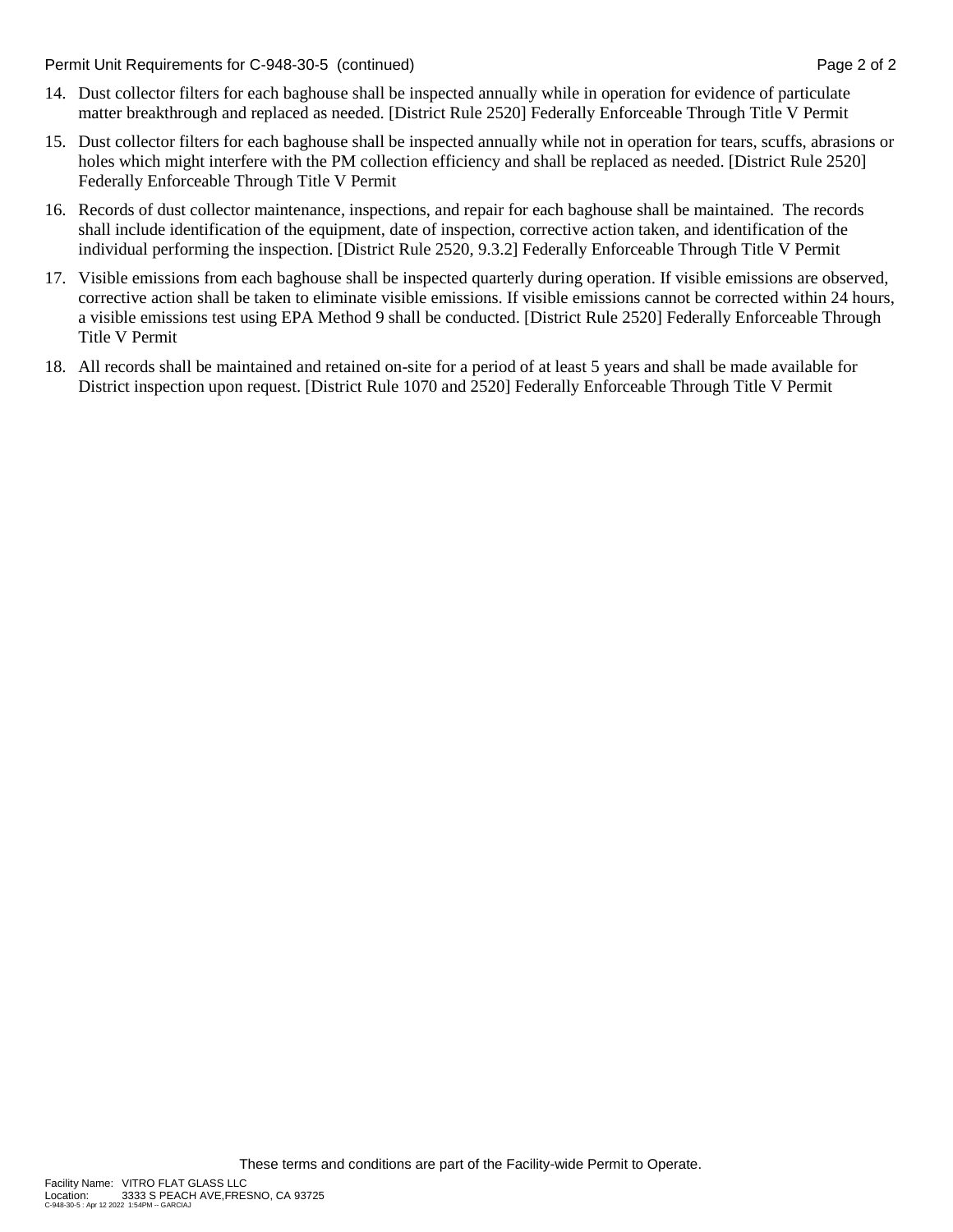#### **PERMIT UNIT:** C-948-35-2 **EXPIRATION DATE:** 02/28/2027

#### **EQUIPMENT DESCRIPTION:**

418 BHP (INTERMITTENT) MTU MODEL 6R1600G70S TIER 3 CERTIFIED DIESEL-FIRED EMERGENCY STANDBY IC ENGINE POWERING AN ELECTRICAL GENERATOR

- 1. Particulate matter emissions shall not exceed 0.1 grains/dscf in concentration. [District Rule 4201] Federally Enforceable Through Title V Permit
- 2. The exhaust stack shall vent vertically upward. The vertical exhaust flow shall not be impeded by a rain cap (flapper ok), roof overhang, or any other obstruction. [District Rule 4102]
- 3. This engine shall be equipped with a non-resettable hour meter with a minimum display capability of 9,999 hours, unless the District determines that a non-resettable hour meter with a different minimum display capability is appropriate in consideration of the historical use of the engine and the owner or operator's compliance history. [District Rule 4702, 17 CCR 93115, and 40 CFR 60 Subpart IIII] Federally Enforceable Through Title V Permit
- 4. Only CARB certified diesel fuel containing not more than 0.0015% sulfur by weight is to be used. [District Rules 2201 and 4801, 17 CCR 93115, and 40 CFR 60 Subpart IIII] Federally Enforceable Through Title V Permit
- 5. Emissions from this IC engine shall not exceed any of the following limits: 2.32 g-NOx/bhp-hr, 1.12 g-CO/bhp-hr, or 0.19 g-VOC/bhp-hr. [District Rule 2201, 17 CCR 93115, and 40 CFR 60 Subpart IIII] Federally Enforceable Through Title V Permit
- 6. Emissions from this IC engine shall not exceed 0.14 g-PM10/bhp-hr based on USEPA certification using ISO 8178 test procedure. [District Rules 2201 and 4102, 17 CCR 93115, and 40 CFR 60 Subpart IIII] Federally Enforceable Through Title V Permit
- 7. This engine shall be operated and maintained in proper operating condition as recommended by the engine manufacturer or emissions control system supplier. [District Rule 4702 and 40 CFR 60 Subpart IIII] Federally Enforceable Through Title V Permit
- 8. During periods of operation for maintenance, testing, and required regulatory purposes, the permittee shall monitor the operational characteristics of the engine as recommended by the manufacturer or emission control system supplier (for example: check engine fluid levels, battery, cables and connections; change engine oil and filters; replace engine coolant; and/or other operational characteristics as recommended by the manufacturer or supplier). [District Rule 4702] Federally Enforceable Through Title V Permit
- 9. An emergency situation is an unscheduled electrical power outage caused by sudden and reasonably unforeseen natural disasters or sudden and reasonably unforeseen events beyond the control of the permittee. [District Rule 4702 and 17 CCR 93115] Federally Enforceable Through Title V Permit
- 10. This engine shall not be used to produce power for the electrical distribution system, as part of a voluntary utility demand reduction program, or for an interruptible power contract. [District Rule 4702 and 17 CCR 93115] Federally Enforceable Through Title V Permit